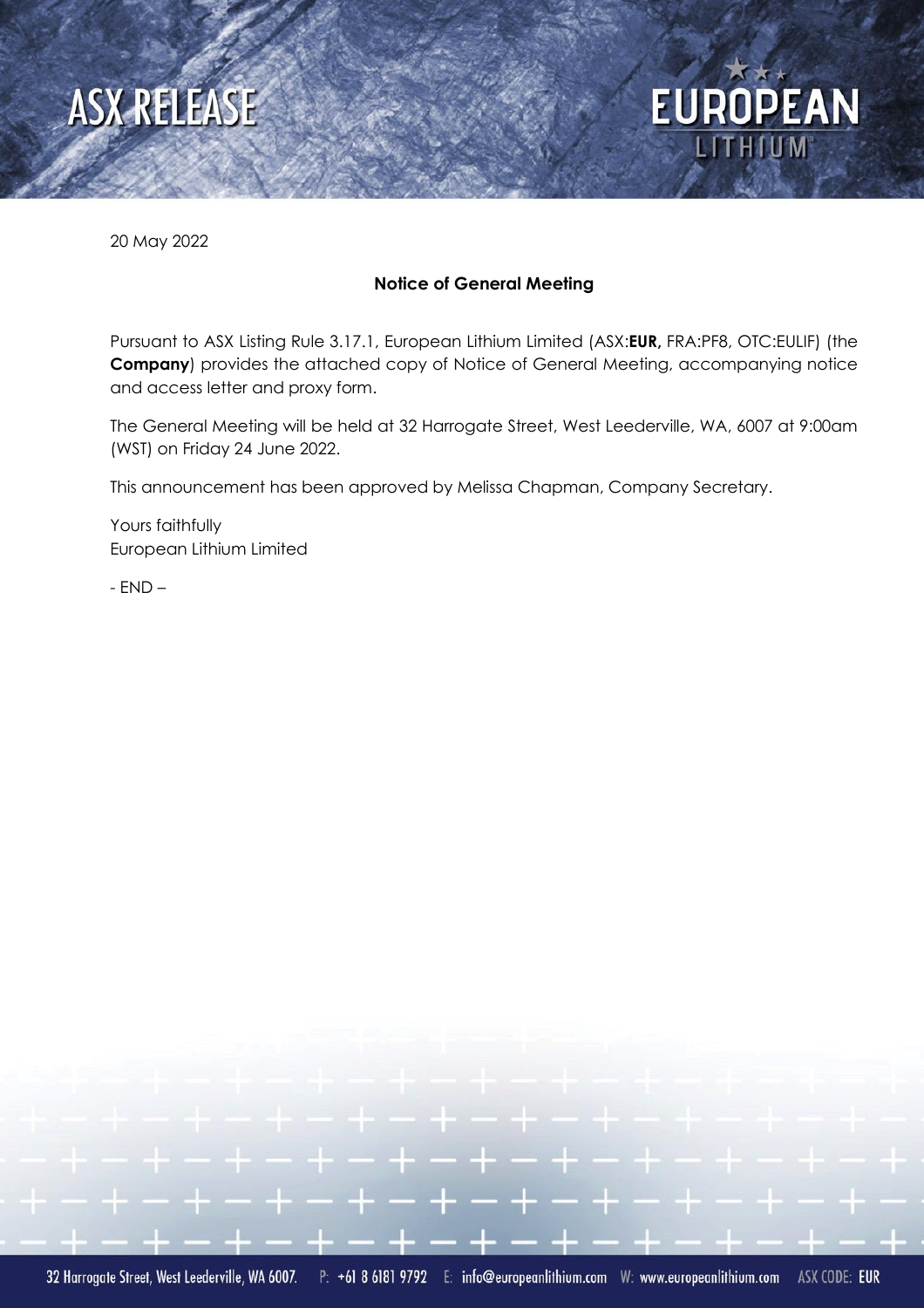

20 May 2022

#### **General Meeting of European Lithium Limited to be held on 24 June 2022 at 9:00am (WST)**

Dear Shareholder,

You are invited to attend the general meeting of the shareholders of European Lithium Limited (**Company**) (ASX: EUR) to be held on 24 June 2022 at 9:00am (WST) at the Company's office at:

#### **32 Harrogate Street, West Leederville, Western Australia 6007**

The Company will not be dispatching physical copies of the notice of meeting, accompanying explanatory statement, and annexures (the **Meeting Materials**), other than those shareholders who have elected to receive a printed copy of the Meeting Materials. A copy of the Meeting Materials can be viewed and downloaded online as follows:

- You are able to access the Meeting Materials online at the Company's website: www.europeanlithium.com.
- A complete copy of the Meeting Materials has been posted on the Company's ASX market announcements page.
- If you have nominated an email address and have elected to receive electronic communications from the Company, you will receive an email to your nominated email address with a link to an electronic copy of the Meeting Materials and the proxy form.

In order to be able to receive electronic communications from the Company in the future, please update your shareholder details online at [www.investorvote.com.au](https://urldefense.proofpoint.com/v2/url?u=http-3A__www.investorvote.com.au&d=DwMGaQ&c=euGZstcaTDllvimEN8b7jXrwqOf-v5A_CdpgnVfiiMM&r=1-vdG8tqGTVtoO3Tn86NaeAjKWIbNtcGZpIdBzdvavc&m=epqwIAvVTV8SP1sf4sqRUoEIH34bjshZAi50ccSu3B8&s=_kV-7ITbTKn3cheXBuI6ijhj_-Lm59eJsLu_HYnilxQ&e=) (Control number 181043) and log in with your unique shareholder identification number and postcode (or country for overseas residents), that you can find on your enclosed personalised proxy form.

Once logged in you can also lodge your proxy vote online by following the prompts. As a valued shareholder in the Company, we look forward to your participation in the meeting. If you prefer not to vote online, please return the attached proxy form to the share registry.

If you are unable to access the Meeting Materials online please contact the Company Secretary on +61 9380 9555 or MelissaC@europeanlithium.com between 9:00am and 5:00pm (WST) Monday to Friday, to arrange a copy.

Yours sincerely,

Melissa Chapman Company Secretary European Lithium Limited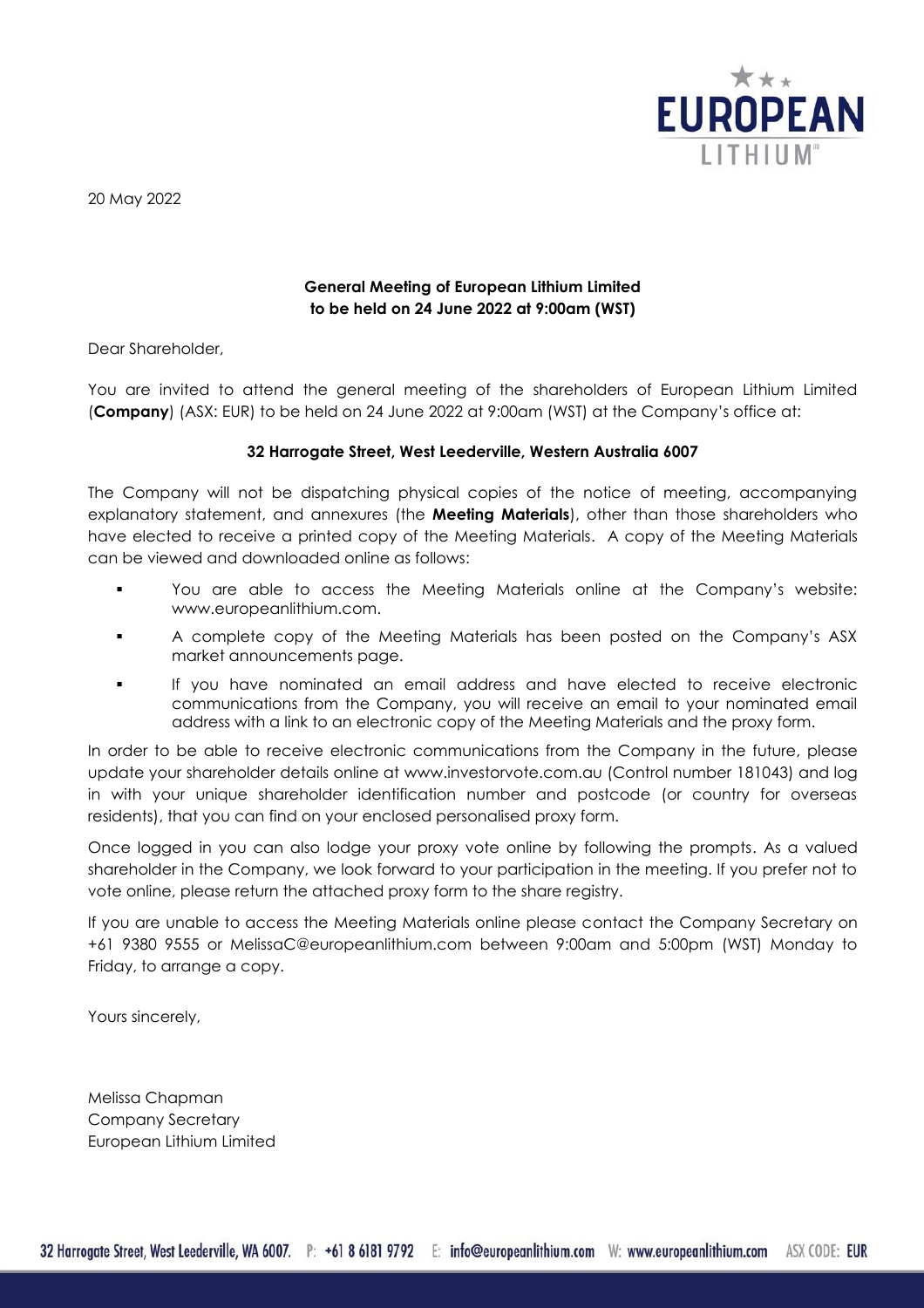

# European Lithium Limited

ACN: 141 450 624

Notice of General Meeting

A General Meeting of European Lithium Limited will be held at 32 Harrogate Street, West Leederville, Western Australia 6007 at 9:00am (WST) on 24 June 2022.

This Notice of General Meeting should be read in its entirety. If Shareholders are in any doubt as to how they should vote, they should seek advice from their professional advisor prior to voting. Please contact the Company Secretary on + 61 9380 9555 or melissac@europeanlithium.com if you wish to discuss any matter concerning the Meeting.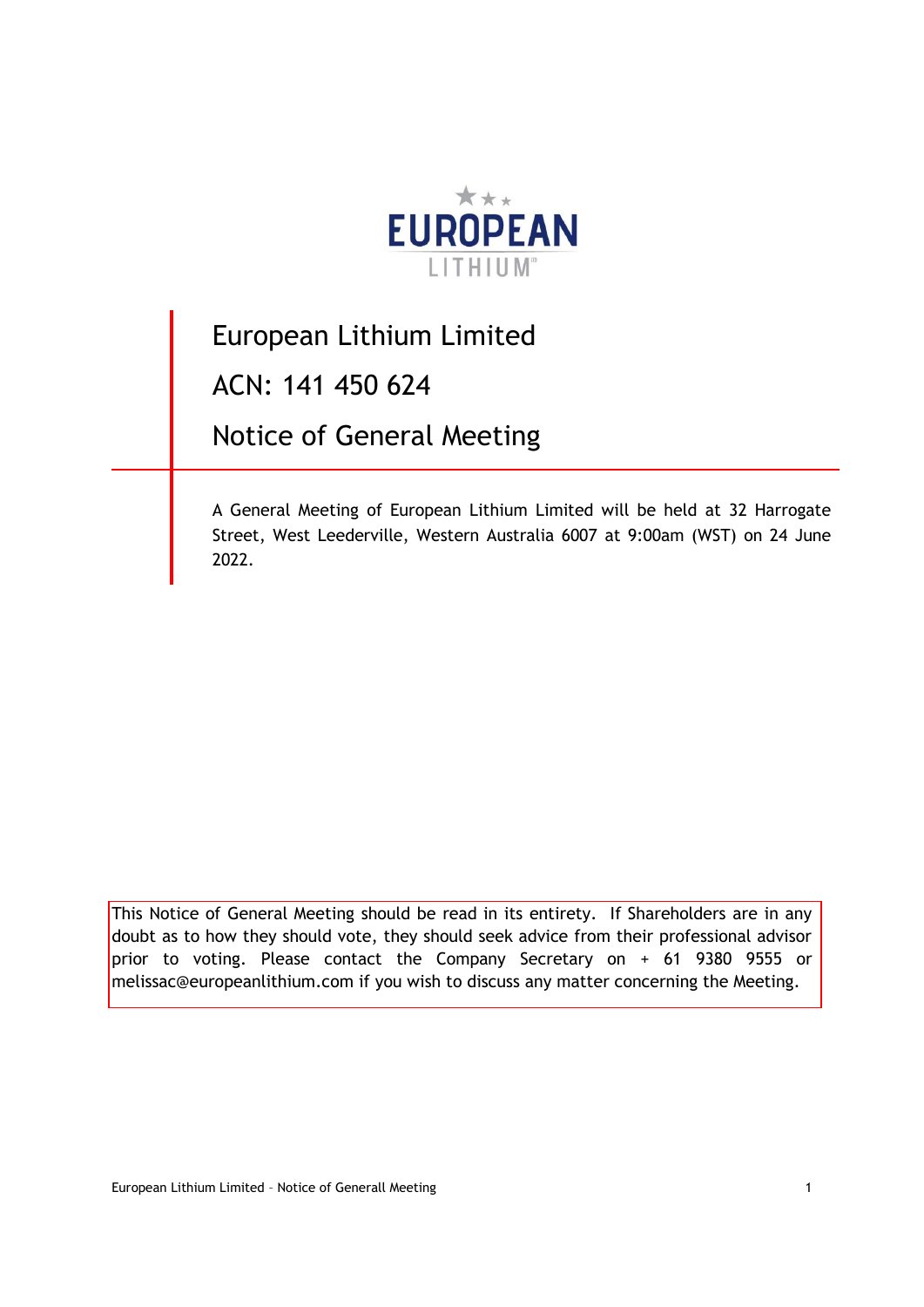# **European Lithium Limited ACN 141 450 624**

#### **Notice of General Meeting**

Notice is hereby given that a General Meeting of Shareholders of European Lithium Limited will be held at 32 Harrogate Street, West Leederville, Western Australia 6007 at 9:00am (WST) on 24 June 2022 (**Meeting**).

The Explanatory Statement to this Notice of Meeting provides additional information on matters to be considered at the Meeting. The Explanatory Statement and Proxy Form forms part of this Notice of Meeting.

Shareholders can vote by attending the Meeting by returning a completed Proxy Form or attending the Meeting in person. Instructions on how to complete a Proxy Form are set out in the Explanatory Statement.

Proxy Forms must be received by no later than 9:00am (WST) on 22 June 2022.

Terms and abbreviations used in this Notice and Explanatory Statement are defined in Schedule 1 of the Explanatory Statement.

The business of the Meeting affects your shareholding and your vote is important. This Notice of Meeting should be read in its entirety. If Shareholders are in doubt as to how they should vote, they should seek advice from their professional advisors prior to voting.

The Directors have determined pursuant to Regulation 7.11.37 of the Corporations Regulations 2001 (Cth) that the persons eligible to vote at the Meeting are those who are registered Shareholders at 5:00pm (WST) on 22 June 2022.

#### **AGENDA**

#### **RESOLUTION 1 – RATIFICATION OF PRIOR ISSUE OF SHARES UNDER THE PLACEMENT**

To consider, and if thought fit, to pass the following resolution as an ordinary resolution:

*"That for the purposes of Listing Rule 7.4 and for all other purposes, Shareholders ratify the issue of 115,581,237 Shares under the Placement using the Company's capacity under Listing Rule 7.1, and otherwise on the terms set out in the Explanatory Statement."* 

A voting exclusion statement is set out below.

#### **RESOLUTION 2 – RATIFICATION OF PRIOR ISSUE OF SHARES UNDER THE PLACEMENT**

To consider, and if thought fit, to pass the following resolution as an ordinary resolution:

*"That for the purposes of Listing Rule 7.4 and for all other purposes, Shareholders ratify the issue of 115,188,000 Shares under the Placement using the Company's capacity under Listing Rule 7.1A, and otherwise on the terms set out in the Explanatory Statement."* 

European Lithium Limited – Notice of Generall Meeting 2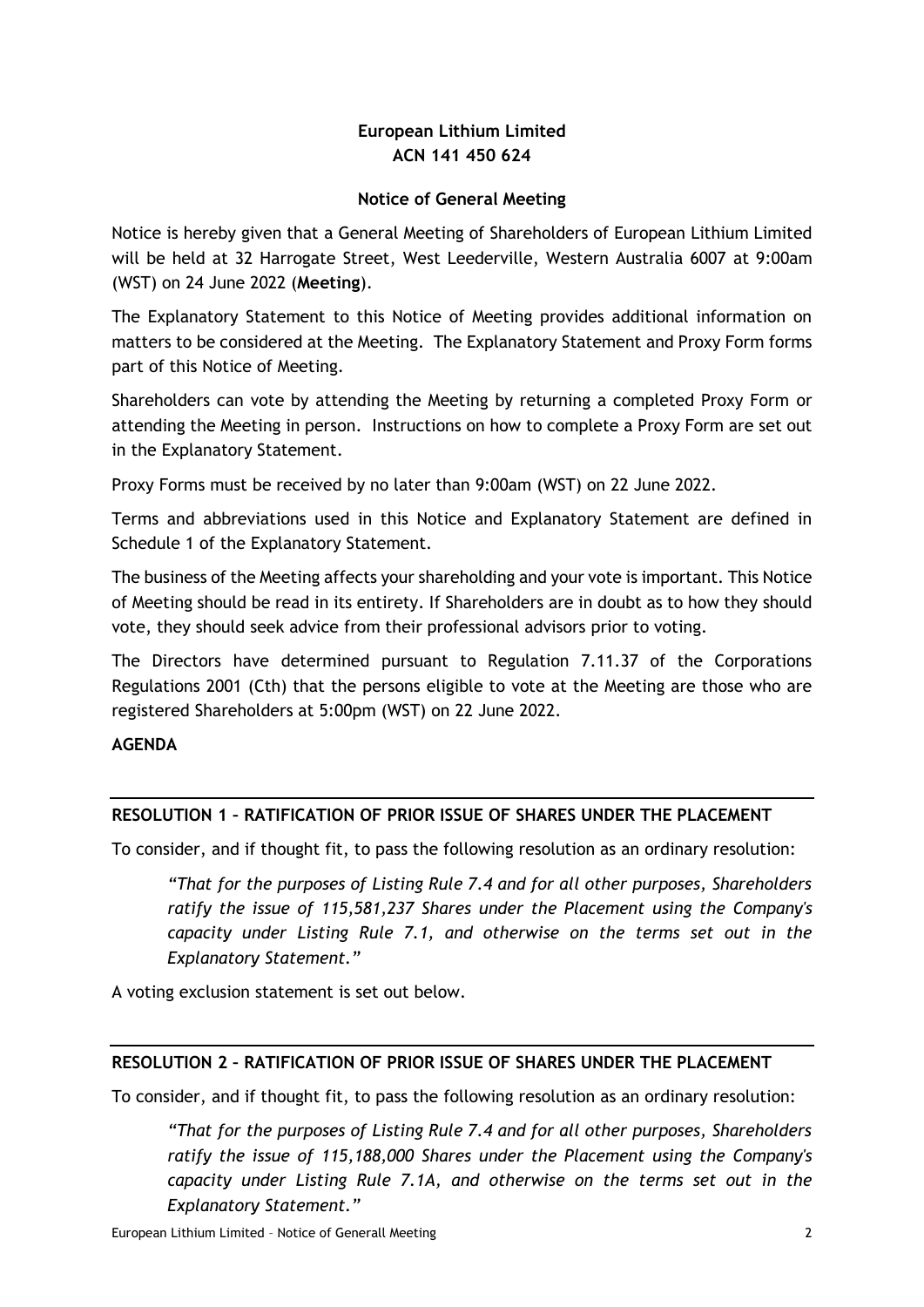A voting exclusion statement is set out below.

#### **RESOLUTION 3 – APPROVAL TO ISSUE FREE ATTACHING OPTIONS UNDER THE PLACEMENT**

To consider, and if thought fit, to pass the following resolution as an ordinary resolution:

*"That for the purposes of Listing Rule 7.1 and for all other purposes, Shareholders approve the issue of 115,384,648 attaching Placement Options to the participants of the Placement on a 1 attaching Placement Option for every two Placement Shares issued, and otherwise on the terms set out in the Explanatory Statement."* 

A voting exclusion statement is set out below.

#### **RESOLUTION 4 – APPROVAL TO ISSUE BROKER PLACEMENT OPTIONS**

To consider, and if thought fit, to pass the following resolution as an ordinary resolution:

*"That for the purposes ASX Listing Rule 7.1 and for all other purposes, approval is given for the Company to issue 57,692,324 Placement Options to Evolution Capital Advisors or their nominees, and otherwise on the terms set out in the Explanatory Statement."* 

A voting exclusion statement is set out below.

#### **RESOLUTION 5 – ISSUE OF DIRECTOR OPTIONS – TONY SAGE**

To consider, and if thought fit, to pass the following resolution as an ordinary resolution:

*"That for the purposes of Listing Rule 10.11, section 208 of the Corporations Act and for all other purposes, Shareholders approve the issue of 15,000,000 Placement Options to Tony Sage (or his nominee) on the terms set out in the Explanatory Statement."* 

A voting exclusion statement is set out below.

#### **RESOLUTION 6 – ISSUE OF DIRECTOR OPTIONS – MALCOLM DAY**

To consider, and if thought fit, to pass the following resolution as an ordinary resolution:

*"That for the purposes of Listing Rule 10.11, section 208 of the Corporations Act and for all other purposes, Shareholders approve the issue of 10,000,000 Placement Options to Malcolm Day (or his nominee) on the terms set out in the Explanatory Statement."* 

A voting exclusion statement is set out below.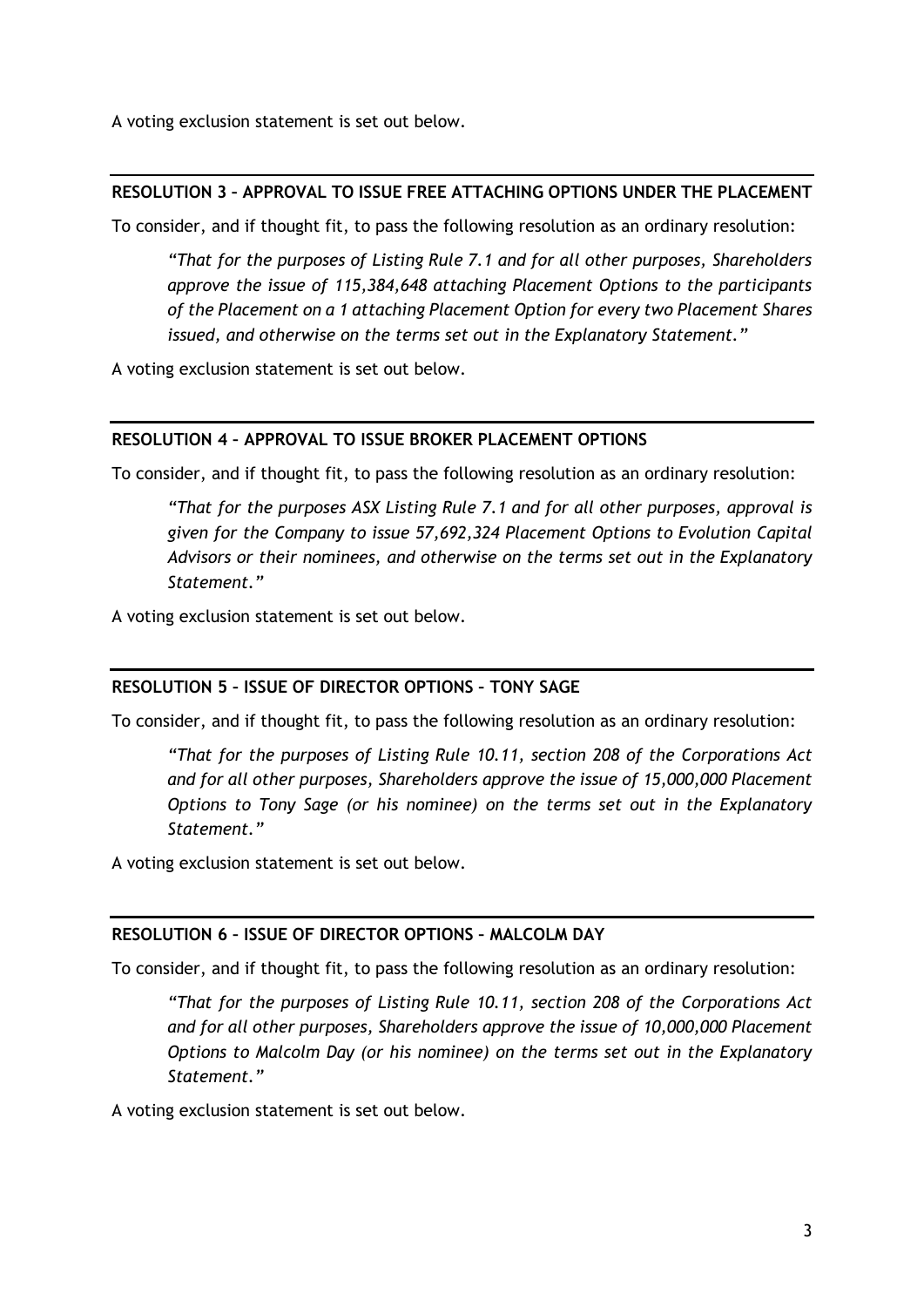#### **RESOLUTION 7 – ISSUE OF DIRECTOR OPTIONS – MICHAEL CARTER**

To consider, and if thought fit, to pass the following resolution as an ordinary resolution:

*"That for the purposes of Listing Rule 10.11, section 208 of the Corporations Act and for all other purposes, Shareholders approve the issue of 10,000,000 Placement Options to Michael Carter (or his nominee) on the terms set out in the Explanatory Statement."* 

A voting exclusion statement is set out below.

#### **RESOLUTION 8 – ISSUE OF DIRECTOR OPTIONS – MYKHAILO ZHERNOV**

To consider, and if thought fit, to pass the following resolution as an ordinary resolution:

*"That for the purposes of Listing Rule 10.11, section 208 of the Corporations Act and for all other purposes, Shareholders approve the issue of 10,000,000 Placement Options to Mykhailo Zhernov (or his nominee) on the terms set out in the Explanatory Statement."* 

A voting exclusion statement is set out below.

#### **RESOLUTION 9 – APPROVAL TO ISSUE SECURITIES – CONSULTANTS**

To consider, and if thought fit, to pass the following resolution as an ordinary resolution:

*"That for the purposes of Listing Rule 7.1 and for all other purposes, Shareholders approve the issue of 5,000,000 Placement Options to consultants of the Company on the terms set out in the Explanatory Statement."* 

A voting exclusion statement is set out below.

#### **RESOLUTION 10 – VARIATION OF PERFORMANCE SHARE TERMS – TONY SAGE**

To consider, and if thought fit, to pass the following resolution as an ordinary resolution:

*"For the purposes of Listing Rule 10.14, section 208 of the Corporations Act and for all other purposes, Shareholders approve the variation to the terms of the 40,000,000 Performance Shares issued to Tony Sage (or his nominee) as set out in the Explanatory Statement by extending the date to satisfy the Performance Share milestones to 31 December 2022."* 

A voting exclusion statement is set out below.

#### **RESOLUTION 11 – VARIATION OF PERFORMANCE SHARE TERMS – MALCOLM DAY**

To consider, and if thought fit, to pass the following resolution as an ordinary resolution: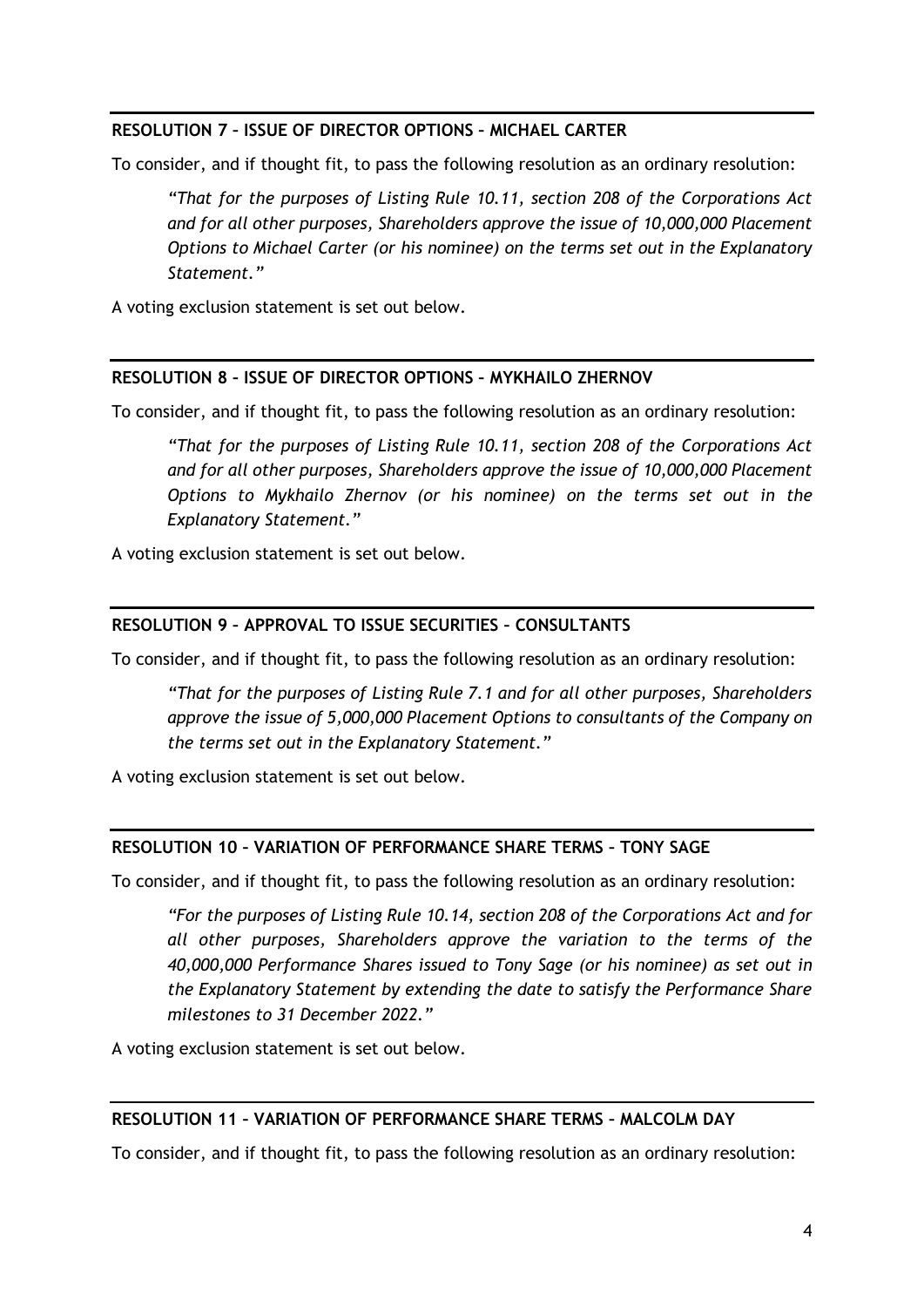*"For the purposes of Listing Rule 10.14, section 208 of the Corporations Act and for all other purposes, Shareholders approve the variation to the terms of the 30,000,000 Performance Shares issued to Malcolm Day (or his nominee) as set out in the Explanatory Statement by extending the date to satisfy the Performance Share milestones to 31 December 2022."* 

A voting exclusion statement is set out below.

#### **RESOLUTION 12 – VARIATION OF PERFORMANCE SHARE TERMS – MICHAEL CARTER**

To consider, and if thought fit, to pass the following resolution as an ordinary resolution:

*"For the purposes of Listing Rule 10.14, section 208 of the Corporations Act and for all other purposes, Shareholders approve the variation to the terms of the 10,000,000 Performance Shares issued to Michael Carter (or his nominee) as set out in the Explanatory Statement by extending the date to satisfy the Performance Share milestones to 31 December 2022."* 

A voting exclusion statement is set out below.

#### **RESOLUTION 13 – APPROVAL TO ISSUE ODEON OPTIONS**

To consider, and if thought fit, to pass the following resolution as an ordinary resolution:

*"That for the purposes ASX Listing Rule 7.1 and for all other purposes, approval is given for the Company to issue 20,000,000 Odeon Options to EAS Advisors LLC and Odeon Capital Group LLC or their nominees, and otherwise on the terms set out in the Explanatory Statement."* 

A voting exclusion statement is set out below.

#### **VOTING PROHIBITION AND EXCLUSION STATEMENTS**

#### **Corporations Act**

The Corporations Act prohibits votes being cast (in any capacity) on the following resolutions by any of the following persons:

| <b>Resolution</b>                                                                                       | <b>Persons Excluded from Voting</b> |
|---------------------------------------------------------------------------------------------------------|-------------------------------------|
| Resolution 5 - Issue of Director Tony Sage and his associates.<br><b>Options to Tony Sage</b>           |                                     |
| Resolution 6 - Issue of Director Malcolm Day and his associates.<br>Options to Malcolm Day              |                                     |
| Resolution 7 - Issue of Director Michael Carter and his associates.<br><b>Options to Michael Carter</b> |                                     |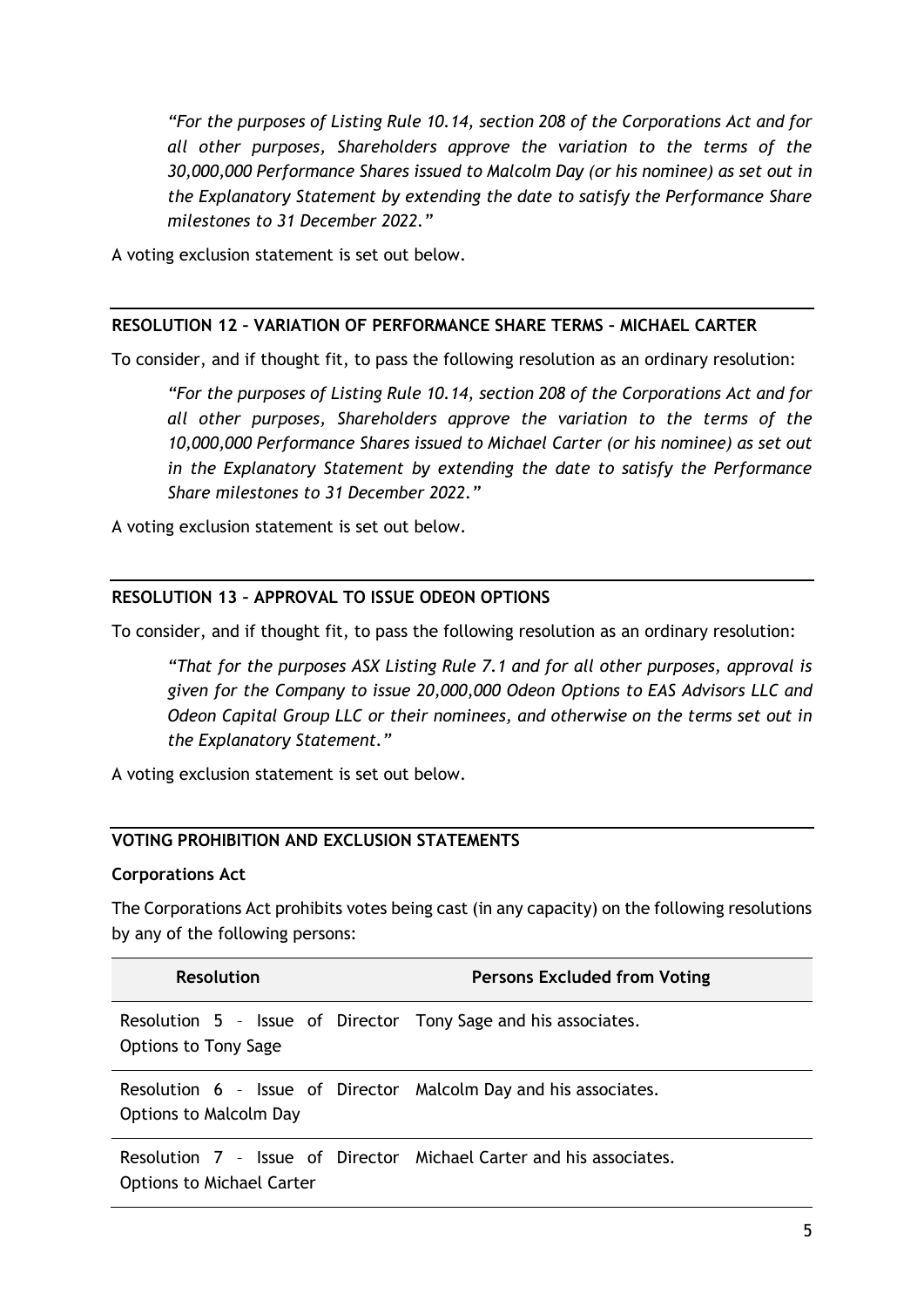```
Resolution 10 – Variation of 
Tony Sage and his associates.
Performance Share terms – Tony 
Sage
```
Resolution  $11 -$ Performance Share terms – Malcolm Day Variation of Malcolm Day and his associates.

```
Resolution 12 – Variation of 
Michael Carter and his associates.
Performance Share terms – Michael 
Carter
```
#### **ASX Listing Rules**

Under Listing Rule 14.11, the Company will disregard any votes cast in favour of a resolution by or on behalf of:

- (a) the below named person or class of persons excluded from voting; or
- (b) an associate of that person or those persons:

| <b>Resolution</b>                                                                            | Persons excluded from voting                                                                                                                                                                                                                                                                                             |  |
|----------------------------------------------------------------------------------------------|--------------------------------------------------------------------------------------------------------------------------------------------------------------------------------------------------------------------------------------------------------------------------------------------------------------------------|--|
| Resolution 1 - Ratification of prior<br>issue of Shares under the Placement                  | Persons who participated in the issue or is a<br>counterparty to the agreement being approved, or<br>any associate of those persons.                                                                                                                                                                                     |  |
| Resolution 2 - Ratification of prior<br>issue of Shares under the Placement                  | Persons who participated in the issue or is a<br>counterparty to the agreement being approved, or<br>any associate of those persons.                                                                                                                                                                                     |  |
| Resolution 3 - Approval to issue<br>Placement<br><b>Options</b><br>under<br>the<br>Placement | A person who is expected to participate in, or who<br>will obtain a material benefit as a result of, the<br>proposed issue (except a benefit solely by reason of<br>being a holder of ordinary securities in the entity)<br>or any associate of such person.                                                             |  |
| Resolution 4 - Approval to issue<br><b>Broker Placement Securities</b>                       | A person who is expected to participate in, or who<br>will obtain a material benefit as a result of, the<br>proposed issue (except a benefit solely by reason of<br>being a holder of ordinary securities in the entity)<br>or any associate of such person, including Evolution<br>Capital Advisors and their nominees. |  |
| Resolution 5 - Issue of Director<br><b>Options to Tony Sage</b>                              | Tony Sage and any other person who will obtain a<br>material benefit as a result of the issue of the                                                                                                                                                                                                                     |  |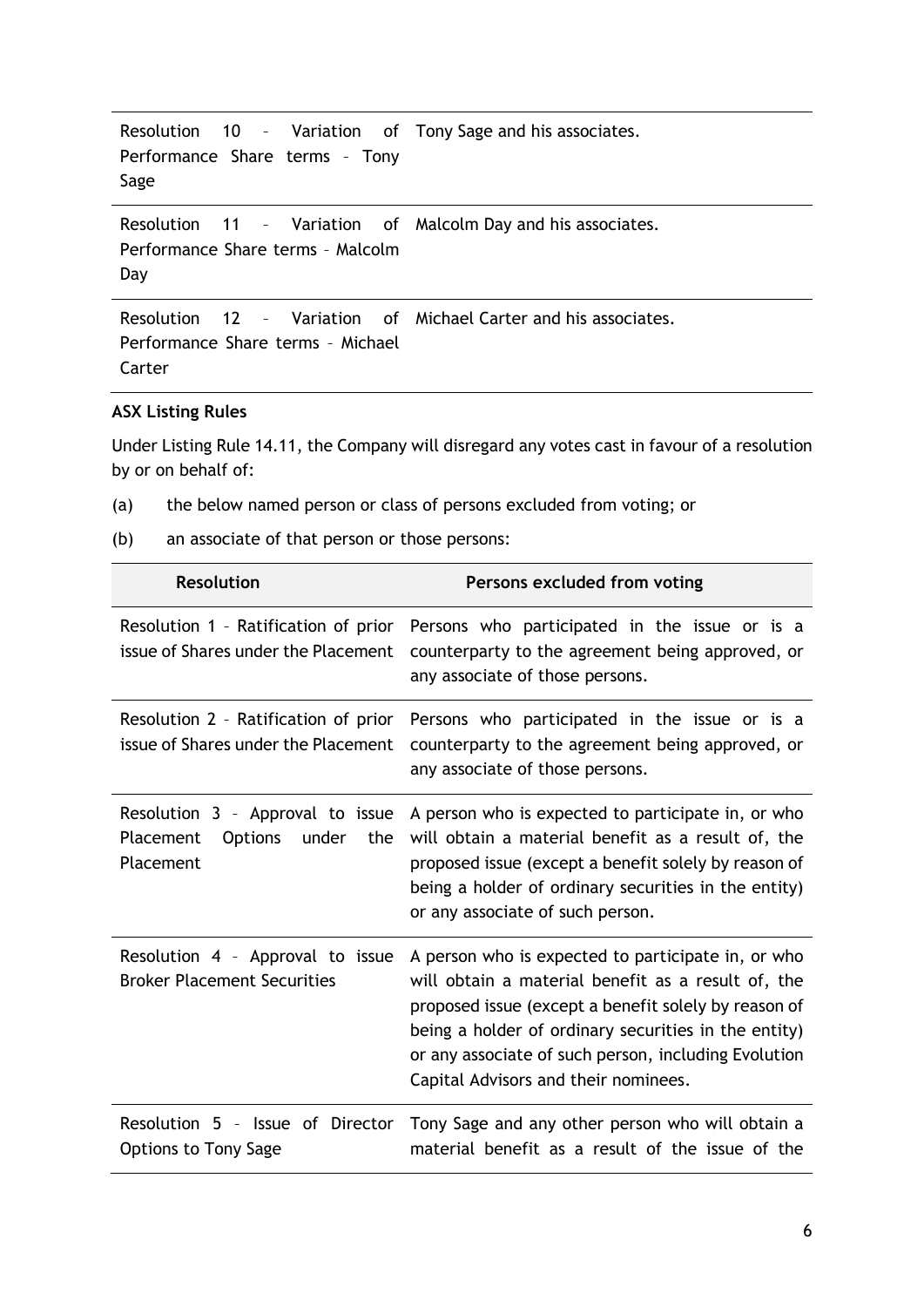|                                                                                                                | securities (except a benefit solely by reason of<br>being a holder of Shares).                                                                                                                                                                                                                                                                |
|----------------------------------------------------------------------------------------------------------------|-----------------------------------------------------------------------------------------------------------------------------------------------------------------------------------------------------------------------------------------------------------------------------------------------------------------------------------------------|
| Resolution 6 - Issue of Director<br><b>Options to Malcolm Day</b>                                              | Malcolm Day and any other person who will obtain<br>a material benefit as a result of the issue of the<br>securities (except a benefit solely by reason of<br>being a holder of Shares).                                                                                                                                                      |
| Resolution 7 - Issue of Director<br><b>Options to Michael Carter</b>                                           | Michael Carter and any other person who will obtain<br>a material benefit as a result of the issue of the<br>securities (except a benefit solely by reason of<br>being a holder of Shares).                                                                                                                                                   |
| Resolution 8 - Issue of Director<br>Options to Mykhailo Zhernov                                                | Mykhailo Zhernov and any other person who will<br>obtain a material benefit as a result of the issue of<br>the securities (except a benefit solely by reason of<br>being a holder of Shares).                                                                                                                                                 |
| Resolution 9 - Issue of securities to<br>Consultants                                                           | A person who is expected to participate in, or who<br>will obtain a material benefit as a result of, the<br>proposed issue (except a benefit solely by reason of<br>being a holder of ordinary securities in the entity)<br>or any associate of such person.                                                                                  |
| Resolution<br>10<br>Variation<br>of<br>$\overline{\phantom{0}}$<br>Performance Share terms - Tony<br>Sage      | A person referred to in Listing Rule 10.14.1, 10.14.2<br>or 10.14.3 who is eligible to participate in the<br>European Lithium Incentive Scheme.                                                                                                                                                                                               |
| Resolution<br>Variation<br>11<br>$\equiv$<br>Day                                                               | of A person referred to in Listing Rule 10.14.1, 10.14.2<br>Performance Share terms - Malcolm or 10.14.3 who is eligible to participate in the<br>European Lithium Incentive Scheme.                                                                                                                                                          |
| Variation<br>Resolution<br>12<br>of<br>$\overline{\phantom{a}}$<br>Performance Share terms - Michael<br>Carter | A person referred to in Listing Rule 10.14.1, 10.14.2<br>or 10.14.3 who is eligible to participate in the<br>European Lithium Incentive Scheme.                                                                                                                                                                                               |
| Resolution 13 - Approval to issue<br><b>Options</b>                                                            | A person who is expected to participate in, or who<br>will obtain a material benefit as a result of, the<br>proposed issue (except a benefit solely by reason of<br>being a holder of ordinary securities in the entity)<br>or any associate of such person, including EAS<br>Advisors LLC and Odeon Capital Group LLC and their<br>nominees. |

However, this does not apply to a vote cast in favour of a resolution by: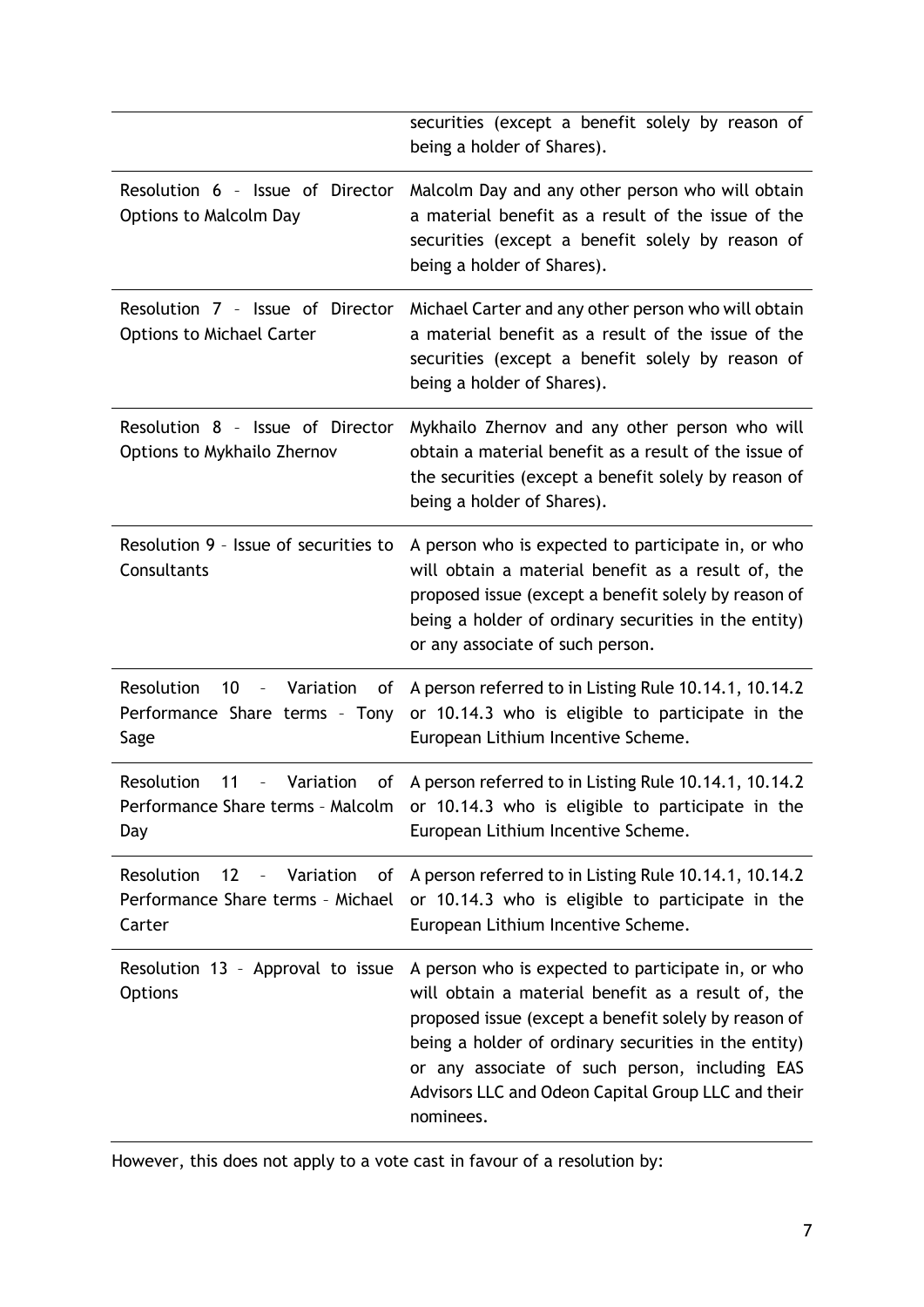- (a) a person as proxy or attorney for a person who is entitled to vote on the resolution, in accordance with the directions given to the proxy or attorney to vote on the resolution in that way; or
- (b) the chair of the meeting as proxy or attorney for a person who is entitled to vote on the resolution, in accordance with a direction given to the chair to vote on the resolution as the chair decides; or
- (c) a holder acting solely as nominee, trustee, custodial or other fiduciary capacity on behalf of a beneficiary provided the following conditions are met:
	- (i) the beneficiary provides written confirmation to the holder that the beneficiary is not excluded from voting, and is not an associate of a person excluded from voting, on the resolution; and
	- (ii) the holder votes on the resolution in accordance with directions given by the beneficiary to the holder to vote in that way.

By order of the Board of Directors

Ms Melissa Chapman Company Secretary 17 May 2022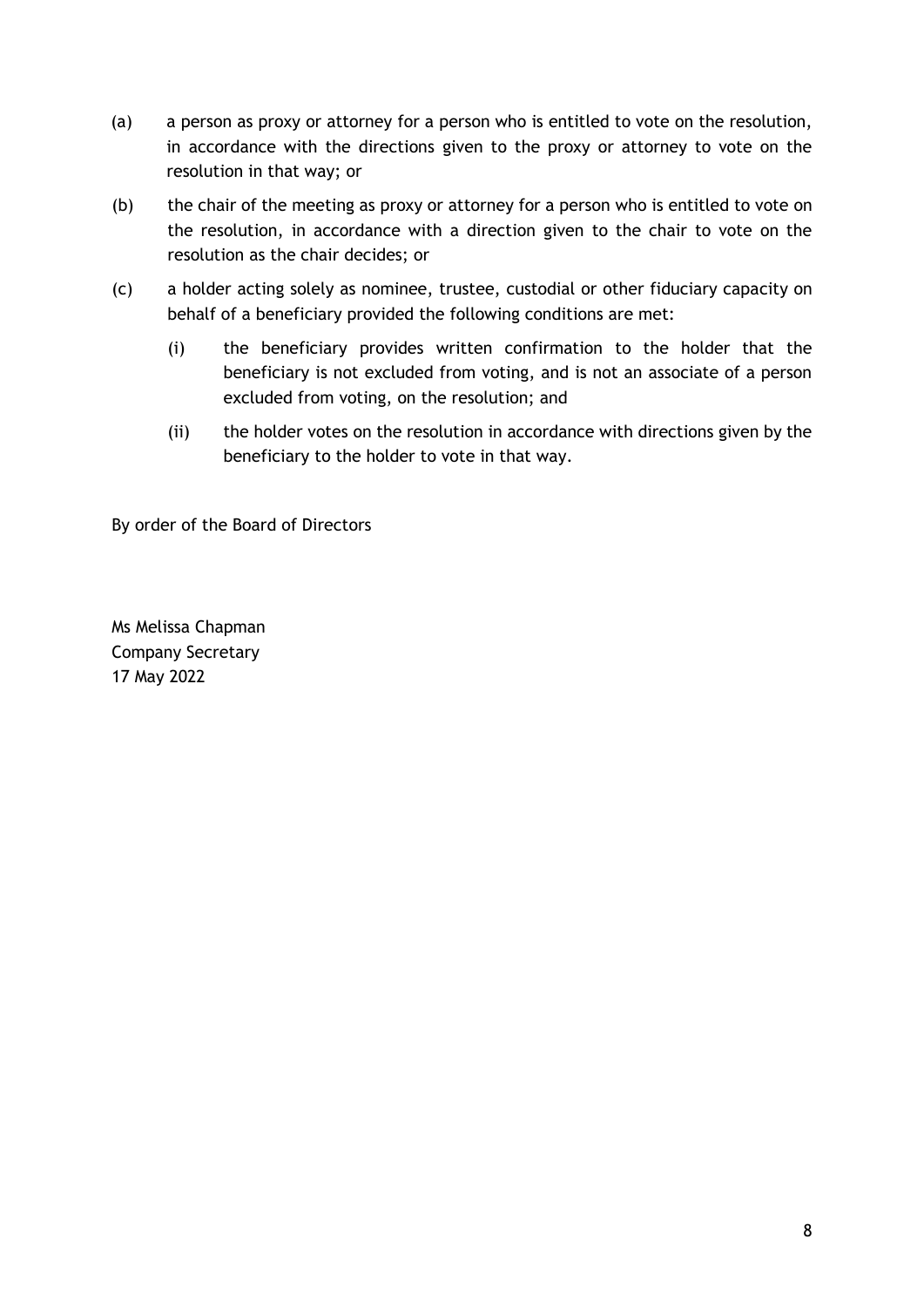# **Explanatory Statement**

### <span id="page-10-0"></span>**1 INTRODUCTION**

This Explanatory Statement has been prepared for the information of Shareholders in connection with the business to be conducted at the Meeting to be held at 32 Harrogate Street, West Leederville, Western Australia 6007 at 9:00am (WST) on 24 June 2022. The purpose of this Explanatory Statement is to provide information to Shareholders in deciding how to vote on the Resolutions set out in the Notice.

This Explanatory Statement should be read in conjunction with and forms part of the accompanying Notice, and includes the following:

| $\overline{2}$  |                                                                       |
|-----------------|-----------------------------------------------------------------------|
| $\overline{3}$  |                                                                       |
| $\overline{4}$  | RESOLUTIONS 1 TO 4 - RATIFICATION AND APPROVAL OF ISSUE OF SECURITIES |
| $5\phantom{.0}$ | RESOLUTIONS 5 TO 8 - ISSUE OF DIRECTOR OPTIONS TO DIRECTORS 18        |
| 6               | RESOLUTION 9 - APPROVAL TO ISSUE OPTIONS TO CONSULTANTS OF THE        |
| $\overline{7}$  | RESOLUTIONS 10 TO 13 - VARIATION OF PERFORMANCE SHARE TERMS  22       |
| 8               | RESOLUTION 13 - APPROVAL TO ISSUE ODEON OPTIONS TO ODEON26            |

A Proxy Form is located at the end of this Explanatory Statement.

ASX takes no responsibility for the contents of the Notice or Explanatory Statement.

Please contact the Company Secretary on + 61 9380 9555 or by email at melissac@europeanlithium.com if you wish to discuss any matter concerning the Meeting.

#### <span id="page-10-1"></span>**2 ACTION TO BE TAKEN BY SHAREHOLDERS**

Shareholders should read the Notice and this Explanatory Statement carefully before deciding how to vote on the Resolutions.

#### **2.1 Voting by Proxy**

To vote by proxy, please complete and sign and return the Proxy Form (attached to the Notice) to the Company in accordance with the instructions on the Proxy Form.

In accordance with section 249L of the Corporations Act, Shareholders are advised that:

(a) each Shareholder has the right to appoint a proxy;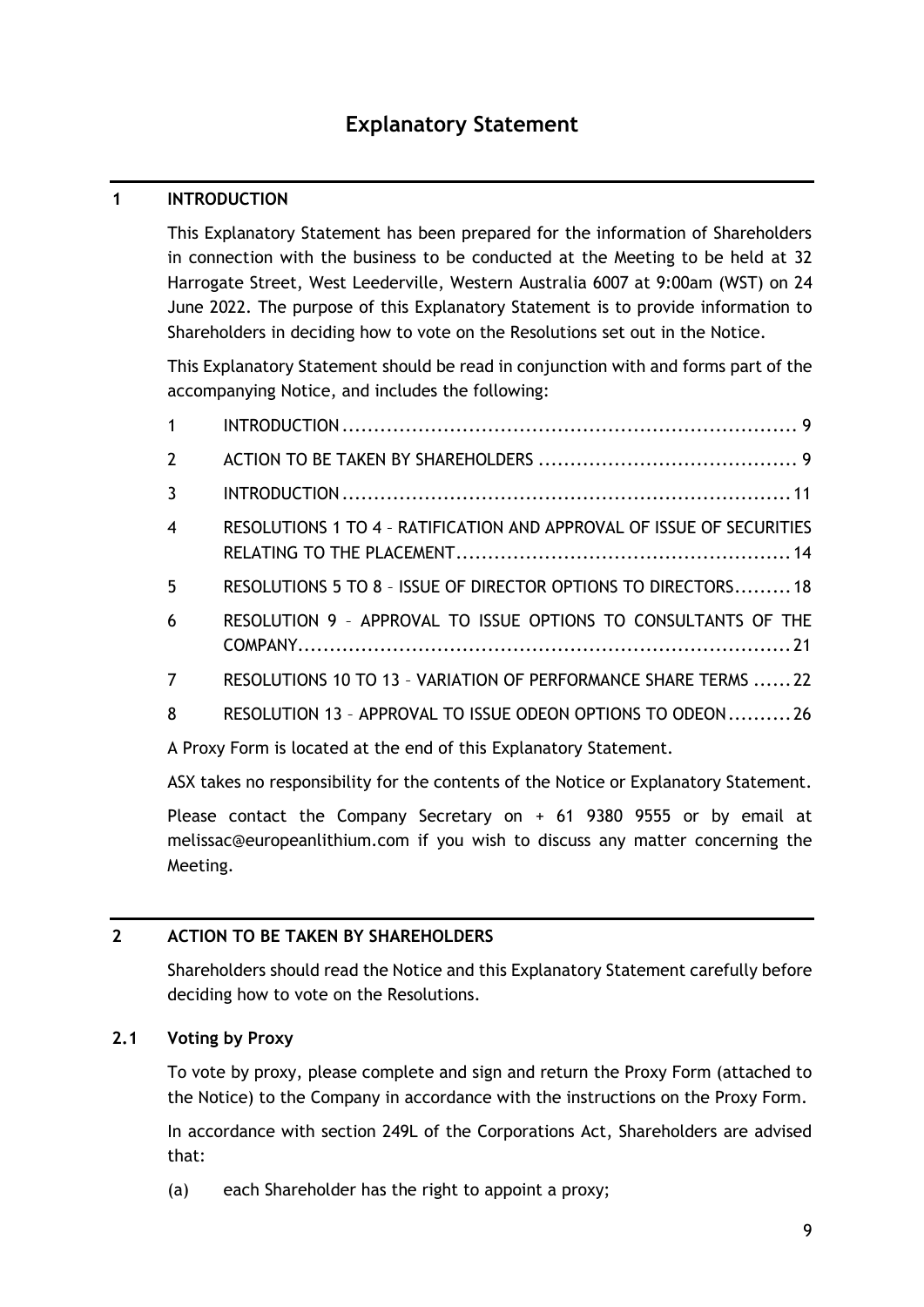- (b) the proxy need not be a Shareholder of the Company; and
- (c) a Shareholder who is entitled to cast 2 or more votes may appoint 2 proxies and may specify the proportion or number of votes each proxy is appointed to exercise. If the member appoints 2 proxies and the appointment does not specify the proportion or number of the member's votes, then in accordance with section 249X(3) of the Corporations Act, each proxy may exercise half of the votes.

The Company encourages Shareholders completing a Proxy Form to direct the proxy how to vote on the Resolutions.

The Proxy Form must be received no later than 48 hours before the commencement of the Meeting, i.e. by no later than 9:00am (WST) on 22 June 2022. Any Proxy Form received after that time will not be valid for the Meeting.

Shareholders can appoint the Chair of the Meeting as their proxy. Shareholders can complete the proxy form to provide specific instructions on how a Shareholder's vote is to be cast on each item of business, and the Chair of the Meeting must follow your instructions.

# **2.2 Voting in person**

In light of the status of the evolving COVID-19 situation and the Commonwealth and State government restrictions on public gatherings in place at the date of this Notice of Meeting, the Directors strongly encourage all Shareholders to lodge a directed proxy form prior to the Meeting. The Chairman will adjourn the Meeting where the number of attendees may lead to the breach local public health laws and regulations.

#### **2.3 Corporate representatives**

Shareholders who are body corporates may appoint a person to act as their corporate representative at the Meeting by providing that person with a certificate or letter executed in accordance with the Corporations Act authorising him or her to act as the body corporate's representative. The authority may be sent to the Company and/or registry in advance of the Meeting.

#### **2.4 Eligibility to vote**

The Directors have determined pursuant to Regulation 7.11.37 of the Corporations Regulations 2001 (Cth) that the persons eligible to vote at the Meeting are those who are registered Shareholders at 5:00pm (WST) on 22 June 2022.

#### **2.5 Voting by Shareholders at the Meeting**

All Resolutions will be determined by a poll at the Meeting.

The Company encourages Shareholders who submit proxies to direct their proxy on how to vote on the Resolutions. As at the date of this Notice the Chairman of the Meeting intends to vote all undirected proxies in favour of each of the Resolutions.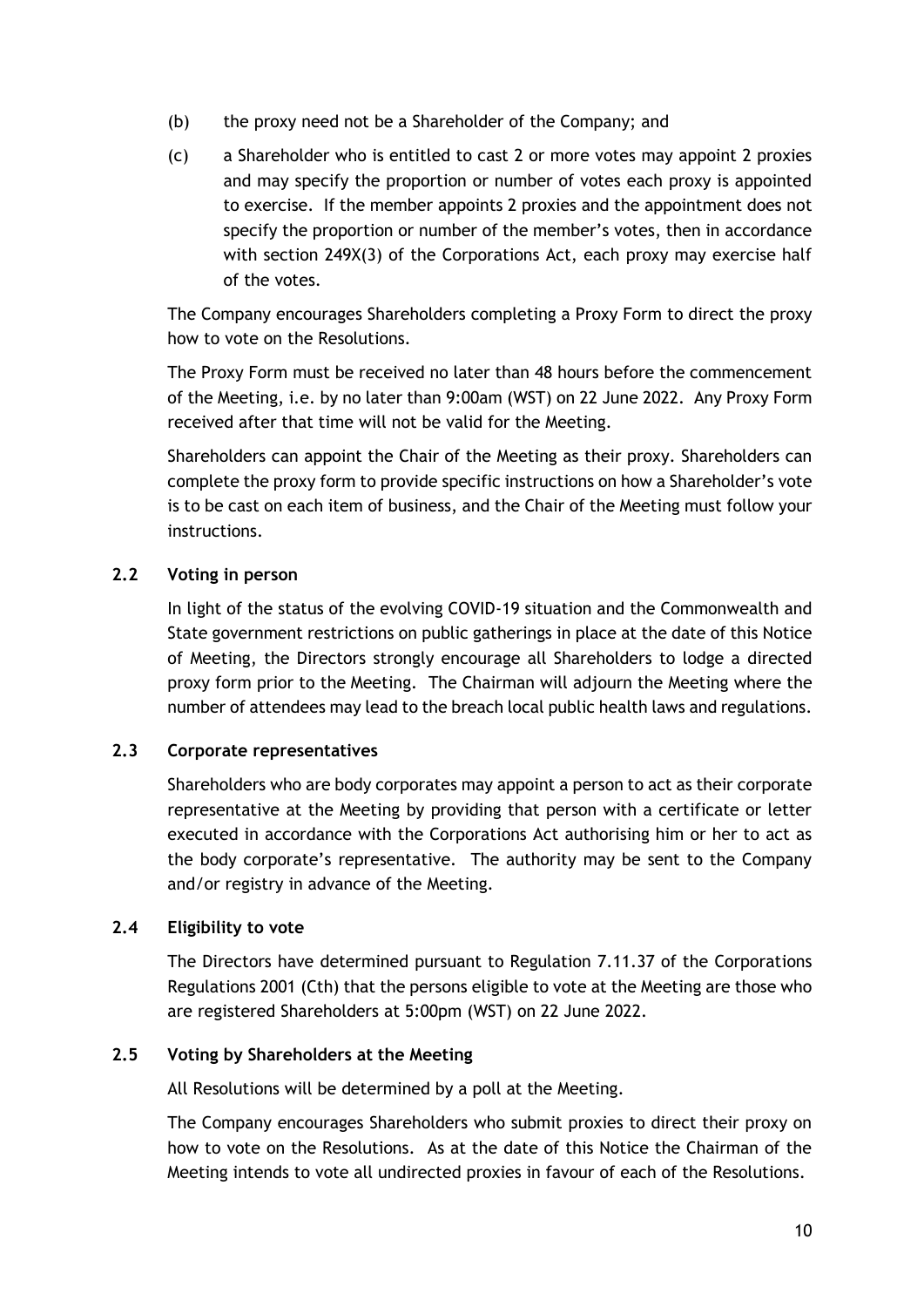#### <span id="page-12-0"></span>**3 INTRODUCTION**

#### <span id="page-12-2"></span><span id="page-12-1"></span>**3.1 Introduction**

#### (a) Placement

On 6 April 2022 the Company announced that it had received commitments to raise \$30 million through a placement (**Placement**) to sophisticated investors introduced by the Placement's lead manager, Evolution Capital Advisors, at \$0.13 per Share (**Placement Shares**). Investors would also, subject to Shareholder approval, be issued one Option (exercise price \$0.18, expiring 31 March 2025 and otherwise on the terms set out in [SCHEDULE 2\)](#page-31-0) for every 2 Shares issued (**Placement Options**). The Company will offer the Placement Options to investors to the Placement under a prospectus and seek to have the Placement Options quoted.

The Shares were agreed to be issued without Shareholder approval using the Company's capacity under Listing Rule 7.1 and 7.1A. The Placement Options were subject to Shareholder approval.

A total of 230,769,237 Placement Shares were issued on 12 April 2022.

Funds raised will be used for strategic land acquisition, a resource extension drill program of Zone 2 at the Company's Wolfsberg Lithium Project (**Wolfsberg Project** or **Wolfsberg**), stage 1 of project development metallurgical test work for by-products from Wolfsberg, SRK consulting for JORC compliance, for general exploration purposes, and working capital.

Resolutions 1 and 2 seek Shareholder approval to ratify the issue of Placement Shares and Resolution 3 seeks Shareholder approval for the issue of Placement Options.

The Placement was lead managed by Evolution Capital Advisors, who were paid 6% of the amount raised and, subject to Shareholder approval, be issued 1 Placement Option for every 2 Placement Options issued under the Placement (**Placement Broker Options**). Resolution 4 seeks that approval.

See section [4](#page-15-0) for further information.

(b) Issue of Options to Directors and Consultants

The Company proposes to issue 50,000,000 Placement Options to the Company's Directors and consultants in consideration of their efforts to complete the Placement. Resolutions 5 to 9 seek approval for the issue.

See sections 5 and 6 for further information.

(c) Extension of period to achieve milestones for Performance Shares

In January 2022 Shareholders approved the issue of 80 million Performance Shares to Directors Messrs Tony Sage, the Executive Chairman, and Malcolm Day and Michael Carter, non-executive Directors.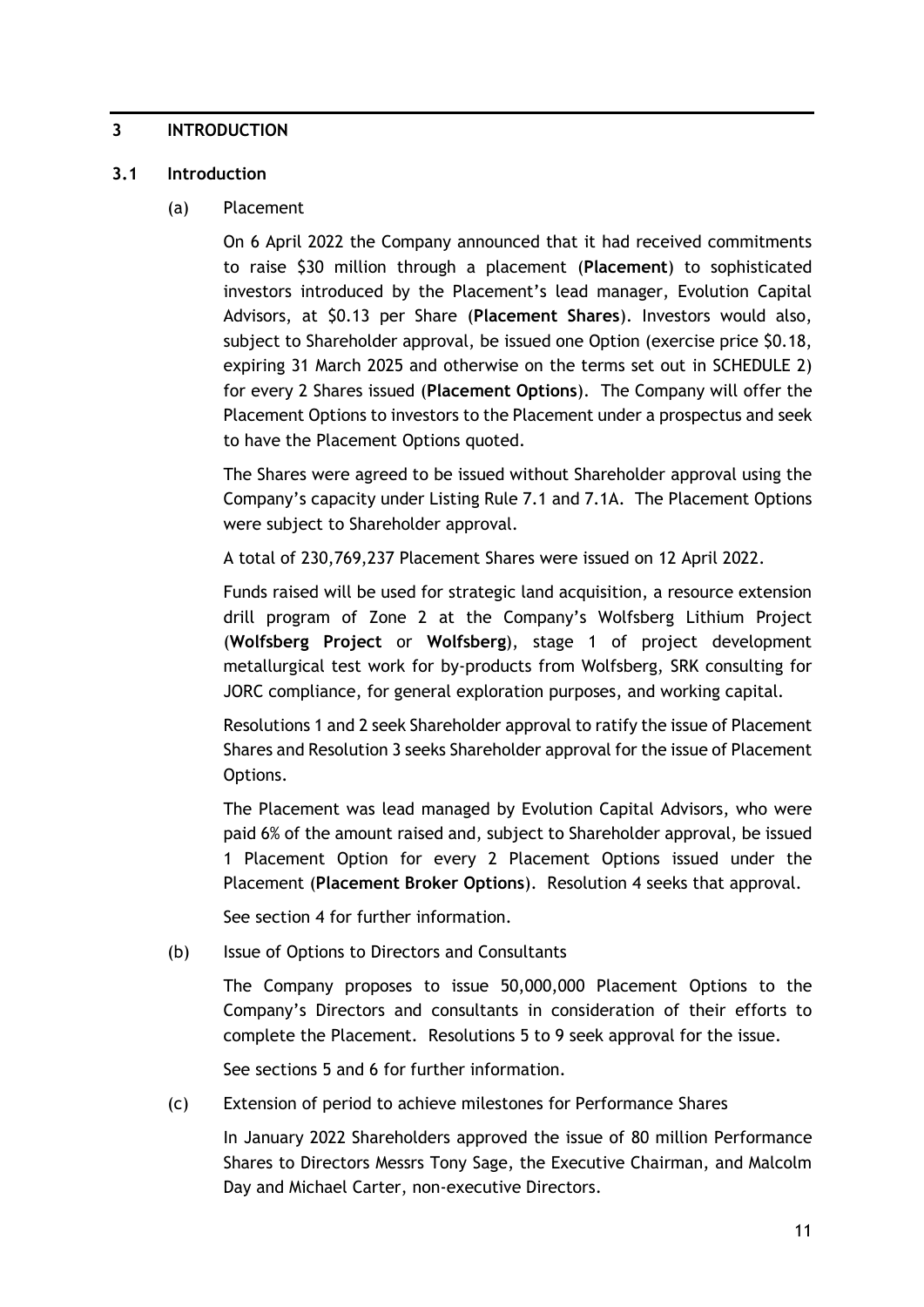The Performance Shares were subject to milestones linked to the Company's market capitalization and completing a definitive feasibility study for its Wolfsberg lithium project. The study has been delayed as a result COVID travel restrictions and Russia's invasion of Ukraine, and is now expected to be completed in the third quarter of 2022. As a result the Company proposes to extend the date for Directors to achieve the Incentive Milestones by six months to 31 December 2022.

Resolutions 10 to 13 seek Shareholder approval for the extension.

See section [7](#page-23-0) for further information.

(d) Issue of Options to Odeon

The Company proposes to issue 20,000,000 Options to Odeon in consideration consultancy services. Resolution 13 seeks approval for the issue.

See section [8](#page-27-0) for further information.

The Company's capital structure and dilutive effect of the issue of the securities the subject of the Resolutions on existing Shareholders are set out in section [3.2](#page-13-0) below.

# <span id="page-13-0"></span>**3.2 Effect on the capital structure of the Company and dilution**

The effect of the various issues on the capital structure of the Company is as follows (assuming no other Shares are issued):

|                                                                                                                  | <b>Shares on issue</b> |        | <b>Fully diluted</b> |       |
|------------------------------------------------------------------------------------------------------------------|------------------------|--------|----------------------|-------|
| <b>Items</b>                                                                                                     | <b>Number</b>          | ℅      | <b>Number</b>        | %     |
| Shares currently on<br>issue (excluding<br>securities issued<br>under Resolutions 1<br>and $2)$                  | 1, 152, 144, 399       | 83.31% | 1, 152, 144, 399     | 59.94 |
| Convertible securities<br>currently on issue<br>(excluding securities<br>the subject of<br>Resolutions 10 to 12) | 0                      | 0      | 216, 157, 262        | 11.25 |
| Ratification of prior<br>issue of Placement<br><b>Shares (Resolutions 1</b><br>and $2)$                          | 230,769,237            | 16.69% | 230,769,237          | 12.01 |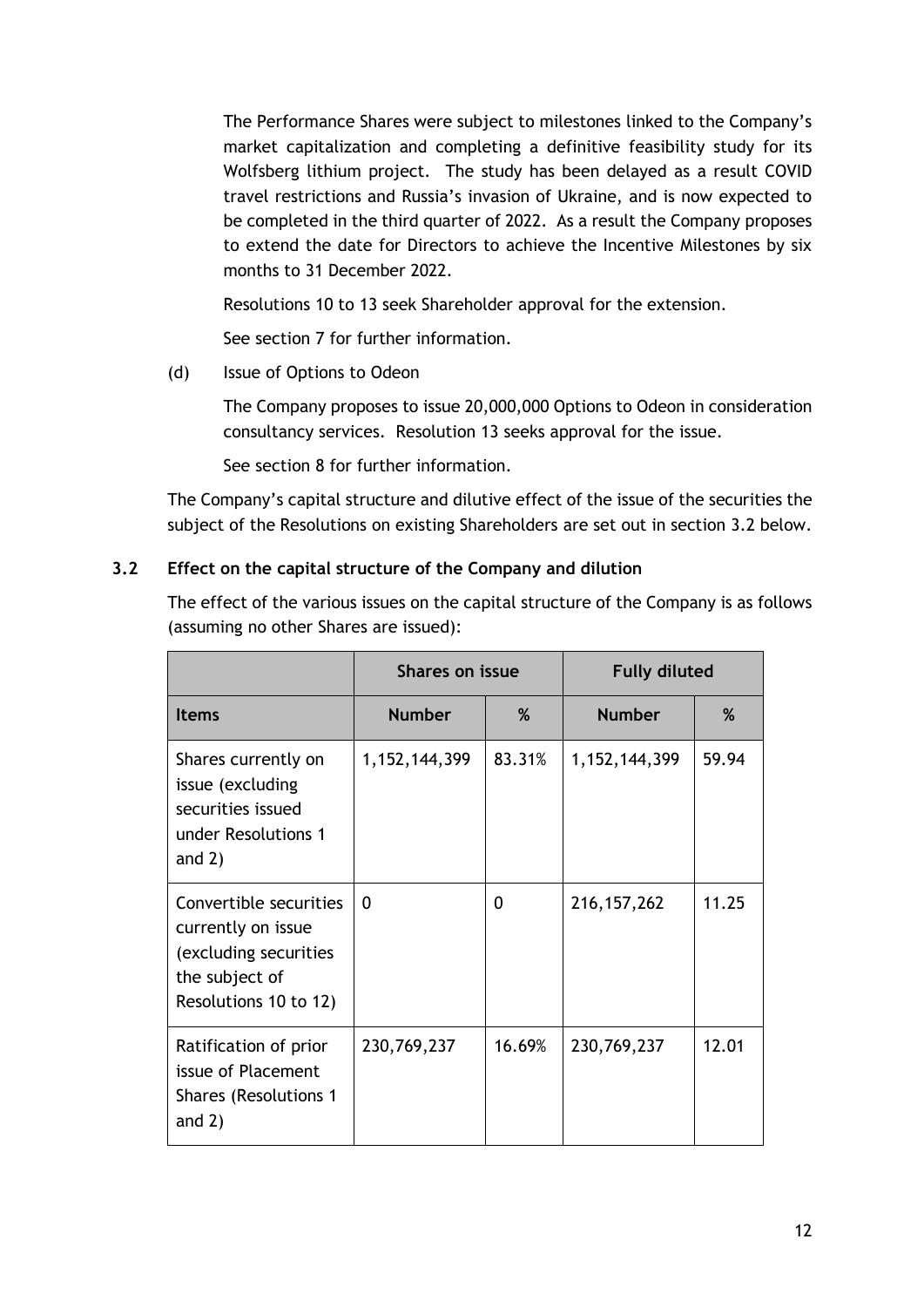| Approval to issue<br><b>Placement Options</b><br>(Resolution 3)                  | 0             | 0      | 115,384,648   | 6.00   |
|----------------------------------------------------------------------------------|---------------|--------|---------------|--------|
| Approval to issue<br><b>Placement Broker</b><br><b>Options (Resolution</b><br>4) | 0             | 0      | 57,692,324    | 3.00   |
| Director and<br>consultants Options<br>(Resolutions 5 to 9)                      | 0             | 0      | 50,000,000    | 2.60   |
| <b>Performance Shares</b><br>(Resolutions 10 to 12)                              | $\Omega$      | 0      | 80,000,000    | 4.16   |
| <b>Odeon Options</b><br>(Resolution 13)                                          | 0             | 0.00   | 20,000,000    | 1.04   |
| Total                                                                            | 1,382,913,636 | 100.00 | 1,922,147,870 | 100.00 |

1 These Performance Shares were issued on 28 January 2022. Resolutions 10 and 12 seek Shareholder approval to extend the date by which milestones must be reached.

# <span id="page-14-0"></span>**3.3 Listing Rules**

Broadly speaking and subject to a number of exceptions, Listing Rule 7.1 limits the number of equity securities a company can issue without the approval of its shareholders over any 12 month period to 15% of the fully paid up ordinary securities it had on issue at the start of that period.

ASX Listing Rule 7.1A provides that in addition to issues permitted without prior shareholder approval under ASX Listing Rule 7.1, an entity that is eligible and obtains shareholder approval under ASX Listing Rule 7.1A may issue or agree to issue during the period for which the approval is valid a number of quoted equity securities which represents 10% of the number of fully paid ordinary securities on issue at the commencement of that 12 month period as adjusted in accordance with the formula in ASX Listing Rule 7.1A.

Where an eligible entity obtains shareholder approval to increase its placement capacity under ASX Listing Rule 7.1A, then any ordinary securities issued under that additional placement capacity:

- (a) will not be counted in variable "A" in the formula in ASX Listing Rule 7.1A; and
- (b) are counted in variable "E",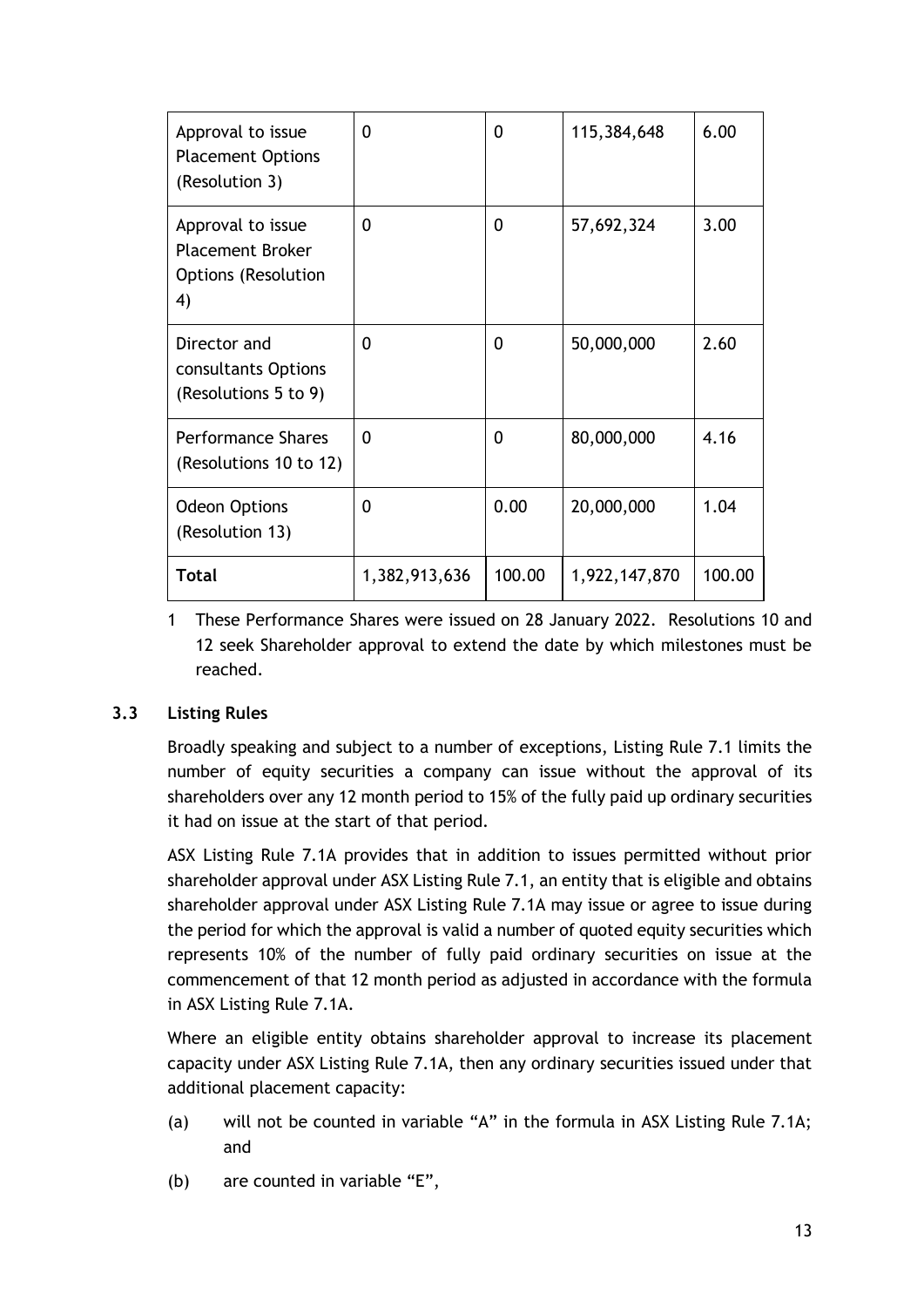until their issues have been ratified under ASX Listing Rule 7.4 (and provided that the previous issue did not breach ASX Listing Rule 7.1A) or 12 months has passed since their issues.

Listing Rule 7.4 allows shareholders to ratify an issue of equity securities after it has been made or agreed to be made. If they do, the issue is taken to have been approved under Listing Rule 7.1, and so does not reduce the company's capacity to issue further equity securities without shareholder approval under that rule.

Broadly speaking, Listing Rule 10.11 requires prior shareholder approval for the issue of equity securities to related parties (which includes directors, certain relatives and their controlled entities), except for certain issues.

Securities issues that are approved by Shareholders under Listing Rules 7.4 and 10.11 are not included in calculating an entity's 15% capacity under Listing Rule 7.1.

# <span id="page-15-2"></span>**3.4 Chapter 2E of the Corporations Act**

Chapter 2E of the Corporations Act prohibits a public company from giving a financial benefit to a related party of the company unless either:

- (a) the giving of the financial benefit falls within one of the exceptions to the provision; or
- (b) prior shareholder approval is obtained to the giving of the financial benefit.

Related party is widely defined under the Corporations Act, and includes directors of a company. Financial benefit is defined broadly and includes the issue of securities, such as options, and a variation of contractual benefits. The Corporations Act requires that any consideration that is given is disregarded, even if the consideration is adequate.

Section 195(4) of the Corporations Act provides that a director of a public company may not vote or be present during meetings of directors when matters in which that director holds a material personal interest are being considered, except in certain circumstances or unless non-interested directors pass a resolution approving the interested director's participation.

# <span id="page-15-0"></span>**4 RESOLUTIONS 1 TO 4 – RATIFICATION AND APPROVAL OF ISSUE OF SECURITIES RELATING TO THE PLACEMENT**

# <span id="page-15-1"></span>**4.1 Terms of Evolution Capital mandate**

The terms of the mandate appointing Evolution Capital Advisors (**Evolution**) to lead manage the Placement were as follows:

- (a) Evolution would act as exclusive lead manager for the Placement
- (b) Evolution will be paid 6% of the amount raised and, subject to Shareholder approval, be issued 1 Placement Option for every 2 Placement Options issued under the Placement (Placement Broker Options).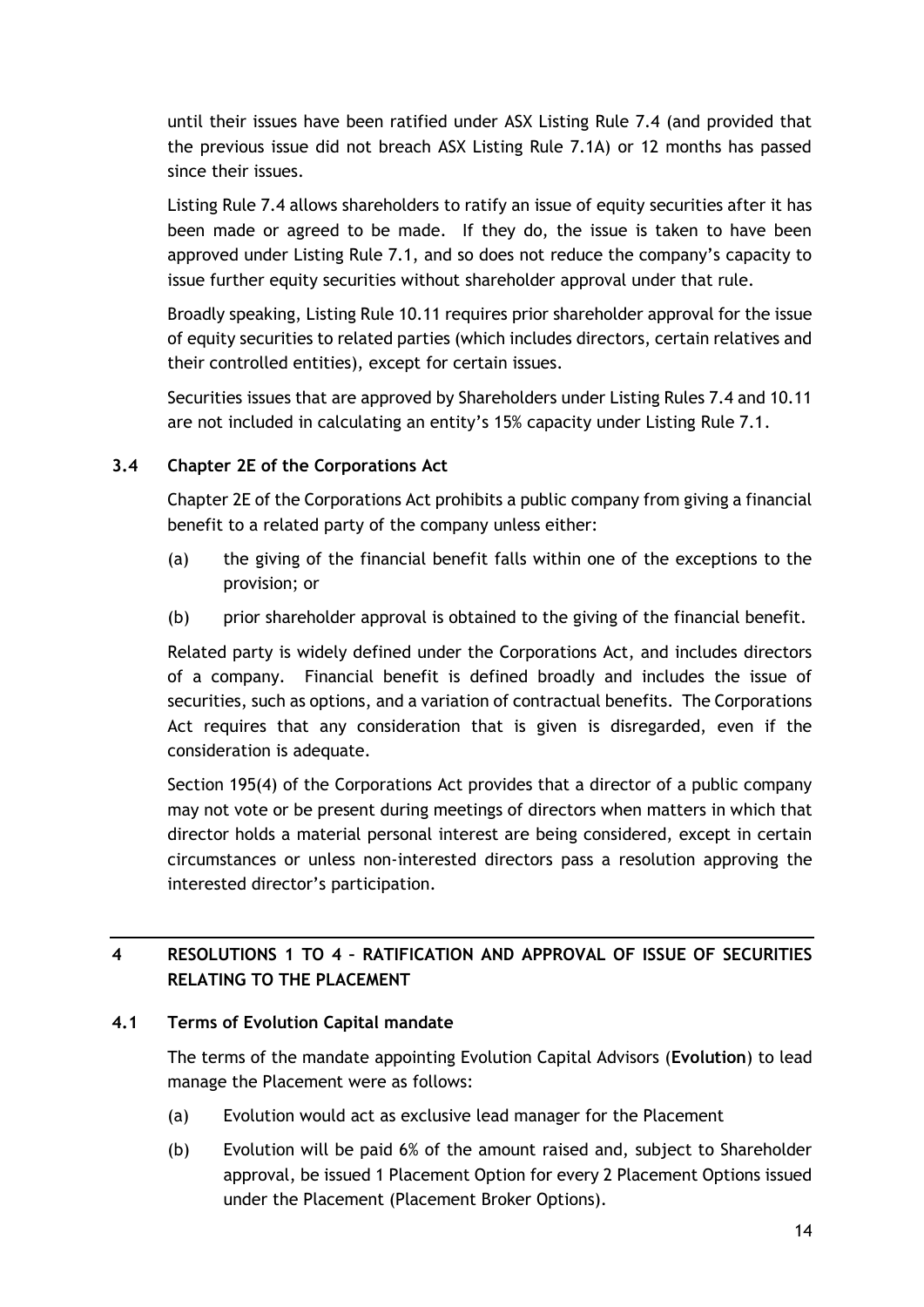- (c) In the event Shareholders do not approve the issue of the Placement Options and Placement Broker Options by 30 June 2022, Evolution and the recipients of the remaining Placement Options will be paid the monetary equivalent of the Placement Broker Options based on a Black Scholes Model based on the following assumptions (i) 80% volatility, (ii) Risk free rate of 2.00% (iii) no dividends (iv) issue date equal to the date of issue of the Placement Shares (vi) exercise at any time for three years (American Style).
- (d) Should the Company decide to seek to undertake a capital raising prior to 4 April 2023, the Company will offer Evolution the opportunity to subscribe for the total book and, if relevant due to the size of the raise, choose the other broker involved.
- (e) If there is a shortfall in the exercise of Placement Options or Placement Broker Options, the Company will offer Evolution the opportunity to place the shortfall, other than in circumstances where Evolution is in material breach of its obligations under the mandate at the time of termination.

#### **4.2 Resolutions 1 and 2 – Information required by Listing Rule 7.5**

Resolutions 1 and 2 seek Shareholder approval under Listing Rule 7.4 to ratify the issue of 230,769,237 Placement Shares. The dilutive effect of the issue is set out in section [3.2.](#page-13-0)

If Resolutions 1 and 2 are passed, the issues will be excluded in calculating the Company's 15% and 10% limit under Listing Rules 7.1 and 7.1A, effectively increasing the number of equity securities it can issue without Shareholder approval over the 12 months following the issues. If Resolutions 1 and/or 2 are not passed, the issues will be included in calculating the Company's 15% and 10% limits under Listing Rules 7.1 and 7.1A, effectively decreasing the number of equity securities it can issue without Shareholder approval under Listing Rule 7.1 and 7.1A over the 12 months following the issues.

For the purposes of Listing Rule 7.5, the following information is provided for the ratification of the issue of the Placement Shares:

- (a) The securities were issued to institutional and sophisticated investors leadmanaged by Evolution Capital Advisors, who are not related parties to the Company or otherwise persons to whom Listing Rule 10.11 applies.
- (b) The number of securities issued by the Company was
	- (i) Resolution 1 115,581,237 Placement Shares.
	- (ii) Resolution 2 115,188,000 Placement Shares.
- (c) The Placement Shares are fully paid ordinary shares in the capital of the Company, ranking equally with existing Shares on issue.
- (d) The Placement Shares were issued on 12 April 2022.
- (e) The Placement Shares were issued at an issue price of \$0.13 per Share.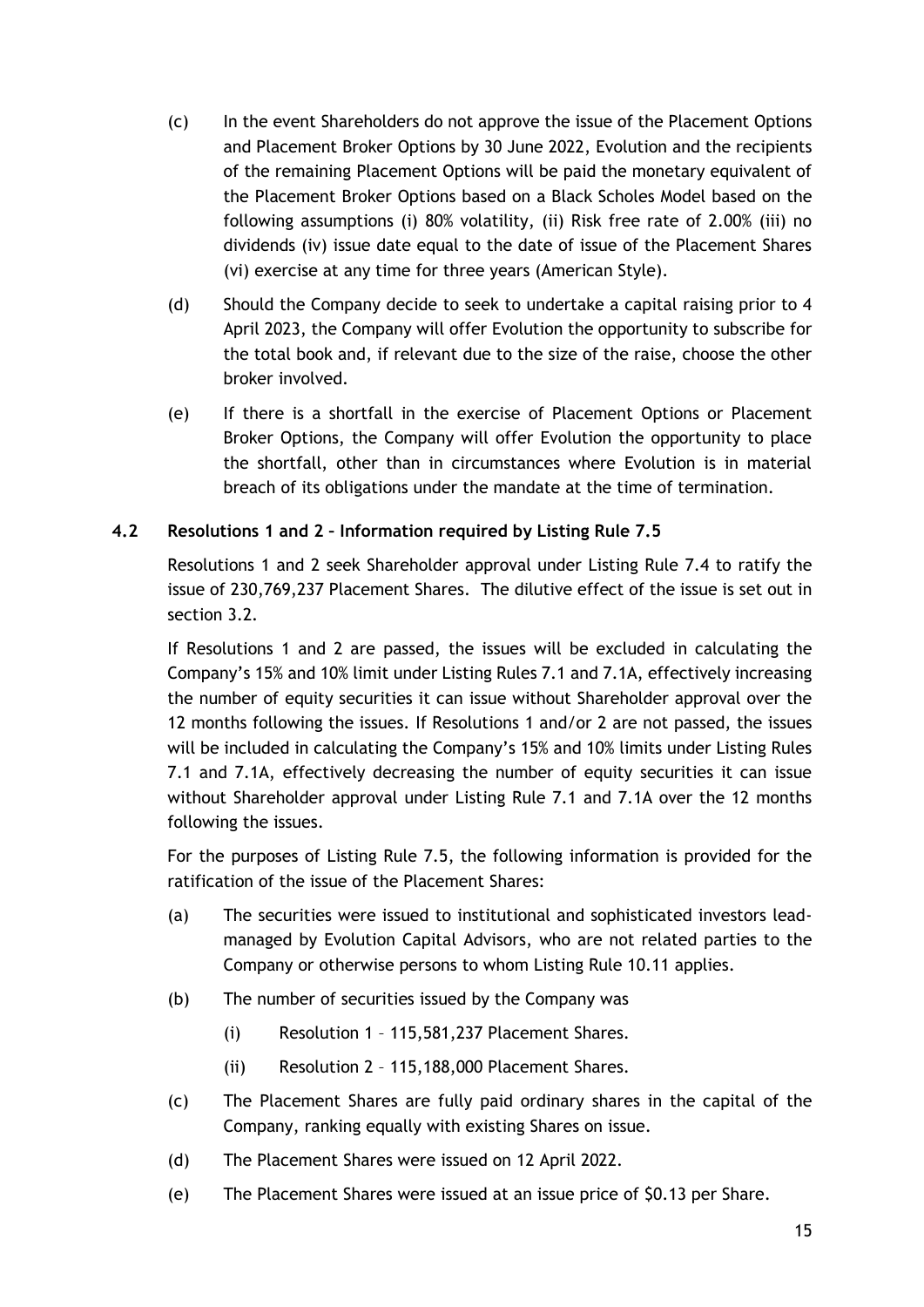- (f) The Placement Shares were issued to raise \$30 million. The intended use of funds is set out in section [3.1\(a\).](#page-12-1)
- (g) Other than those set out in section [3.1](#page-12-2) and this section [4,](#page-15-0) there are no other material terms in relation to the issue.
- (h) Voting exclusion statements are included in the Notice.

## **4.3 Resolution 3 – Information required by Listing Rule 7.3**

Resolution 3 seeks Shareholder approval under Listing Rule 7.1 for the Company to issue 115,384,648 Placement Options as attaching Options to the participants of the Placement; being persons who received Shares the subject of Resolutions 1 and 2. The basis upon which they were introduced to the Company is set out in section The dilutive effect of the issue is set out in section [3.2.](#page-13-0) The basis upon which they were intro

If Resolution 3 is passed, the Company can proceed with the issue. In addition, the issue will be excluded from the calculation of the number of equity securities that the Company can issue without shareholder approval under Listing Rule 7.1. If Resolution 3 is not passed, the Company will not proceed with the issue and will be required to pay the participants of the Placement amounts equal to the value of the Placement Options (see section [4.1](#page-15-1) for the valuation method).

For the purposes of Listing Rule 7.3, the following information is provided about the proposed issue of Placement Options:

- (a) The Placement Options will be issued to institutional and sophisticated investors issued Placement Shares, who are not related parties to the Company or otherwise persons to whom Listing Rule 10.11 applies.
- (b) The maximum number of securities agreed to be issued is 115,384,648 Placement Options.
- (c) The securities to be issued are Options which have an exercisable price of \$0.18 each and an expiration date of 31 March 2025, and otherwise are on the terms and condition set out in [SCHEDULE 2.](#page-31-0)
- (d) The securities will be issued no later than 3 months after the date of the Meeting (or such later date to the extent permitted by any ASX waiver or modification of the Listing Rules).
- (e) The Placement Options will be issued as attaching Options, on the basis of 1 Placement Option for every 2 Placement Shares issued, to the participants under the Placement for nil cash consideration.
- (f) No Funds will be raised from the issue of the Placement Options as they are issued as attaching Options under the Placement. Funds raised from the exercise of the Placement Options will be used towards working capital of the Company.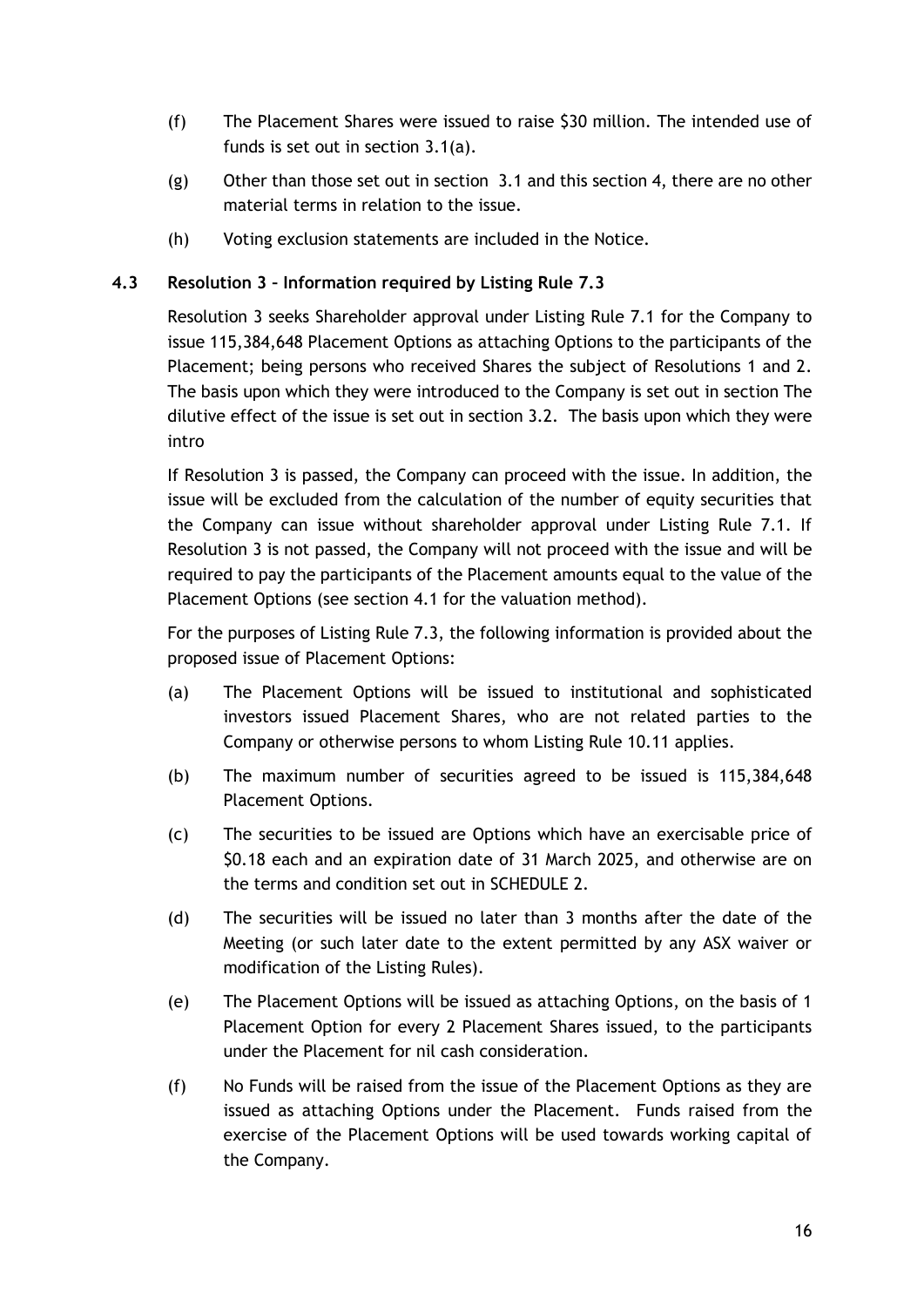- (g) As of the date of this Notice, other than those set out in section [3.1,](#page-12-2) this section [4](#page-15-0) and [SCHEDULE 2,](#page-31-0) there are no other material terms relating to the proposed issue.
- (h) A voting exclusion statement is included in the Notice.

# **4.4 Resolution 4 – Information required by Listing Rule 7.3**

Resolution 4 seeks Shareholder approval under Listing Rule 7.1 for the Company to issue 57,692,324 Placement Options to the Lead Manager. The dilutive effect of the issue is set out in section [3.2.](#page-13-0)

If Resolution 4 is passed, the Company can proceed with the issue. In addition, the issue will be excluded from the calculation of the number of equity securities that the Company can issue without shareholder approval under Listing Rule 7.1. If Resolution 4 is not passed, the Company will not proceed with the issue and will be required to pay the participants of the Placement amounts equal to the value of the Placement Options (see section [4.1](#page-15-1) for the valuation method).

For the purposes of Listing Rule 7.3, the following information is provided about the proposed issue of Placement Broker Options to the Lead Managers:

- (a) The Placement Broker Options will be issued to the lead managers of the Placement, Evolution Capital Advisors (or their nominee), who is not a related party to the Company or otherwise a person to whom Listing Rule 10.11 applies.
- (b) The maximum number of securities to be issued is 57,692,324 Broker Placement Options.
- (c) The securities to be issued are Placement Options which have an exercisable price of \$0.18 each and an expiration date of 31 March 2025 and otherwise are on the terms and condition set out in [SCHEDULE 2.](#page-31-0)
- (d) The securities will be issued no later than 3 months after the date of the Meeting (or such later date to the extent permitted by any ASX waiver or modification of the Listing Rules).
- (e) The Placement Broker Options will be issued for nil cash consideration but as part of the remunerations for Evolution Capital Advisors to act as the lead managers of the Placement.
- (f) No Funds will be raised from the issue of the Placement Broker Options as they are issued to remunerate Evolution Capital Advisors to act as the lead managers of the Placement. Funds raised from the exercise of the Placement Options issued to the Lead Managers will be used towards working capital of the Company.
- (g) As of the date of this Notice, other than set out in section [3.1,](#page-12-2) this section [4](#page-15-0) and [SCHEDULE 2,](#page-31-0) there are no other terms relating to the proposed issue.
- (h) A voting exclusion statement is included in the Notice.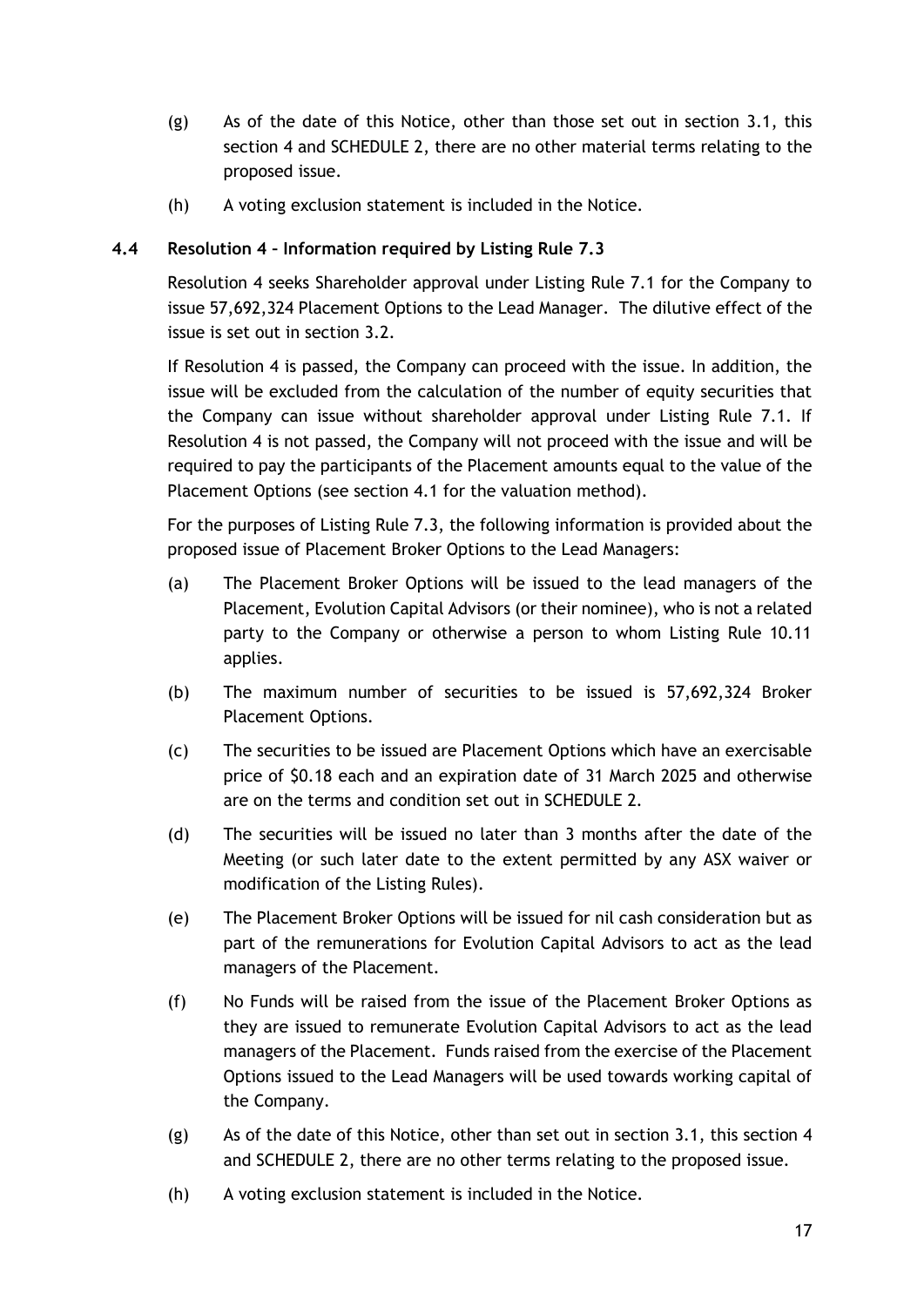#### **4.5 Directors' recommendation**

The Directors unanimously recommend that Shareholders vote in favour of Resolutions 1 and 2. These will restore the Company's 15% and 10% annual limit permitted by Listing Rule 7.1 and 7.1A and allow the Company to issue further securities as permitted by Listing Rule 7.1A without Shareholder approval.

The Directors unanimously recommend that Shareholders vote in favour of Resolutions 3 and 4. These will allow the Company to issue securities in accordance with the terms of the Placement and mandate with Evolution Capital, and avoid making cash payments to the Placement investors and Evolution.

#### <span id="page-19-0"></span>**5 RESOLUTIONS 5 TO 8 – ISSUE OF DIRECTOR OPTIONS TO DIRECTORS**

#### <span id="page-19-1"></span>**5.1 Introduction**

The Directors are proposing to, in recognition of their efforts in respect to the Placement and subject to Shareholder approval, issue themselves the following Options on the same terms as the Placement Options (**Director Options**):

|                  | <b>Director Options</b> | <b>Total value</b><br>(5) |
|------------------|-------------------------|---------------------------|
| <b>Tony Sage</b> | 15,000,000              | 760,500                   |
| Malcolm Day      | 10,000,000              | 507,000                   |
| Michael Carter   | 10,000,000              | 507,000                   |
| Mykhailo Zhernov | 10,000,000              | 507,000                   |
| Total            | 50,000,000              | 2,281,500                 |

A valuation of the Director Options dated 22 April 2022 is set out in [SCHEDULE 4.](#page-37-0)

Resolutions 5 to 8 see Shareholder approval for the issue of Director Options.

If Resolutions 5 to 8 are passed, the Company can proceed with the issue. In addition, the issue will be excluded from the calculation of the number of equity securities that the Company can issue without shareholder approval under Listing Rule 7.1 and, by reason of Listing Rule 10.17, excluded in calculating the total aggregate amount of Directors' fees payable to non-executive Directors.

If any of Resolutions 5 to 8 are not passed, the Company will not proceed with the issue the subject of the Resolution that was not passed, and the Directors to whom the Options are proposed to be issued to may not be adequately incentivised for their services to the Company.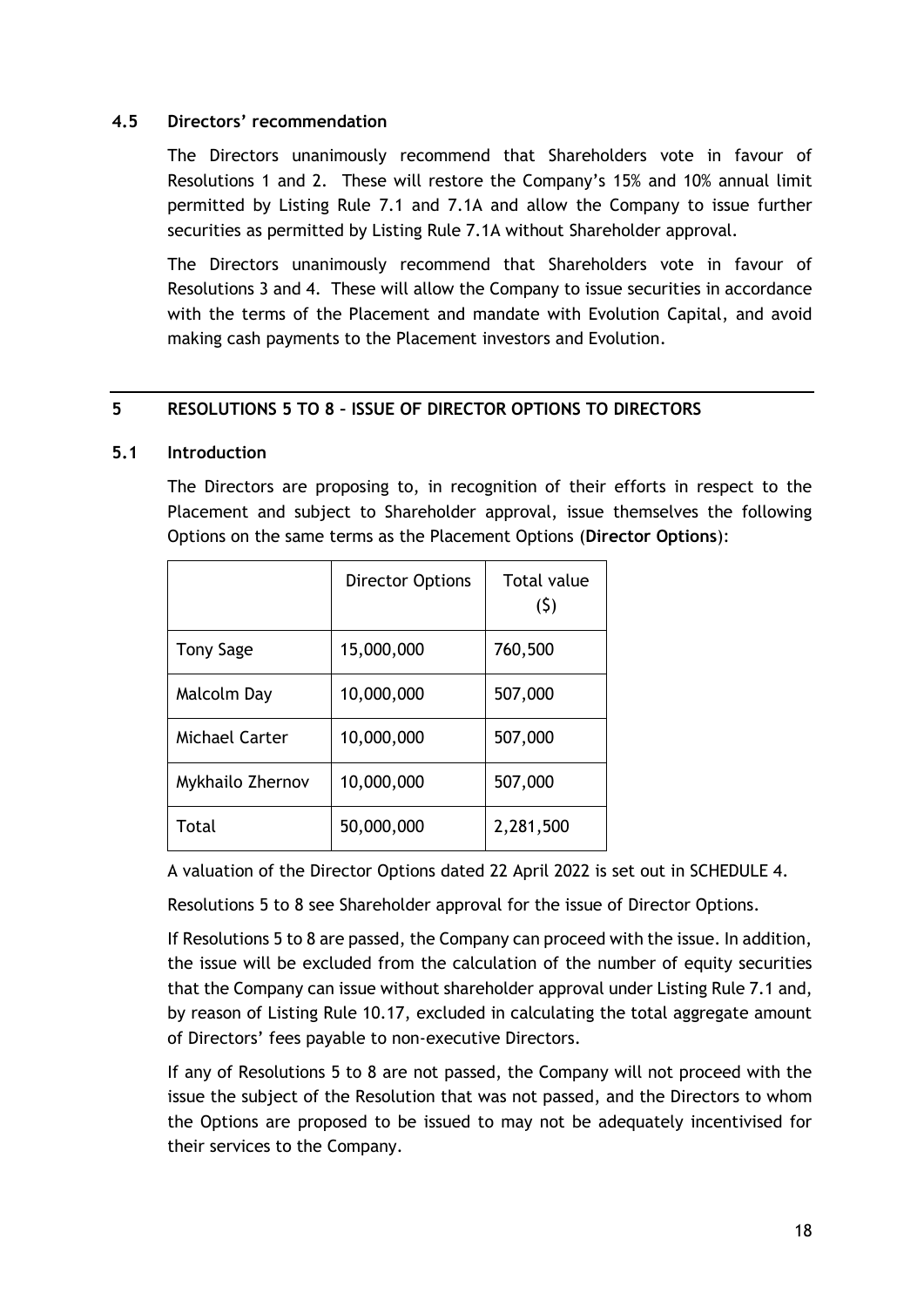The effect of the issues under Resolutions 5 to 8 (assuming Shareholders pass these Resolutions) on the capital structure of the Company is set out in section [3.2.](#page-13-0)

## **5.2 Regulatory requirements**

Listing Rule 10.11 is summarised in section [3.3.](#page-14-0)

Chapter 2E of the Corporations Act is summarised in section [3.4.](#page-15-2)

Given approval is being sought for the issue of Director Options to all Directors pursuant to Resolutions 5 to 8, each Director (comprising the Board) have a material personal interest in the outcomes of Resolutions 5 to 8 and a quorum cannot be formed to consider the matters contemplated by Resolutions 5 to 8 at Board level. The Board therefore proposes to seek Shareholder approval for such issues.

Accordingly, Resolutions 5 to 8 seek Shareholder approval under Chapter 2E of the Corporations Act for the issue of Director Options to Directors.

# **5.3 Resolutions 5 to 8 – Information required by Chapter 2E of the Corporations Act**

For the purposes of section 219 of the Corporations Act and ASIC Regulatory Guide 76, the following information is provided to Shareholders to enable them to assess the merits of Resolutions 5 to 8:

- (a) The related party to whom Resolutions 5 to 8 would permit the benefit to be given are set out in section [5.1,](#page-19-1) who are each Directors, or their nominees.
- (b) The nature of the financial benefit is set out in section [5.1.](#page-19-1)
- (c) The securities to be issued are Director Options which have an exercisable price of \$0.18 each and an expiration date of 31 March 2025 and otherwise are on the terms and condition set out in [SCHEDULE 2.](#page-31-0)
- (d) Reasons for giving the benefit:

The reason for giving the benefit is set out in section [5.1](#page-19-1) above.

<span id="page-20-0"></span>(e) The existing relevant interest of the Directors in securities of the Company and annual remuneration package are set out below:

|                       | Annual<br>Remuneration | <b>Shares</b> | <b>Options</b> | Performance<br>Shares <sup>1</sup> |
|-----------------------|------------------------|---------------|----------------|------------------------------------|
| <b>Tony Sage</b>      | \$360,000              | 12,763,733    | 10,977,776     | 40,000,000                         |
| Malcolm Day           | \$72,000               | 5,248,997     | 10,488,890     | 30,000,000                         |
| <b>Michael Carter</b> | \$60,000               | 0             | 1,750,000      | 10,000,000                         |
| Mykhailo<br>Zhernov   | \$60,000               | 52,631,580    | $\Omega$       | 0                                  |

1 These Performance Shares are the subject of Resolutions 10 to 12.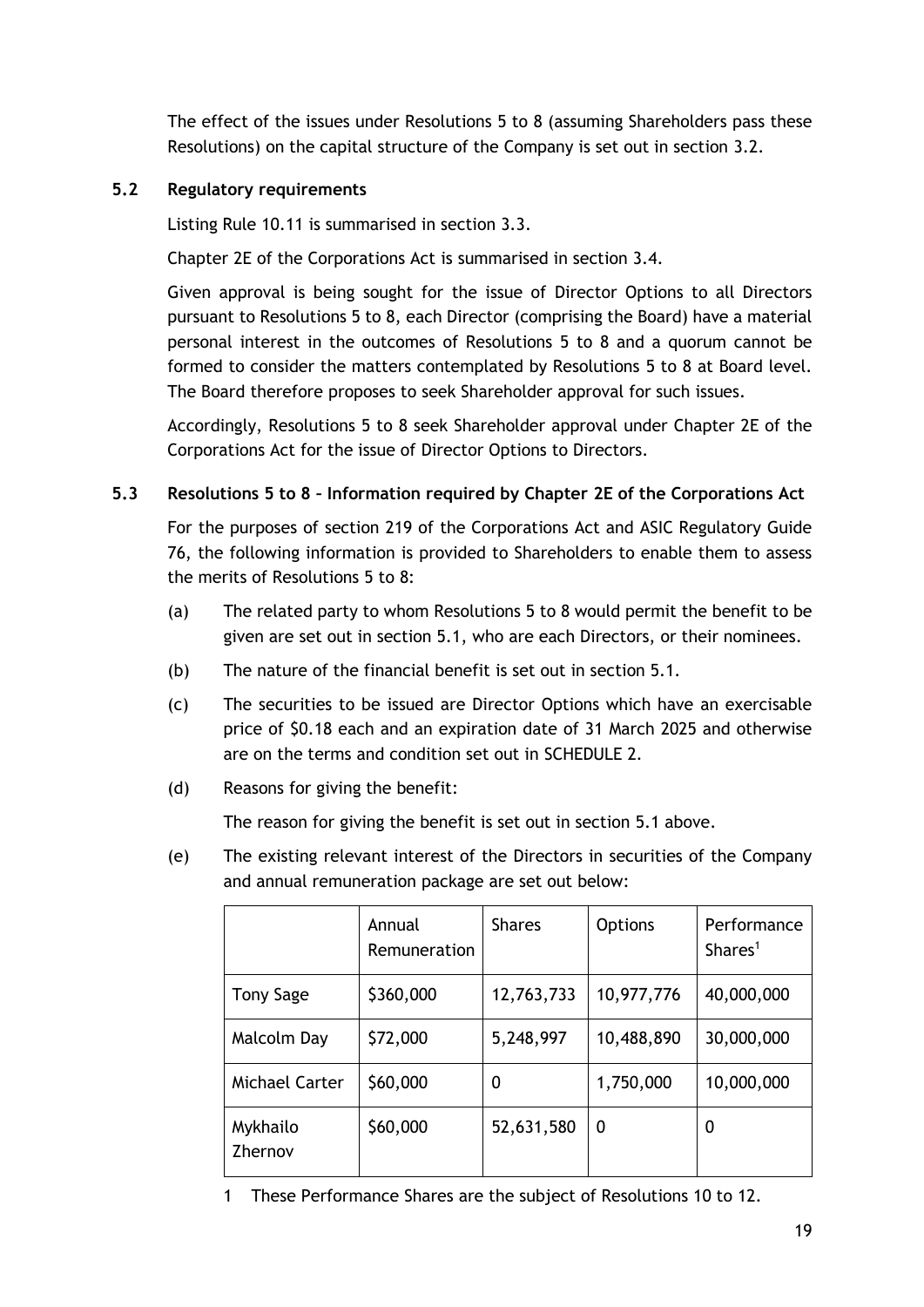- (f) The dilutive effect of the issues under Resolutions 5 to 8 on the capital structure of the Company is set out in section [3.2.](#page-13-0)
- (g) Valuation of the financial benefit to be given

The value of the Director Options are summarised in section [5.1](#page-19-1) and detailed in [SCHEDULE 4.](#page-37-0)

(h) Other Information – The Directors are not aware of any other information that is reasonably required by Shareholders to allow them to make a decision on whether it is in the best interests of the Company to pass Resolutions 5 to 8.

# **5.4 Resolutions 5 to 8 – Information required by Listing Rule 10.13**

For the purposes of Listing Rule 10.13, the following information is provided about the proposed issue of Director Options to the Directors under Resolutions 5 to 8:

- (a) Name of person to who securities will be issued to
	- (1) Resolution 5 Tony Sage, or nominee
	- (2) Resolution 6 Malcolm Day, or nominee
	- (3) Resolution 7 Michael Carter, or nominee
	- (4) Resolution 8 Mykhailo Zhernov, or nominee
- (b) The persons are Directors, who fall within Listing Rule 10.11.1.
- (c) The number and class of securities proposed to be issued to each Director are set out in section [5.1.](#page-19-1)
- (d) The securities to be issued are Options which have an exercisable price of \$0.18 each and an expiration date of 31 March 2025, and otherwise are on the terms and condition set out in [SCHEDULE 2.](#page-31-0)
- (e) The Director Options will be issued as soon as practicable following the Meeting and by no later than 1 month after the date of the Meeting (or such later date to the extent permitted by any ASX waiver or modification of the Listing Rules).
- (f) The Director Options will be issued without a price and for the purpose of recognising Directors' services in completing the Placement.
- (g) Details (including the amount) of the Directors current total remuneration package are set out in section [5.3\(e\)](#page-20-0) above.
- (h) There are no other material terms to the issue.
- (i) A voting exclusion statement is included in the Notice.

#### **5.5 Directors recommendation**

The Directors refrain from making a recommendation in relation to Resolutions 5 to 8 as they have a personal interest in the Resolutions.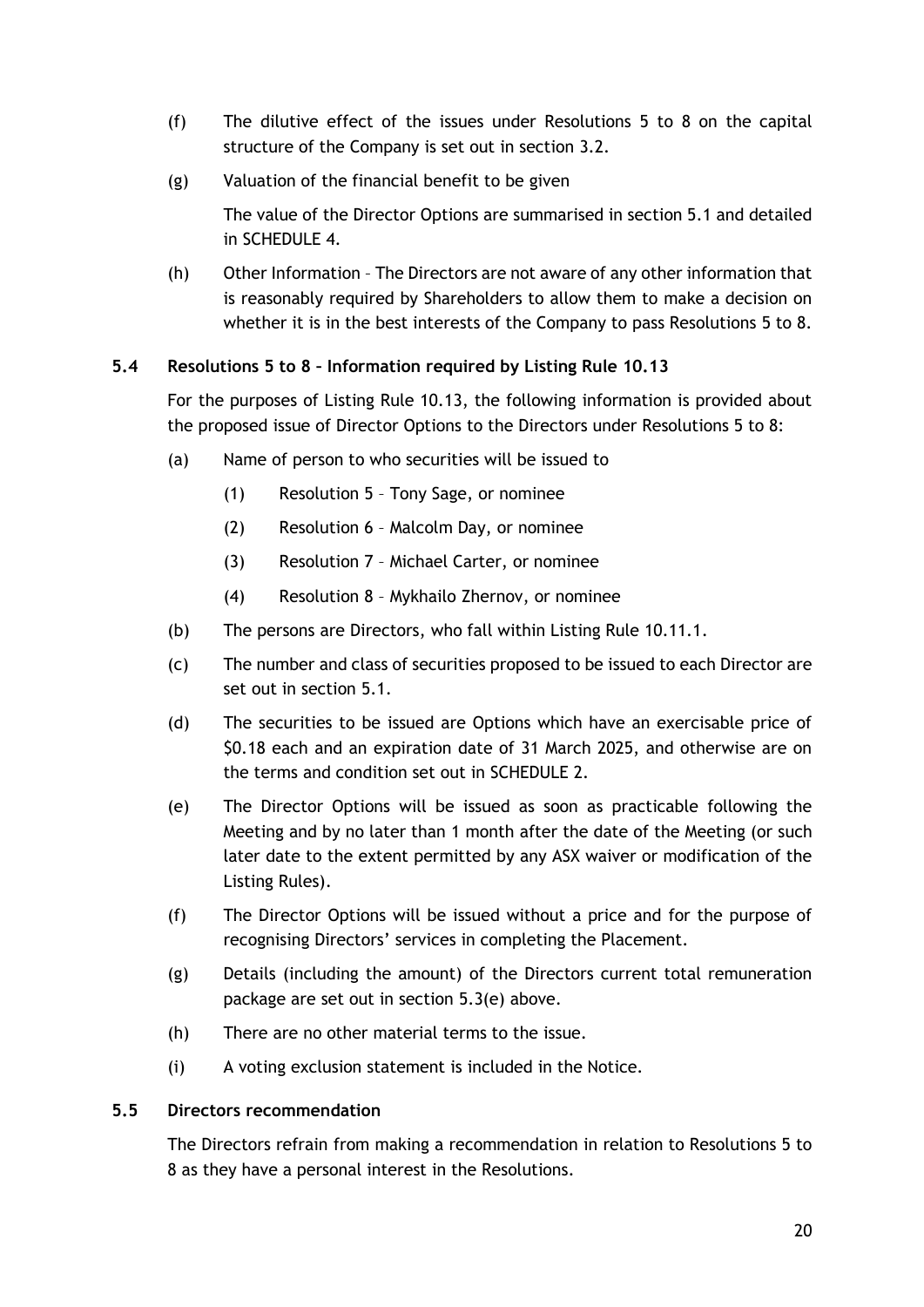# <span id="page-22-0"></span>**6 RESOLUTION 9 – APPROVAL TO ISSUE OPTIONS TO CONSULTANTS OF THE COMPANY**

#### **6.1 Introduction**

The Company agreed, subject to Shareholder approval, to issue 5,000,000 Placement Options to consultants of the Company for services provided in respect to the Placement.

Resolution 9 seeks Shareholder approval for the issue of the Placement Options to consultants.

If Resolution 9 is passed, the Company can proceed with the issue. In addition, the issue will be excluded from the calculation of the number of equity securities that the Company can issue without shareholder approval under Listing Rule 7.1. If Resolution 9 is not passed, the Company will not proceed with the issue and the consultants to whom the Options are proposed to be issued to may not be adequately incentivised for their services to the Company.

#### **6.2 Information required by Listing Rule 7.3**

For the purposes of Listing Rule 7.3, the following information is provided about the issue of the Options to Empire:

- (a) The maximum number of Options to be issued is 5,000,000 Options.
- (b) The Options will be issued no later than 3 months after the date of the meeting (or such later date to the extent permitted by any ASX waiver or modification of the Listing Rules) and it is intended that issue will occur on the same date.
- (c) The Options are issued in consideration of services provided in respect to the Placement.
- (d) The Options will be issued to Bellatrix Corporate Pty Ltd (or nominee) and EVP Investments Pty Ltd (or nominee), who are unrelated parties of the Company.
- (e) The Options which have an exercisable price of \$0.18 each and an expiration date of 31 March 2025, and otherwise are on the terms and condition set out in [SCHEDULE 2.](#page-31-0)
- (f) No funds will be raised through the issue of the Options. Funds raised from exercising Options will be used to meet the Company's financial needs at the time including for working capital.
- (g) A voting exclusion statement is included in the Notice.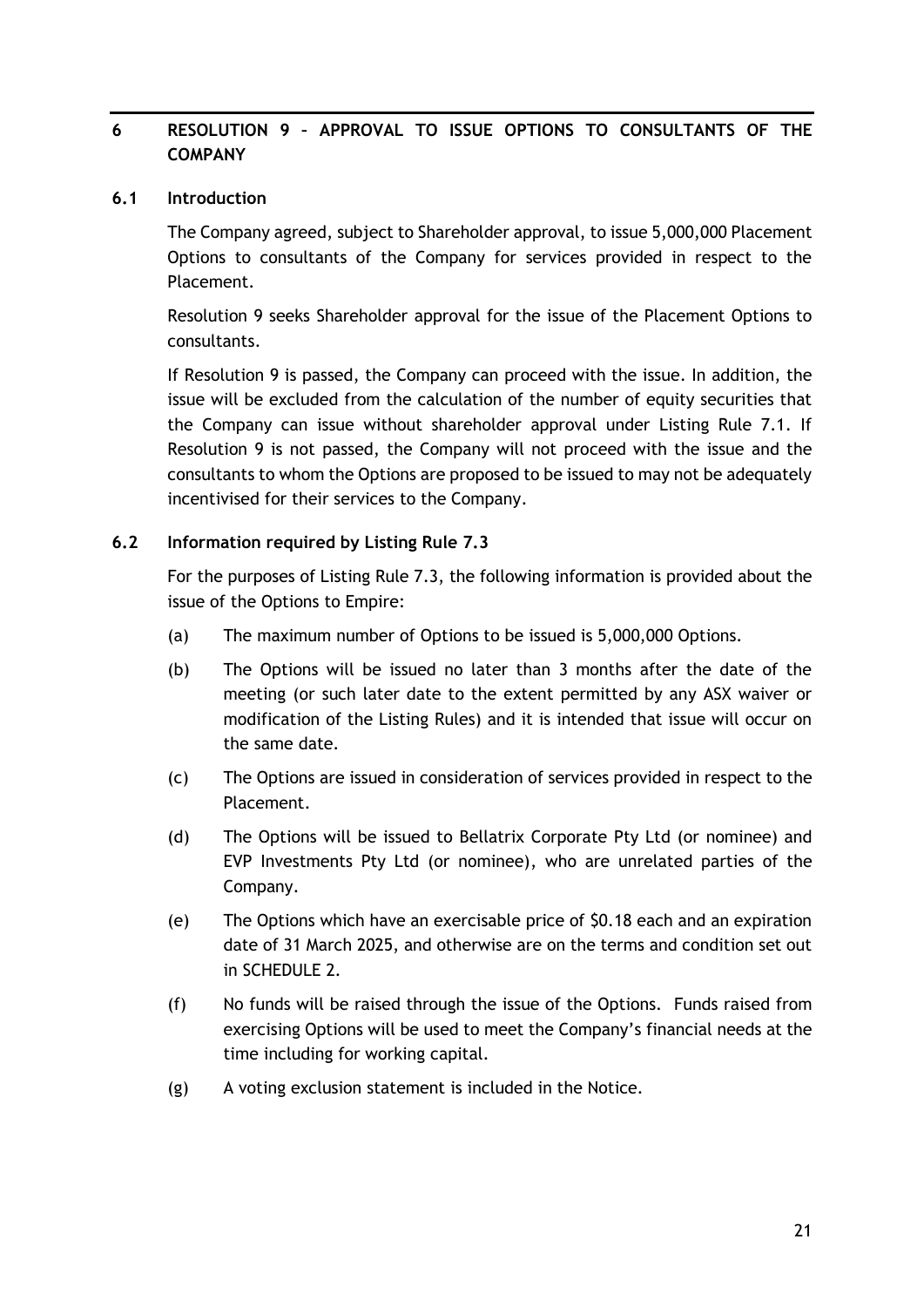#### **6.3 Directors' recommendation**

The Board unanimously recommends that Shareholders vote in favour of Resolution 9. This will allow the Company to issue the securities to the consultants involved in the Placement.

# <span id="page-23-0"></span>**7 RESOLUTIONS 10 TO 13 – VARIATION OF PERFORMANCE SHARE TERMS**

#### <span id="page-23-1"></span>**7.1 Introduction**

On 21 January 2022 Shareholders approved the issue of 80 million Performance Shares to Messrs Tony Sage, the Company's Executive Chairman and non-executive Directors Malcolm Day and Michael Carter.

The Performance Shares were to link the Company's performance and Shareholder returns with Directors' remuneration and align Directors' interests with Shareholders, and had the following milestones (**Incentive Milestones**), which had to be met prior to 1 July 2022:

|                                                       | Upon the Company'<br>market capitalisation<br>exceeding \$250m | The net present value for the<br>Wolfsberg Project<br>as<br>determined by the Company's<br>DFS is A\$800 million or more |
|-------------------------------------------------------|----------------------------------------------------------------|--------------------------------------------------------------------------------------------------------------------------|
| Holder                                                | Performance Shares                                             | <b>Performance Shares</b>                                                                                                |
| Okewood Pty Limited<br>(an associate of Tony<br>Sage) | 20,000,000                                                     | 20,000,000                                                                                                               |
| Malcolm Day                                           | 15,000,000                                                     | 15,000,000                                                                                                               |
| <b>Michael Carter</b>                                 | 5,000,000                                                      | 5,000,000                                                                                                                |
| Total                                                 | 40,000,000                                                     | 40,000,000                                                                                                               |

The Performance Shares were issued under the Company's employee incentive scheme.

The definitive feasibility study for the Company's Wolfsberg Project has been delayed as a result COVID travel restrictions and Russia's invasion of Ukraine, and is now expected to be completed in the third quarter of 2022. As a result the Company seeks to extend the date for Directors to achieve the Incentive Milestones by six months to 31 December 2022.

Resolutions 10 to 12 seek Shareholder approval for that extension. If the Resolutions are passed the date to satisfy the Performance Share's milestones will be extended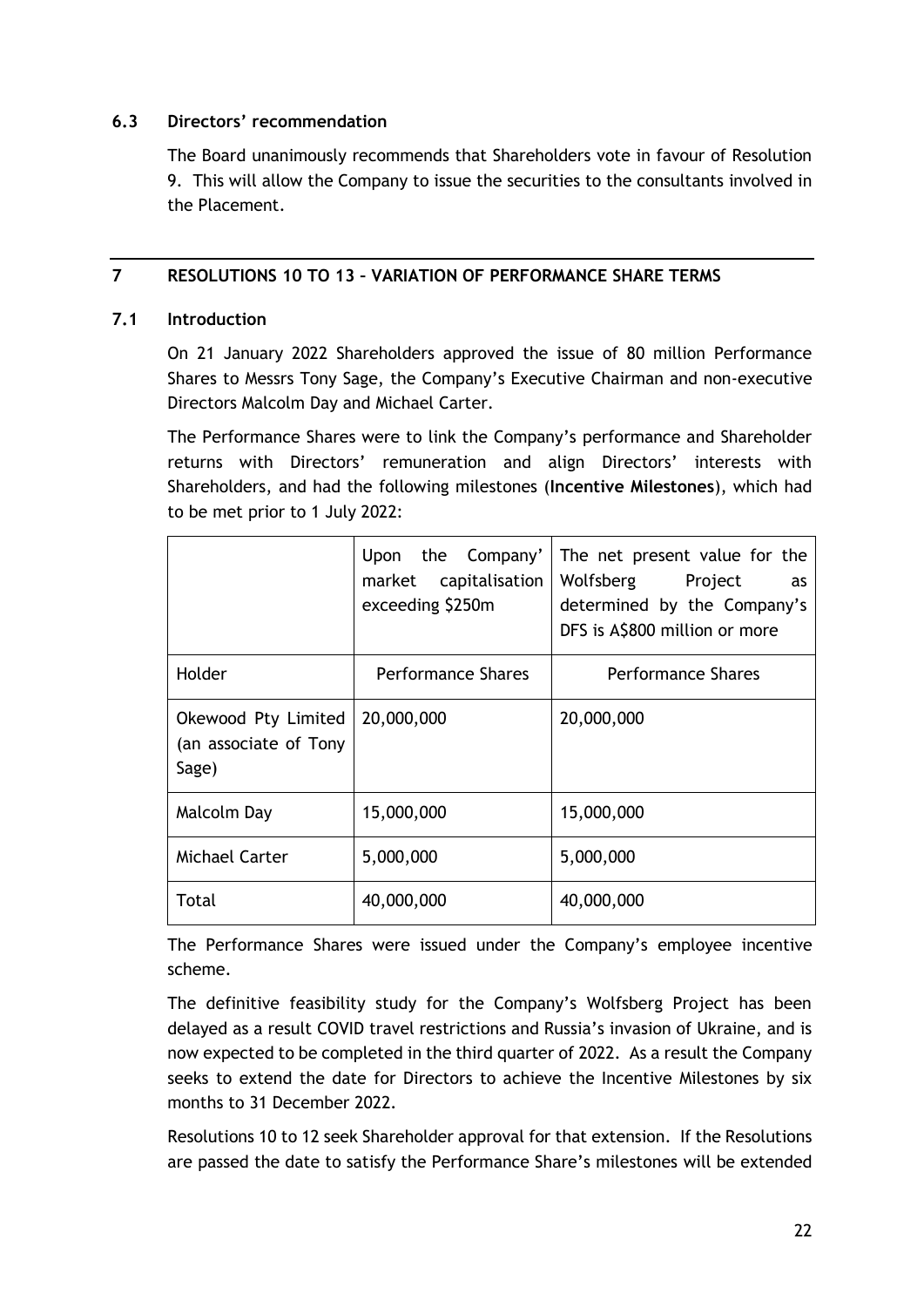to 31 December 2022. If the Resolutions are not passed there will be no change to the date by which the Incentive Milestones must be satisfied.

There will be no change to the Company's capital structure as a result of approving Resolutions 10 to 12.

# **7.2 Regulatory requirements**

Given Shareholder approval was previously obtained under Chapter 2E to issue the Performance Shares, Mr Zhernov, the only Director who does not hold Performance Shares, considers it prudent that Shareholder approval is sought under Chapter 2E for the extension in the term of the Performance Rights.

Accordingly, Resolutions 10 to 12 seek Shareholder approval under Chapter 2E of the Corporations Act for the extension of the term of Performance Shares.

The Performance Shares were issued under the European Lithium Incentive Scheme, an employee share plan under the Listing Rules. Listing Rule 10.14 provides that an entity must not issue securities to certain persons, including directors and their associates, without prior shareholder approval. Shareholders approved the issue of the Performance Shares on 21 January 2022.

Shareholder approval is required to vary the terms of any securities issued to directors under an employee share plan.

# **7.3 Resolutions 10 to 12 – Information required by Chapter 2E of the Corporations Act**

For the purposes of section 219 of the Corporations Act and ASIC Regulatory Guide 76, the following information is provided to Shareholders to enable them to assess the merits of Resolutions 10 to 12:

- (a) The related party to whom Resolutions 10 to 12 would permit the benefit to be given are set out in section [7.1,](#page-23-1) who are each Directors or entities controlled by Directors.
- (b) The nature of the financial benefit is to extend the date by which the Performance Share milestones must be met for the Performance Shares to convert to ordinary shares, from 30 June 2022 to 31 December 2022.
- (c) The securities issued are Performance Shares upon the terms set out in the European Lithium Incentive Scheme that, upon satisfying the relevant milestone, convert to fully paid ordinary shares which rank equally with existing Shares on issue.
- (d) The reason for giving the benefit is set out in section [7.1](#page-23-1) above.
- (e) The existing relevant interest of the Directors in securities of the Company and annual remuneration package are set out in section [5.3\(e\)](#page-20-0) above.
- (f) The dilutive effect of the extension under Resolutions 10 to 12 on the capital structure of the Company is set out in section [3.2.](#page-13-0)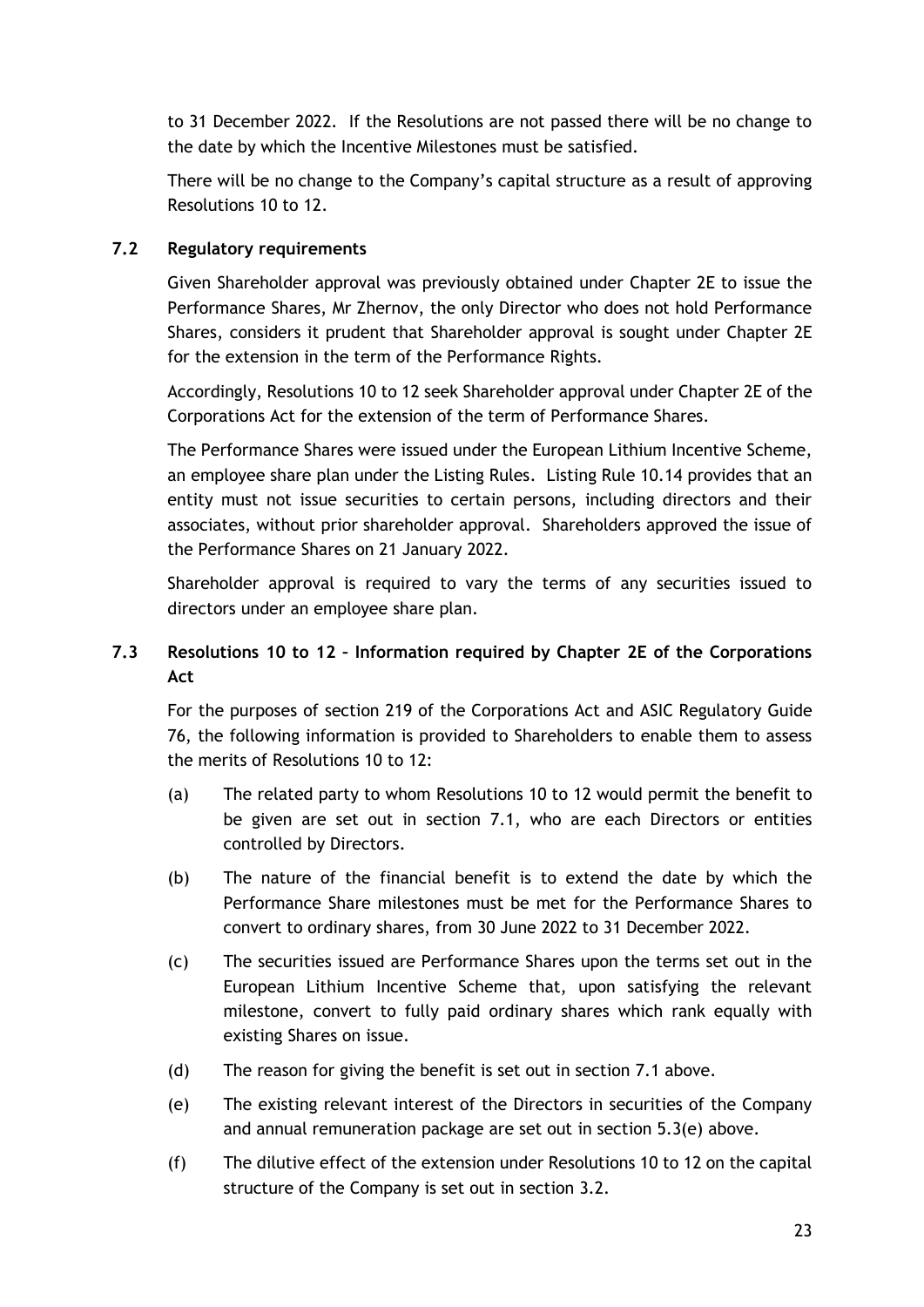- (g) Valuation of the financial benefit to be given The incremental increase in value of the Performance Shares as a result of the extension is \$1,628,000, as detailed in [SCHEDULE 5.](#page-39-0)
- (h) Other Information The Directors are not aware of any other information that is reasonably required by Shareholders to allow them to make a decision on whether it is in the best interests of the Company to pass Resolutions 10 to 12.

# **7.4 Resolutions 10 to 12 – Information required by Listing Rule 10.15**

For the purposes of Listing Rule 10.15, the following information is provided about the proposed issue of Shares to the Directors under Resolutions 10 to 12:

- (a) Name of person who hold Performance Shares:
	- (1) Resolution 10 Tony Sage, or nominee
	- (2) Resolution 11 Malcolm Day, or nominee
	- (3) Resolution 12 Michael Carter, or nominee
- (b) The persons are Directors, who fall within Listing Rule 10.14.1.
- (c) The number and class of securities the subject of the extension are set out in section [7.1.](#page-23-1)
- (d) Details of the Directors' remuneration packages is set out in section [5.3\(e\).](#page-20-0)
- (e) The only securities to have been issued to the Directors under the European Lithium Incentive Scheme are the 80,000,000 Performance Shares approved by Shareholders on 21 January 2022 and which is the subject to Resolutions 10 to 12.
- (f) The securities issued, and for which the extension in the period to meet the Incentive Milestones is sought, are Performance Shares upon the terms set out in the European Lithium Incentive Scheme that, upon satisfying the Incentive Milestones, convert to fully paid ordinary shares which rank equally with existing Shares on issue:

|                | Upon the Company'<br>capitalisation<br>market<br>exceeding \$250m | The net present value for the<br>Wolfsberg Project<br>as<br>the<br>determined<br>by<br>Company's DFS is A\$800<br>million or more |
|----------------|-------------------------------------------------------------------|-----------------------------------------------------------------------------------------------------------------------------------|
| Tony Sage      | 20,000,000                                                        | 20,000,000                                                                                                                        |
| Malcolm Day    | 15,000,000                                                        | 15,000,000                                                                                                                        |
| Michael Carter | 5,000,000                                                         | 5,000,000                                                                                                                         |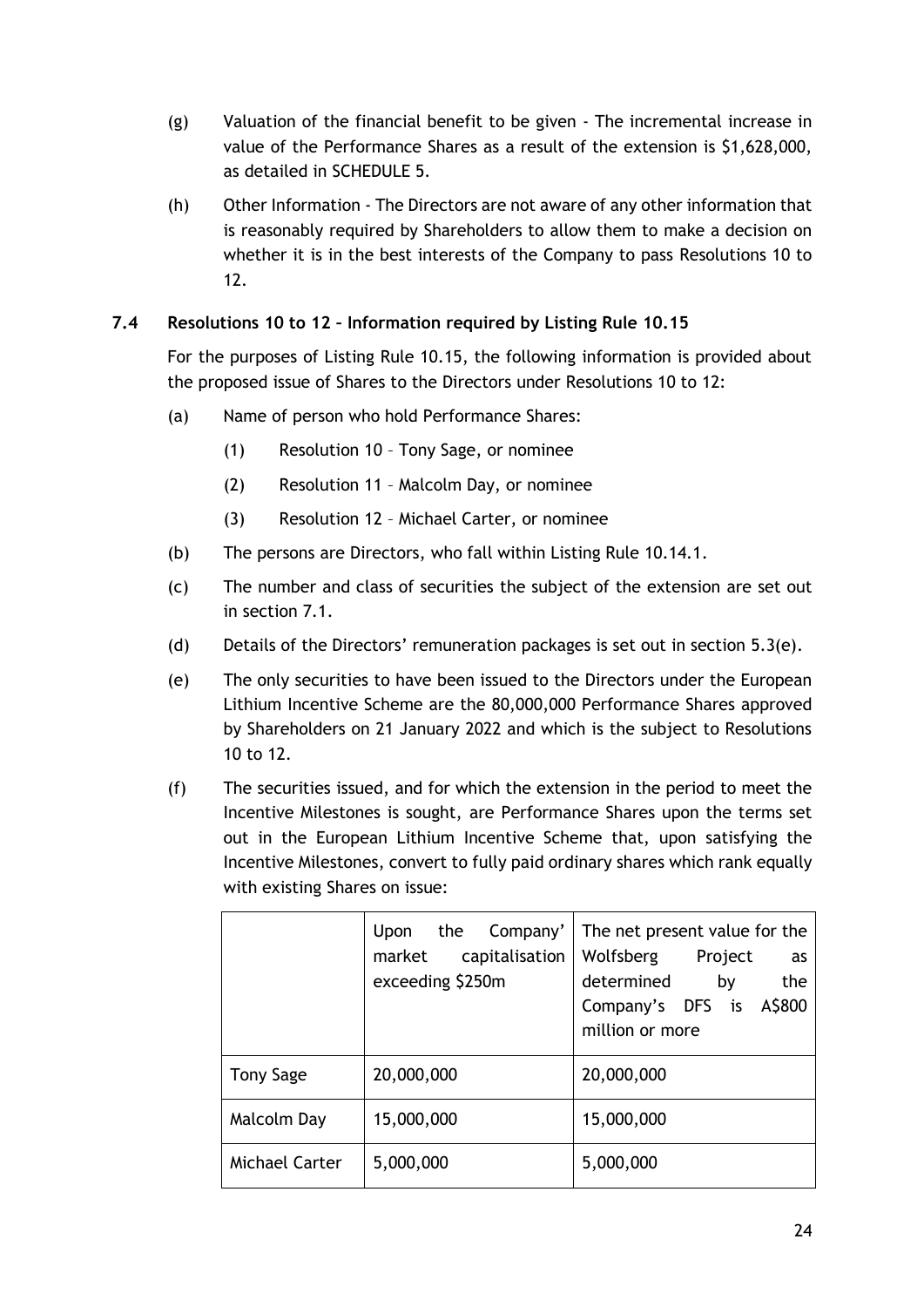| Total | 40,000,000 | 40,000,000 |
|-------|------------|------------|
|-------|------------|------------|

The reason for giving the benefit, being the extension in the period to meet the Incentive Milestones, is set out in section [7.1.](#page-23-1)

The incremental increase in value of the Performance Shares as a result of the extension is \$1,628,000, as detailed in [SCHEDULE 5.](#page-39-0)

- (g) The securities the subject of Resolutions 10 to 12 were issued on 28 January 2022 following Shareholder approval on 21 January 2022. The terms are set out in the European Lithium Incentive Scheme that, upon satisfying the Incentive Milestones set out in section [7.1,](#page-23-1) convert to fully paid ordinary shares which rank equally with existing Shares on issue.
- (h) The extension to the period to satisfy the Incentive Milestones for the Performance Shares will, if approved, become effective immediately following the Meeting.
- (i) The Company will not receive any consideration for the extension, and it is being made as remuneration for holders.
- (j) A summary of the material terms of the scheme are set out in section [SCHEDULE 3.](#page-33-0)
- (k) No loans will be made available under the scheme.
- (l) Details of any securities issued under the scheme will be published in the Company's annual report relating to the period in which they were issued, along with a statement that approval for the issue was obtained under Listing Rule 10.14.
- (m) Any additional persons covered by Listing Rule 10.14 who become entitled to participate in an issue of securities under the scheme and who were not named in this Notice of Meeting will not participate until approval is obtained under that rule.
- (n) A voting exclusion statement is included in the Notice.

#### **7.5 Directors recommendation**

Mr Zhernov recommends that Shareholders approve Resolutions 10 to 12, as it will extend the period to satisfy the Incentive Milestones for the Performance Shares and better incentivise holders of Performance Share holders.

The remaining Directors refrain from making a recommendation in relation to Resolutions 10 to 12 as they have a personal interest in the Resolutions.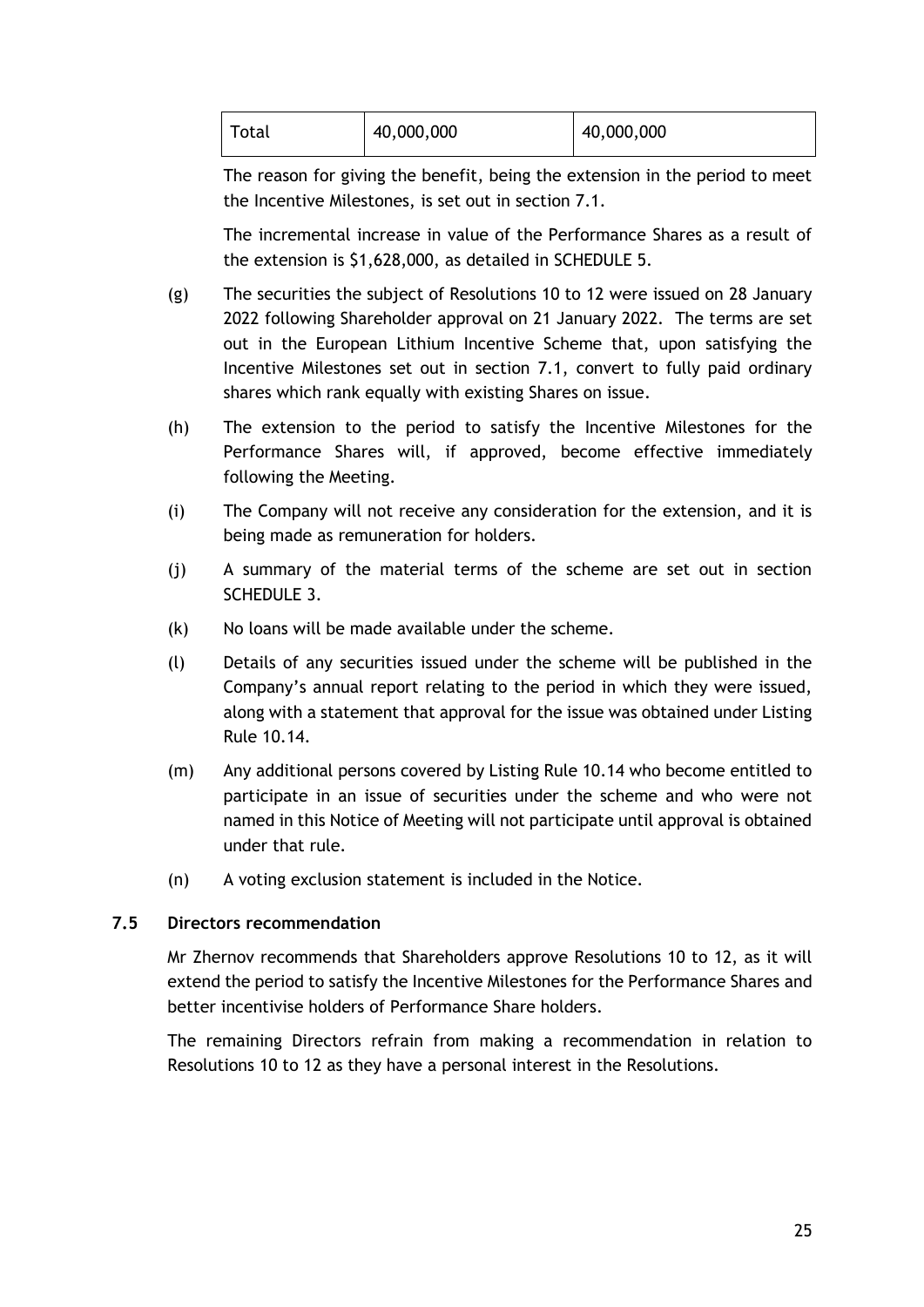#### <span id="page-27-0"></span>**8 RESOLUTION 13 – APPROVAL TO ISSUE ODEON OPTIONS TO ODEON**

#### <span id="page-27-1"></span>**8.1 Introduction**

The Company has appointed EAS Advisors LLC and Odeon Capital Group LLC (together Odeon) to provide consultancy services, subject to the following terms:

- (a) Odeon will provide the following consultancy services:
	- (i) Strategy and consultation on investor relations;
	- (ii) Advice on general corporate issues and participation in strategic planning;
	- (iii) Assisting with the preparation and review of marketing documentation and market announcements;
	- (iv) Introductions to equity research providers in order to secure analyst coverage (both paid and regular);
	- (v) Advice and counsel with respect to equity capital markets;
	- (vi) Introduction to potential strategic investors and assist in generating investor awareness (USA, Australia, Asia and Europe).
- (b) Odeon will be paid a monthly retainer of US\$10,000 and 20,000,000 Odeon Options, expiring on 1 May 2025 and with the following exercise prices:
	- (i) 5,000,000 Odeon Options have an exercise price of \$0.12.
	- (ii) 5,000,000 Odeon Options have an exercise price of \$0.14.
	- (iii) 5,000,000 Odeon Options have an exercise price of \$0.16.
	- (iv) 5,000,000 Odeon Options have an exercise price of \$0.18.
- (c) The appointment is for a 12 month term, with either party having the right terminate without cause on 3 months notice..

#### **8.2 Resolution 13 – Information required by Listing Rule 7.3**

Resolution 13 seeks Shareholder approval under Listing Rule 7.1 for the Company to issue 20,000,000 Odeon Options to Odeon or its nominee. The dilutive effect of the issue is set out in section [3.2.](#page-13-0)

If Resolution 13 is passed, the Company can proceed with the issue. In addition, the issue will be excluded from the calculation of the number of equity securities that the Company can issue without shareholder approval under Listing Rule 7.1. If Resolution 13 is not passed, the Company will not proceed with the issue and will be in breach of the terms of the consultancy agreement with Odeon.

For the purposes of Listing Rule 7.3, the following information is provided about the proposed issue of the Odeon Options: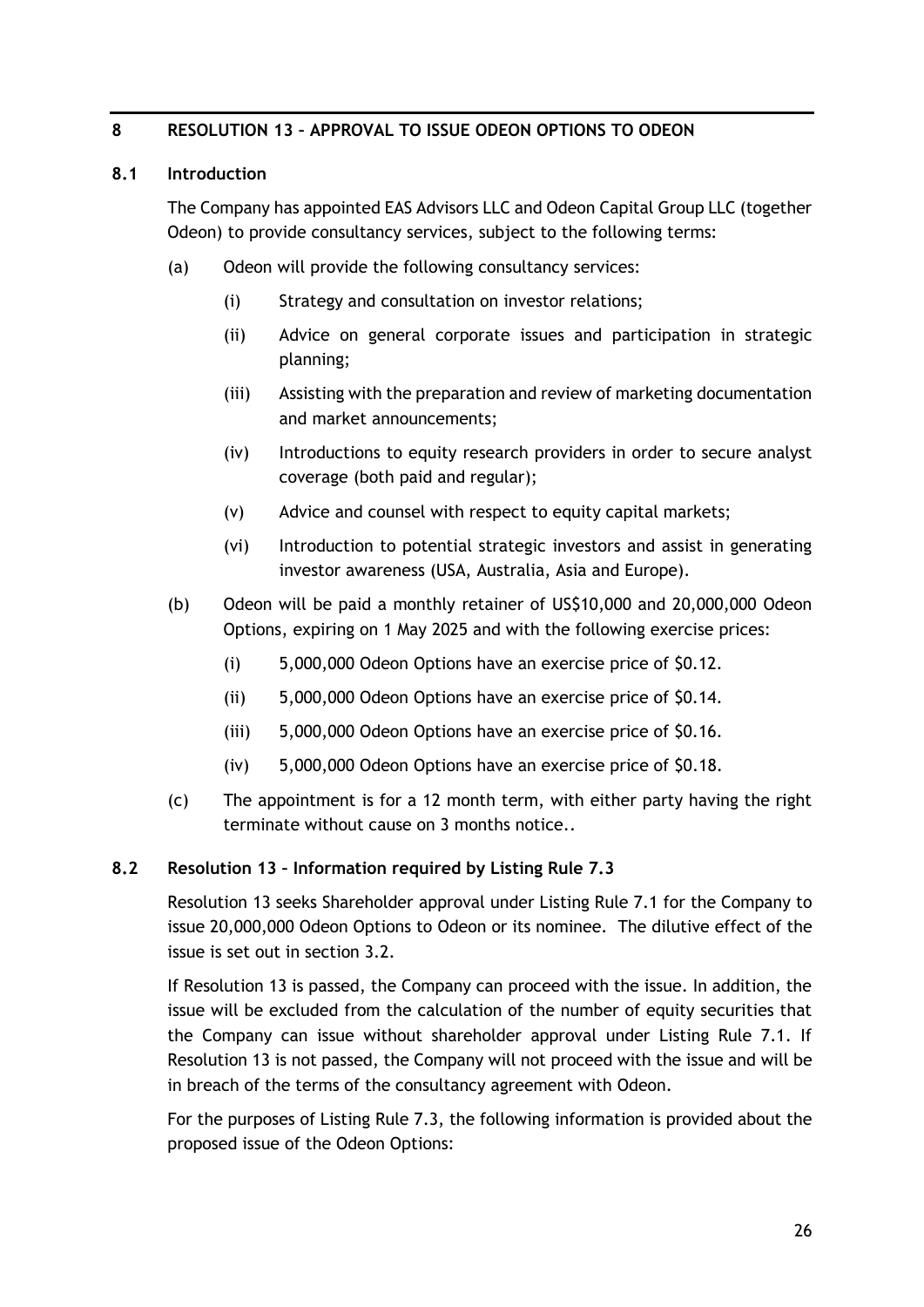- (a) The Odeon Options will be issued to EAS Advisors LLC and Odeon Capital Group LLC (or their nominee), who is not a related party to the Company or otherwise a person to whom Listing Rule 10.11 applies.
- (b) The maximum number of securities to be issued is 20,000,000 Odeon Options.
- (c) The securities to be issued are Odeon Options which have an expiry date of 31 May 2022, exercise prices as set out in section [8.1](#page-27-1) and otherwise are on the terms and condition set out in [SCHEDULE 6.](#page-52-0)
- (d) The securities will be issued no later than 3 months after the date of the Meeting (or such later date to the extent permitted by any ASX waiver or modification of the Listing Rules).
- (e) The Odeon Options will be issued for nil cash consideration but as part of the remunerations for Odeon to provide the consultancy services set out in section [8.1.](#page-27-1)
- (f) No Funds will be raised from the issue of the Odeon Options as they are issued to remunerate Evolution Capital Advisors to act as the lead managers of the Placement. Funds raised from the exercise of the Odeon Options will be used towards working capital of the Company.
- (g) As of the date of this Notice, other than set out in section [3.1,](#page-12-2) this section [8](#page-27-0) and [SCHEDULE 6,](#page-52-0) there are no other terms relating to the proposed issue.
- (h) A voting exclusion statement is included in the Notice.

#### **8.3 Directors' recommendation**

The Directors unanimously recommend that Shareholders vote in favour of Resolution 13. These will allow the Company to issue securities in accordance with the terms of the consultancy agreement with Odeon.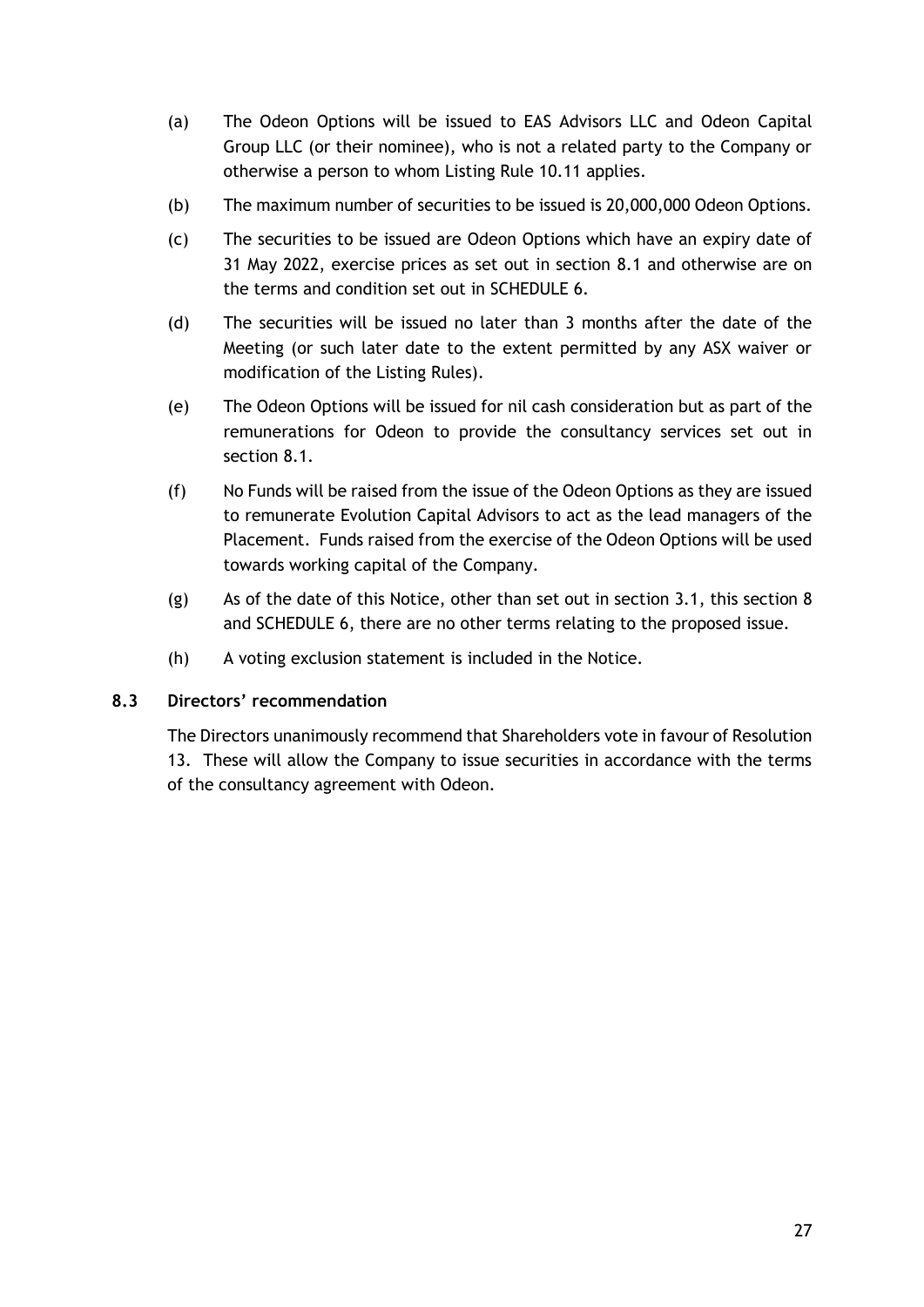#### **SCHEDULE 1 GLOSSARY**

**\$ or A\$** means Australian dollars.

**ASX Listing Rules** means the Listing Rules of ASX.

**ASX** means ASX Limited (ACN 008 624 691) or the financial market operated by ASX Limited, as the context requires.

**Board** means the current board of directors of the Company.

**Business Day** means Monday to Friday inclusive, except New Year's Day, Good Friday, Easter Monday, Christmas Day, Boxing Day, and any other day that ASX declares is not a business day.

**Chair** means the chair of the Meeting.

**Company** means European Lithium Limited (ACN 141 450 624).

**Constitution** means the Company's constitution.

**Corporations Act** means the *Corporations Act 2001* (Cth).

**Directors** means the current directors of the Company.

**Explanatory Statement** means the explanatory statement accompanying the Notice.

**General Meeting or Meeting** means the meeting convened by the Notice.

**Notice** or **Notice of Meeting** means this notice of meeting including the Explanatory Statement and the Proxy Form.

**Odeon** means EAS Advisors LLC and Odeon Capital Group LLC.

**Odeon Option** means an Option on the terms in [SCHEDULE 6.](#page-52-0)

**Option** means an option to be issued a Share.

**Performance Share** means a performance share issued by the Company as approved by Shareholders on 21 January 2022.

**Placement Broker Options** has the meaning given in section [3.1\(a\).](#page-12-1)

**Placement** has the meaning given in section [3.1\(a\).](#page-12-1)

**Placement Options** has the meaning given in section [3.1\(a\).](#page-12-1)

**Placement Shares** has the meaning given in section [3.1\(a\).](#page-12-1)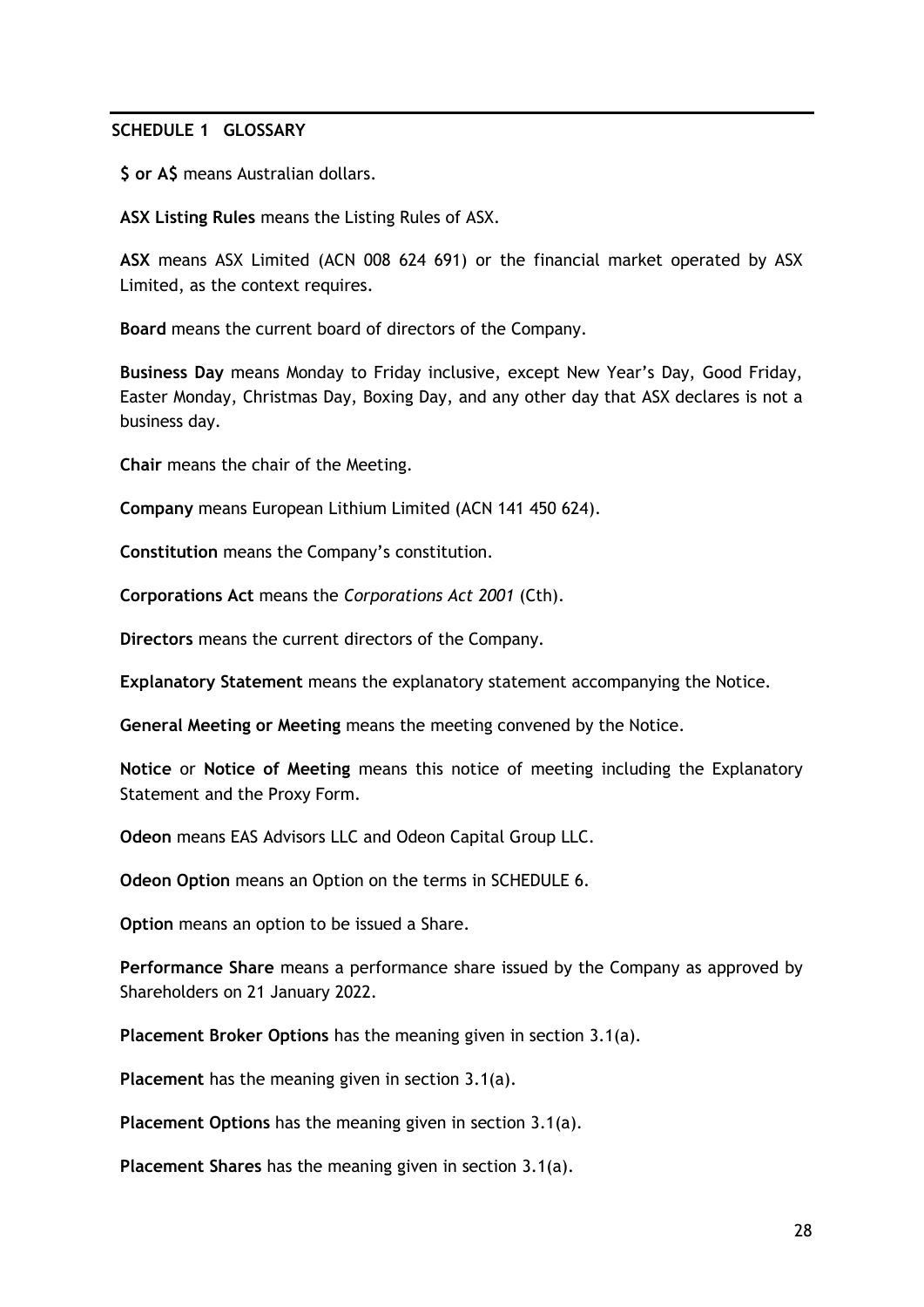**Proxy Form** means the proxy form accompanying the Notice.

**Resolutions** means the resolutions set out in the Notice, or any one of them, as the context requires.

**Section** means a section of the Explanatory Statement.

**Share** means a fully paid ordinary share in the capital of the Company.

**Shareholder** means a registered holder of a Share.

**WST** means Western Australian Standard Time.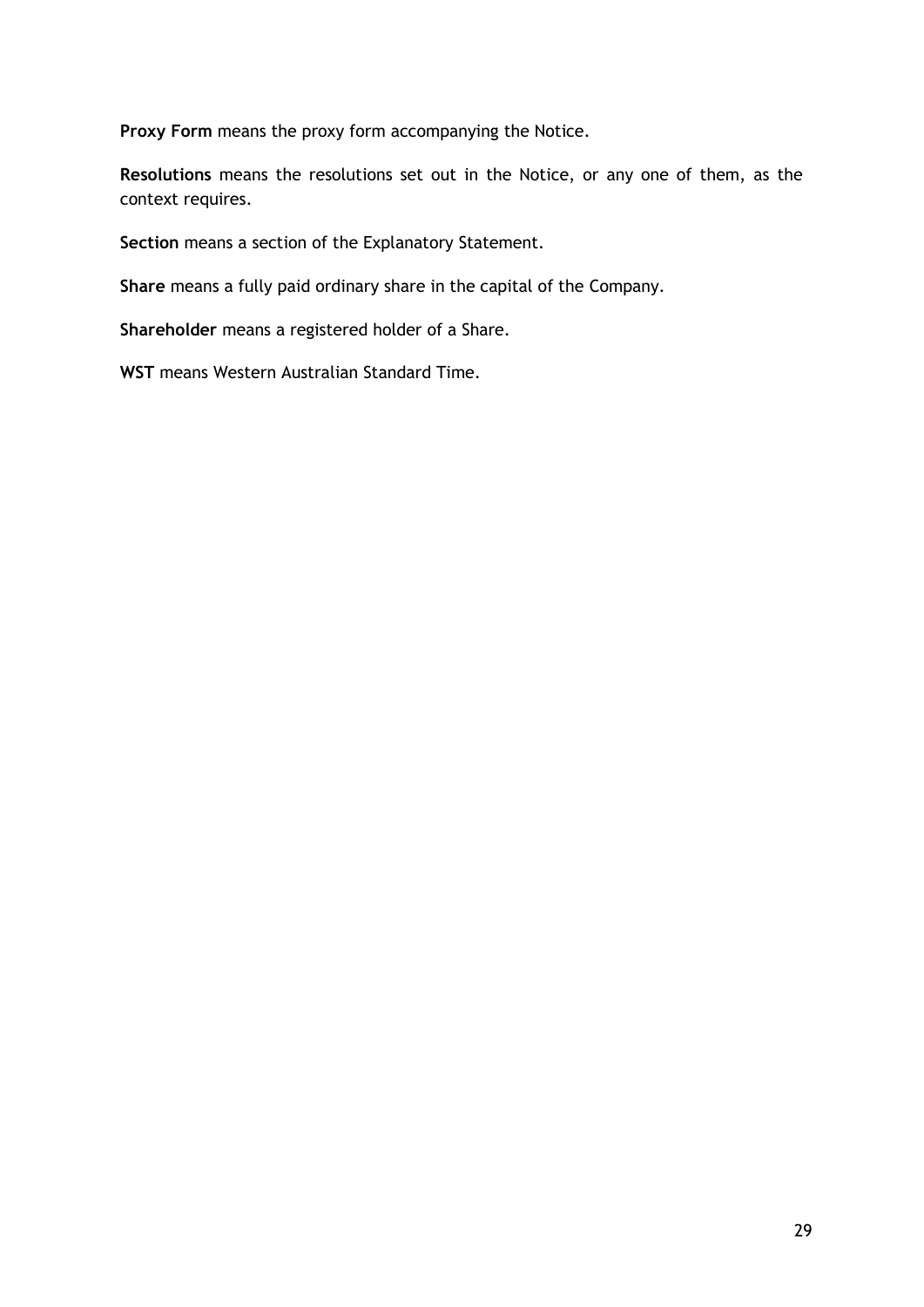#### <span id="page-31-0"></span>**SCHEDULE 2 PLACEMENT AND DIRECTOR OPTION TERMS AND CONDITIONS**

(a) Entitlement

Each Option entitles the holder to be issued one Share upon exercise of the Option.

(b) Exercise Price

The amount payable upon exercise of each Option will be \$0.18 (**Exercise Price**).

(c) Expiry Date

Each Option will expire on 31 March 2025 (**Expiry Date**). An Option not exercised before the Expiry Date will automatically lapse on the Expiry Date.

(d) Exercise Period

The Options are exercisable at any time on or prior to the Expiry Date (**Exercise Period**).

(e) Notice of Exercise

The Options may be exercised during the Exercise Period by notice in writing to the Company in the manner specified on the Option certificate (Notice of Exercise) and payment of the Exercise Price for each Option being exercised in Australian currency by electronic funds transfer or other means of payment acceptable to the Company.

(f) Exercise Date

A Notice of Exercise is only effective on and from the later of the date of receipt of the Notice of Exercise and the date of receipt of the payment of the Exercise Price for each Option being exercised in cleared funds (**Exercise Date**).

(g) Timing of issue of Shares on exercise

Within 15 Business Days after the Exercise Date, the Company will:

- (i) Allot and issue the number of Shares required under these terms and conditions in respect of the number of Options specified in the Notice of Exercise and for which cleared funds have been received by the Company; and
- (ii) if admitted to the official list of ASX at the time, apply for official quotation on ASX of Shares issued pursuant to the exercise of the Options.
- (h) Shares issued on exercise

Shares issued on exercise of the Options rank equally with the then issued shares of the Company.

(i) Quotation of Shares issued on exercise

If admitted to the official list of ASX at the time, application will be made by the Company to ASX for quotation of the Shares issued upon the exercise of the Options

(j) Reconstruction of capital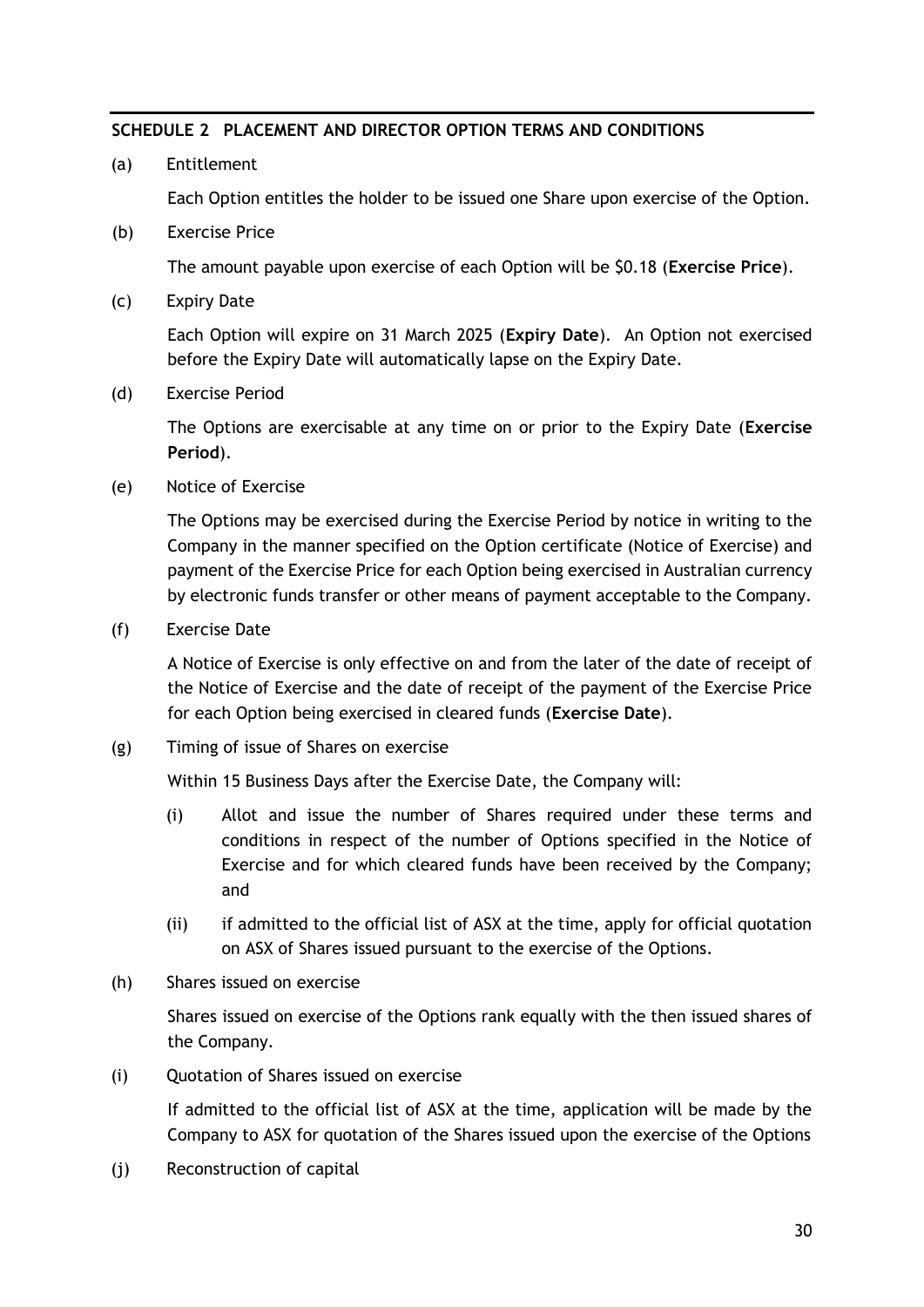If at any time the issued capital of the Company is reconstructed, all rights of an Optionholder are to be changed in a manner consistent with the Corporations Act and the ASX Listing Rules at the time of the reconstruction.

(k) Participation in new issues

There are no participation rights or entitlements inherent in the Options and holders will not be entitled to participate in new issues of capital offered to Shareholders during the currency of the Options without exercising the Options.

(l) Change in exercise price

An Option does not confer the right to a change in Exercise Price or a change in the number of underlying securities over which the Option can be exercised.

(m) Transferability

The Options are freely transferable.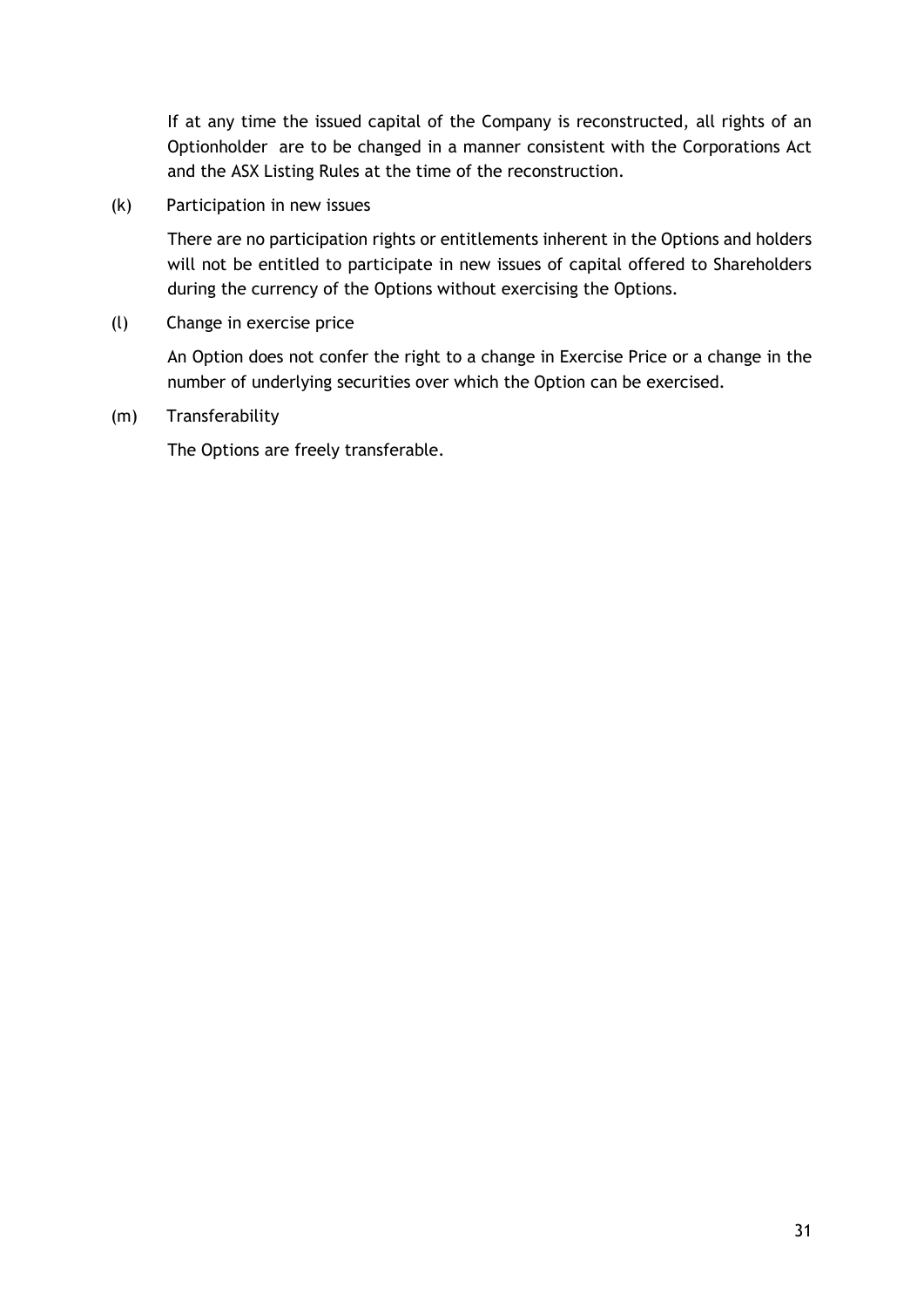### <span id="page-33-0"></span>**SCHEDULE 3 TERMS OF THE EUROPEAN LITHIUM INCENTIVE SCHEME**

The material terms of the European Lithium Incentive Scheme are as follows:

- (a) Purpose of the Plan
	- (i) provide an incentive for Eligible Participants to participate in the future growth of the Company and, upon becoming shareholders, to participate in the Company's profits and development;
	- (ii) ensure that securities issued under the Equity Incentive Plan are issued in accordance with the Corporations Act and the Listing Rules.
- (b) Participants in the Plan

The Board may offer Shares, Options and/or Performance Rights (**Incentive Securities**) to persons (**Plan Participants**) who are Directors, employees or consultants of the Company based on a number of criteria including potential contribution to the Company in the future and other factors the Board considers relevant and on such issue terms as the Directors see fit.

Upon receipt of such an offer, the Plan Participant may nominate a nominee acceptable to the Board to be issued with the Incentive Securities.

(c) Number of Incentive Securities

The maximum number of Incentive Securities that may be issued under the Plan over a 3 year period is the lesser of:

- (i) 107,547,066 Incentive Securities; and
- (ii) the maximum number of securities that can be issued in accordance with paragraph 19 of ASIC Class Order [CO 14/1000].
- (d) Terms of Incentive Securities
	- (i) An uncertified holding statement will be issued for the Incentive Securities;
	- (ii) The Incentive Securities shall lapse on the earliest of the relevant dates set out below (Expiry Date):
		- (A) the date on which the Plan Participant's appointment with the Company is terminated for cause;
		- (B) unless the Board agrees otherwise, the Participant's resignation or employment or engagement with the Company or an associated body corporate is terminated;
		- (C) the date specified by the Board upon the grant of an Incentive Securities.
	- (iii) Incentive Securities shall be issued subject to such vesting conditions as the Board determines.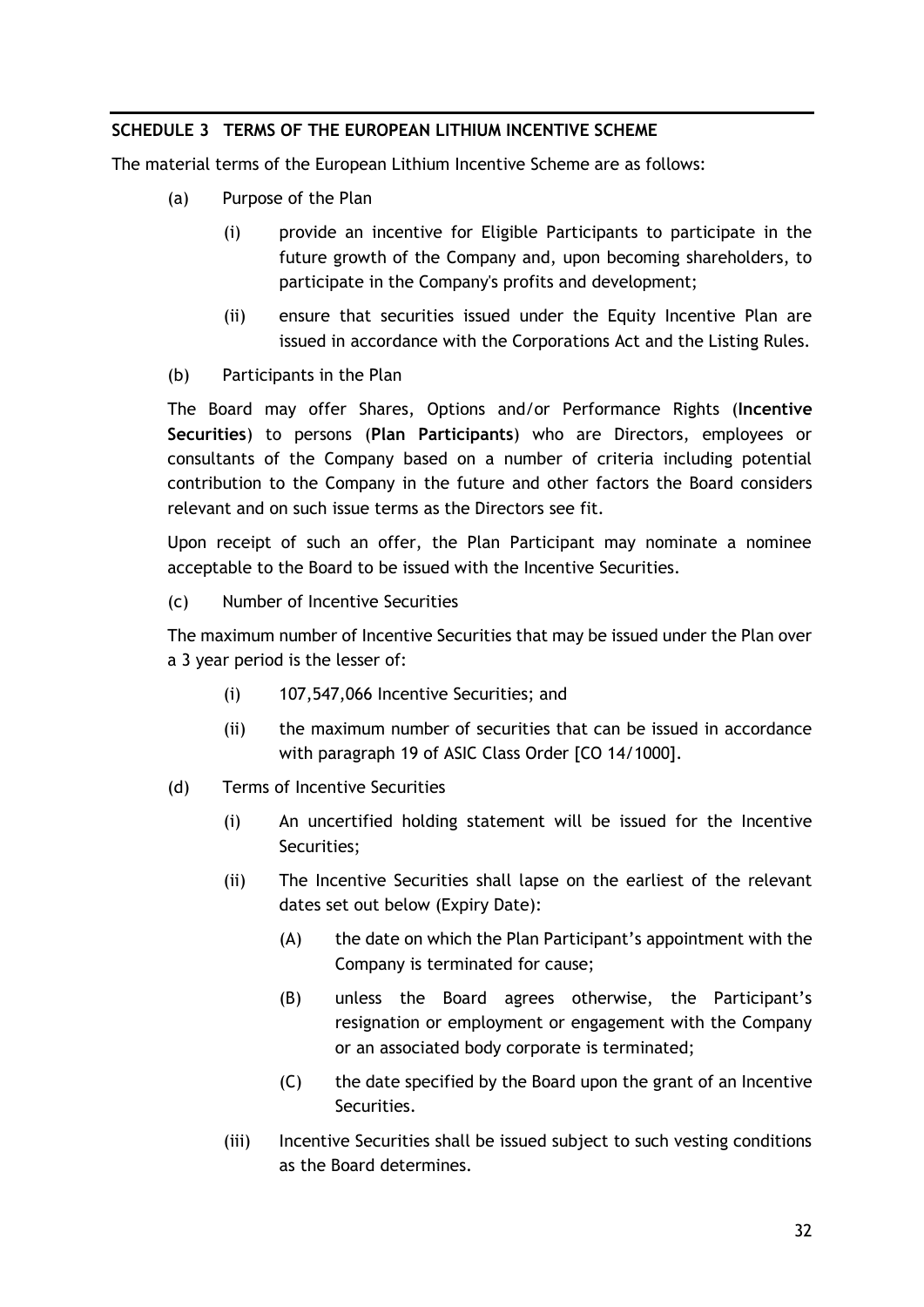- (iv) Other than Shares, each Incentive Security shall carry the right in favour of the Plan Participant to be issued one (1) Share upon:
	- (A) in the case of Options, vesting of the Option and (if applicable) payment of the Option exercise price determined by the Board in its discretion (Exercise Price); and
	- (B) In the case of Performance Rights, vesting of the Performance Rights.
- (v) The Option Exercise Price shall be payable in full on exercise of the Options.
- (vi) The Options held by each Option holder may be exercised in whole or in part, at any time upon any vesting conditions being satisfied, up to and including the Expiry Date by the delivery to the registered office of the Company of a notice in writing stating the intention of the Plan Participant to:
	- (A) exercise all or a specified number of Options; and
	- (B) pay the Exercise Price by way of subscription monies in full for the exercise of each Option.

The notice must be accompanied by a cheque made payable to the Company for the subscription monies for the shares. An exercise of only some Options shall not affect the rights of the Plan Participant to the balance of the Options held by the Plan Participant, subject to any vesting conditions.

- (e) The Company shall allot the resultant shares and deliver the share certificate or uncertified holding statement within 5 business days of the exercise of the Options or vesting of Performance Rights (as the case may be), or such other date as required by the Listing Rules.
- (f) Incentive Securities shall not be listed for Official Quotation on ASX.
- (g) The Incentive Securities are not transferable except to an associate (as defined in the Corporations Act) of the Plan Participant or nominee approved by the Board in its discretion.
- (h) Shares allotted pursuant to an exercise of the Options or vesting of Performance Rights shall rank from the date of allotment, equally with existing fully paid ordinary shares in all respects.
- (i) The Company shall, in accordance with the Listing Rules, make application to have Shares allotted pursuant to an exercise of Options or vesting of Performance Rights listed for Official Quotation on ASX.
- (j) In the event of a reconstruction (including consolidation, subdivision, reduction or return of the issued capital of the Company), all rights of the Plan Participant shall be reconstructed in accordance with the Listing Rules.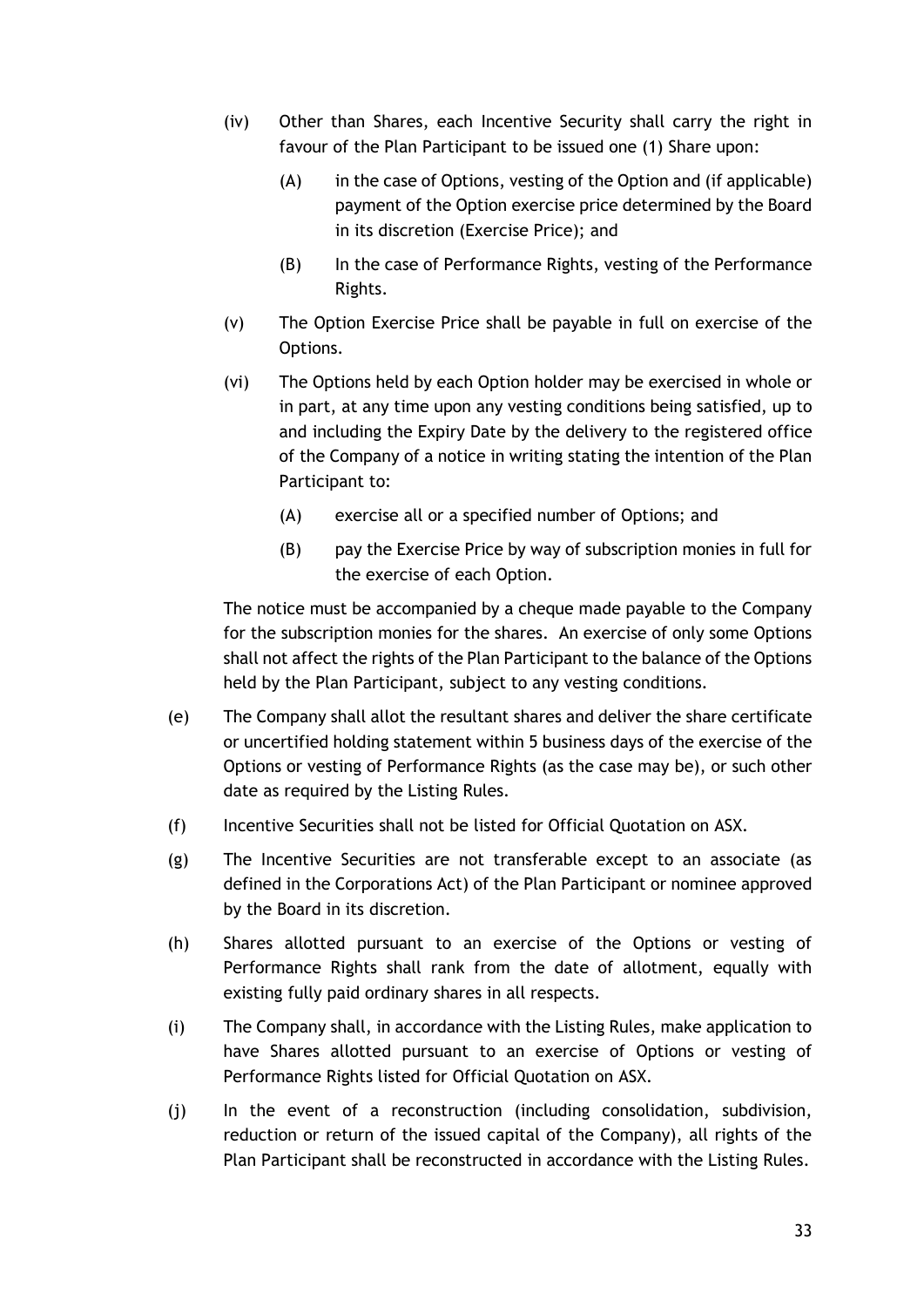- (k) Subject to paragraph (l), the Plan Participant shall have no rights to a change in the Exercise Price of an Option or a change to the number of Shares issued upon exercise of an Option or conversion of Performance Share.
- (l) If the Company enters into a scheme of arrangement, a takeover bid is made for the Company's shares, or a party acquires a sufficient interest in the Company to enable them to replace the Board (or the Board forms the view that one of those events is likely to occur) then the Board may declare an Incentive Security to be free of any conditions of conversion. Incentive Securities which are so declared may be converted at any time on or before they lapse.
- (m) There are no participating rights or entitlement inherent in the Incentive Securities and Plan Participants will not be entitled to participate in new issues of securities offered to Shareholders of the Company during the currency of the Incentive Securities.
- (n) Taxation

Under current taxation laws any taxation liability in relation to the Incentive Securities, or the Shares issued on exercise of the Options or vesting of Performance Rights, will fall on the Plan Participants.

(o) Lapse

If at any time before the exercise of an Incentive Securities, the holder of the Incentive Securities ceases to be an Eligible Employee, all Incentive Securities held by the Eligible Employee will automatically lapse unless the Board otherwise determines.

(p) Participation by Directors

Although Directors are eligible to be offered Incentive Securities under the Plan, this requires specific shareholder approval due to the requirements of the ASX Listing Rules and the Corporations Act.

(q) Administration of the Plan

The Incentive Plan will be administered under the directions of the Board and the Board may make regulations and establish procedures for the administration and management of the Incentive Plan as it considers appropriate.

(r) Operation

The operation of the Incentive Plan is subject to the ASX Listing Rules (including Guidance Notes) and the Corporations Act, and the terms of the Incentive Plan will be amended to the extent required to comply with the Listing Rules and Corporations Act.

(s) Specific requirements for Performance Rights granted under the Incentive Plan to be issued Shares

Performance Rights granted under the Incentive Plan to be issued Shares: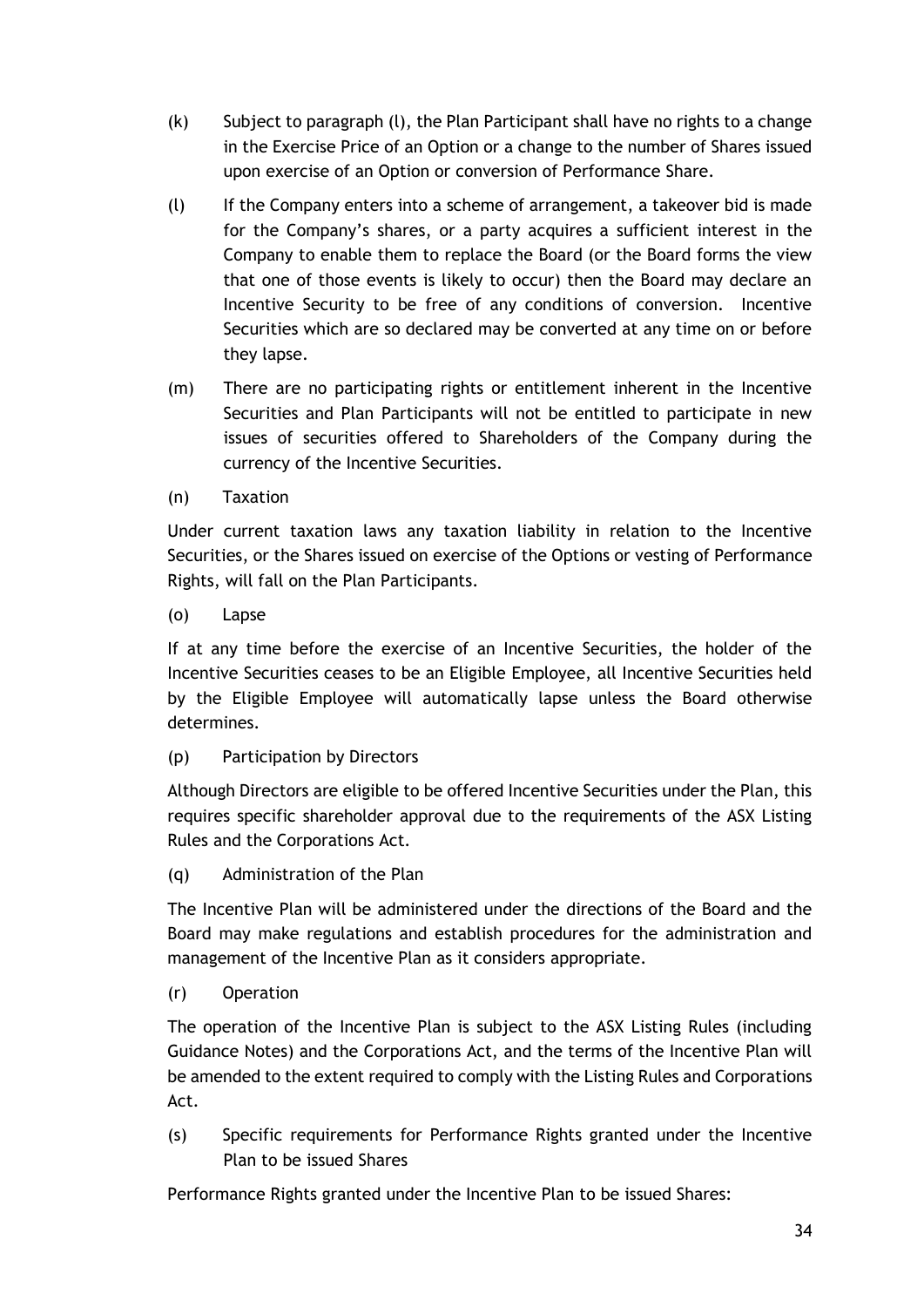- (i) are not transferrable (and, consequently, will not be quoted on ASX or any other exchange);
- (ii) do not confer any right to vote, except as otherwise required by law;
- (iii) do not confer any entitlement to a dividend, whether fixed or at the discretion of the Directors;
- (iv) do not confer any right to a return of capital, whether in a winding up, upon a reduction of capital or otherwise;
- (v) do not confer any right to participate in the surplus profit or assets of the Company upon a winding up; and
- (vi) do not confer any right to participate in new issues of securities such as bonus issues or entitlement issues,

unless and until the applicable performance milestone is achieved and ordinary Shares issued.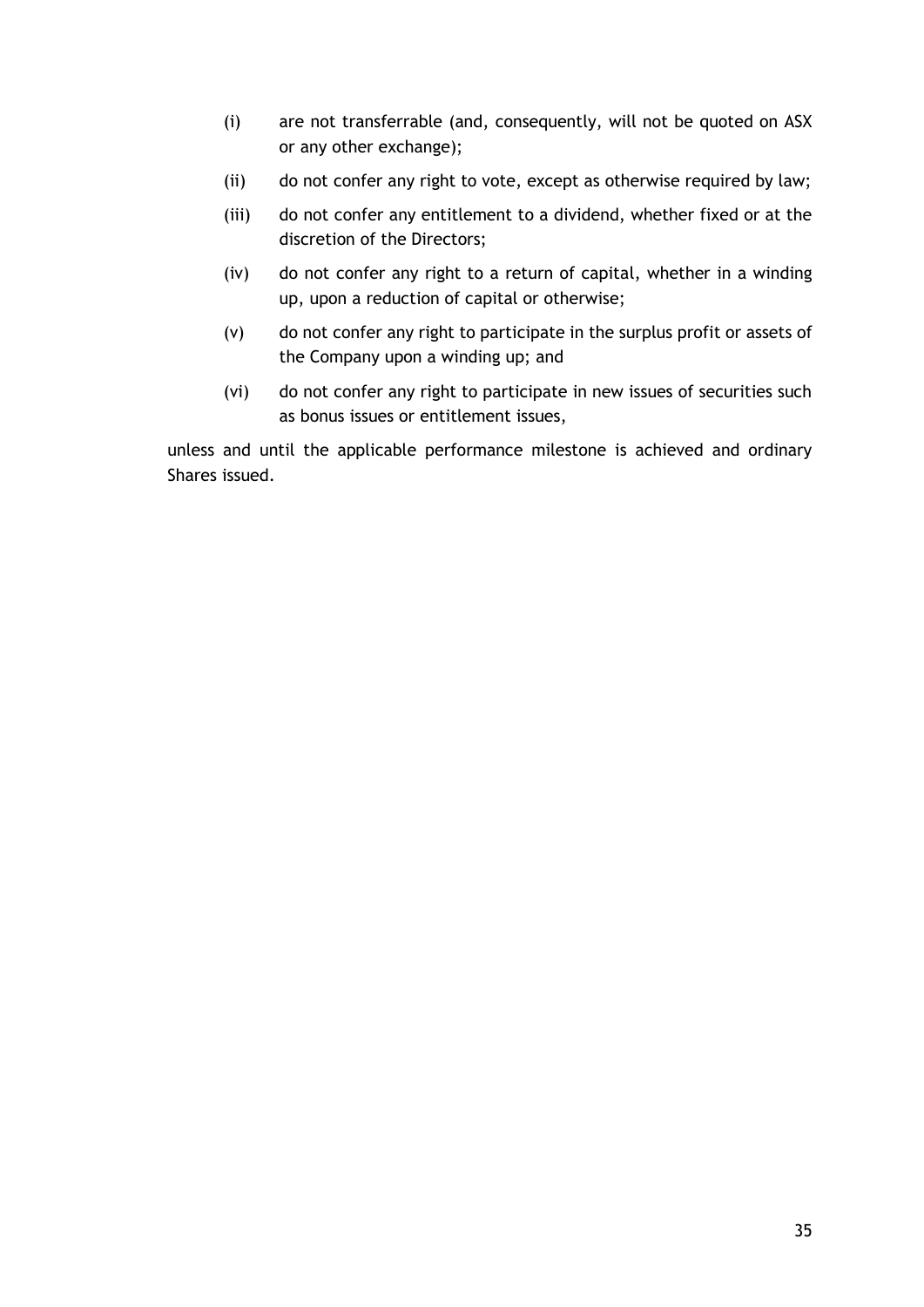# <span id="page-37-0"></span>**SCHEDULE 4 VALUATION OF DIRECTOR OPTIONS**

Valuation Date – 21 April 2022 (being the most recently concluded market day prior to this valuation).

Expiry Date – 31 March 2025

The valuation of the Options was undertaken using Black-Scholes Option Pricing methodology using the below inputs.

Black-Scholes Inputs

| Input                   |                        | Values at Valuation Date       |
|-------------------------|------------------------|--------------------------------|
| (a)                     | Underlying share price | \$0.110                        |
| (b)                     | Exercise price         | \$0.180                        |
| (c)                     | Term                   | $2.94$ yrs                     |
| (d)                     | Risk-free rate         | 2.571%                         |
| (e)                     | Dividend yield         | nil                            |
| (f)                     | Volatility (rounded)   | 89.0%                          |
| Vesting conditions      |                        | None (exercisable immediately) |
| Fair value of an Option |                        | \$0.0507                       |

Determination on inputs

- (a) Share price The underlying price of the Company's shares at the close of the market on the Valuation Date was \$0.110.
- (b) Exercise price –\$0.180 per Option.
- (c) Term The term of the Options, being the period beginning on the Valuation Date to Expiry Date is 2.94 years.
- (d) Risk-free rate The risk-free rate was determined to be the yield-to-maturity of an Australian government bond on the Valuation Date and with a term of equal duration the term of the Options. The government bond interest rates were taken from the F16 – Indicative Mid Rates of Australian Government Securities interest rate table on the Reserve Bank of Australia website. As the term of the Options did not match the any term listed on the interest rate table for Australian government bonds as at the Valuation Date, linear interpolation was used to determine the risk-free rate. Given the aforementioned, the risk-free rate was determined to be 2.571%.
- (e) Dividends The dividend yield was assumed to be nil as the Company does not forecast any dividends to be paid over the term of the Options.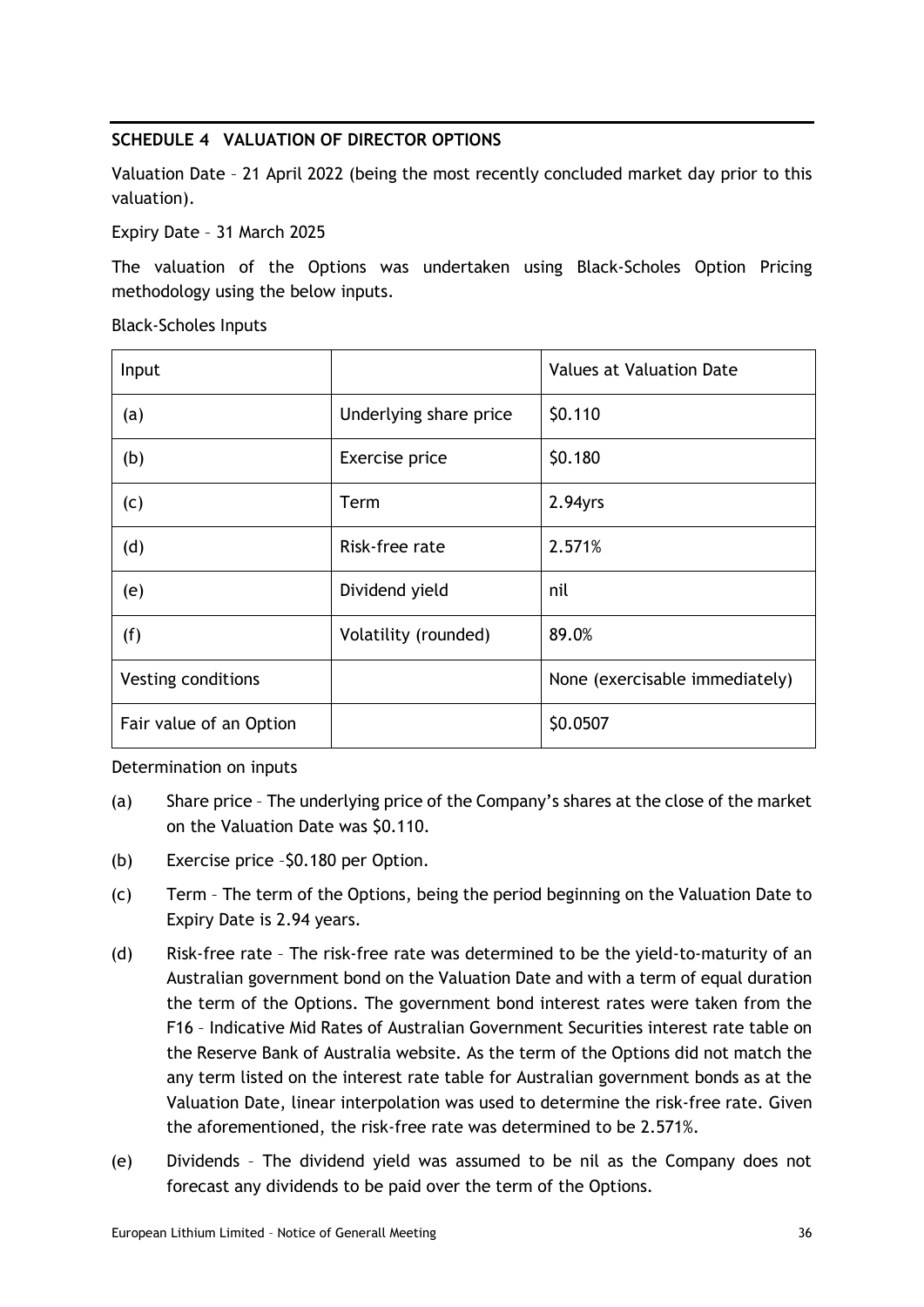(f) Volatility – In accordance with AASB 2 paragraph B22, volatility was determined to be the annualised standard deviation of the continuously compounded daily change in price of the Company's shares. As the term of the Options is 2.94years, the volatility was calculated using the daily share prices for the approximate 2.94-year period prior to the Valuation Date. Based on the aforementioned method, volatility was determined to be 89.00% (rounded).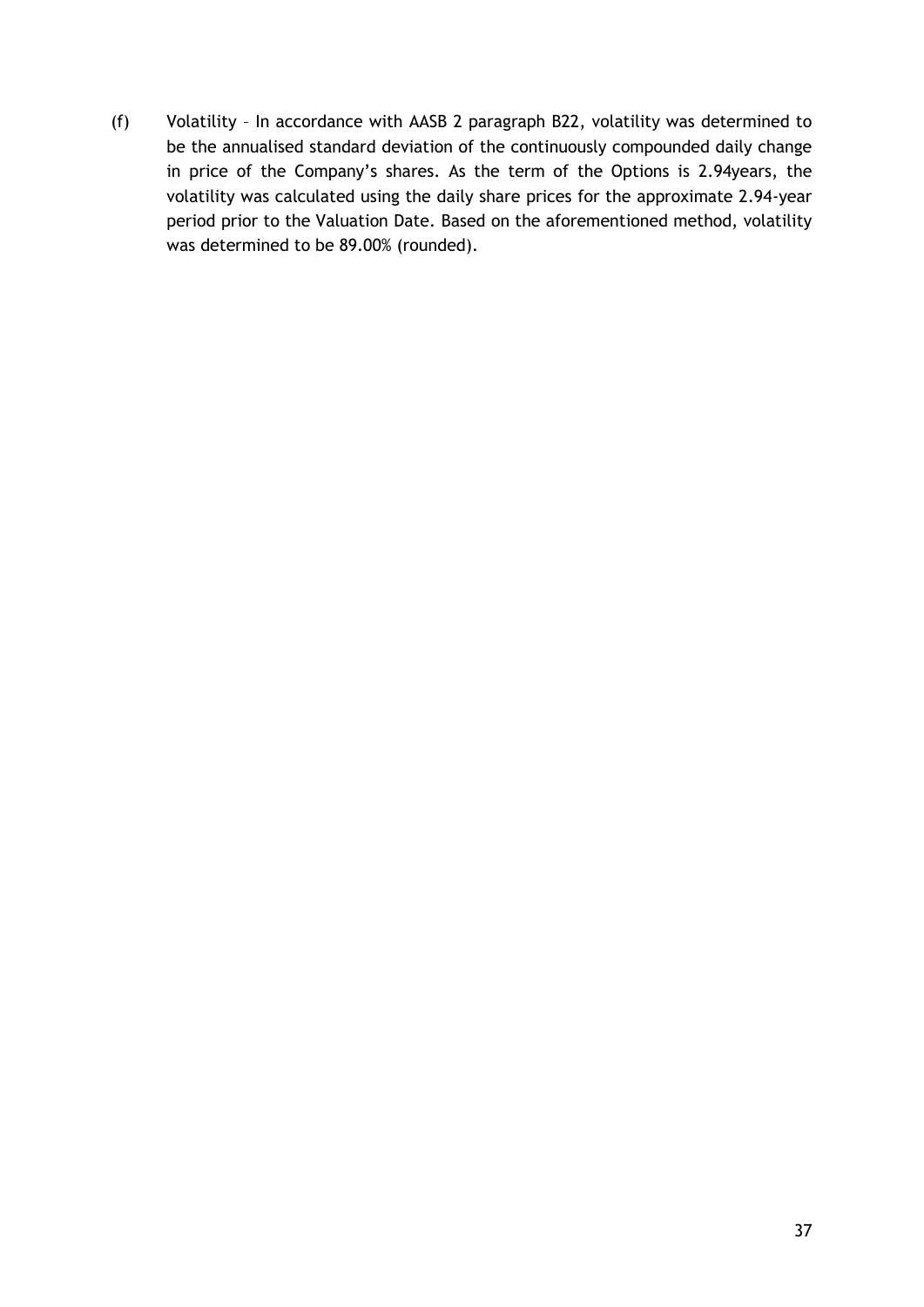<span id="page-39-0"></span>**SCHEDULE 5 VALUATION OF PERFORMANCE RIGHTS**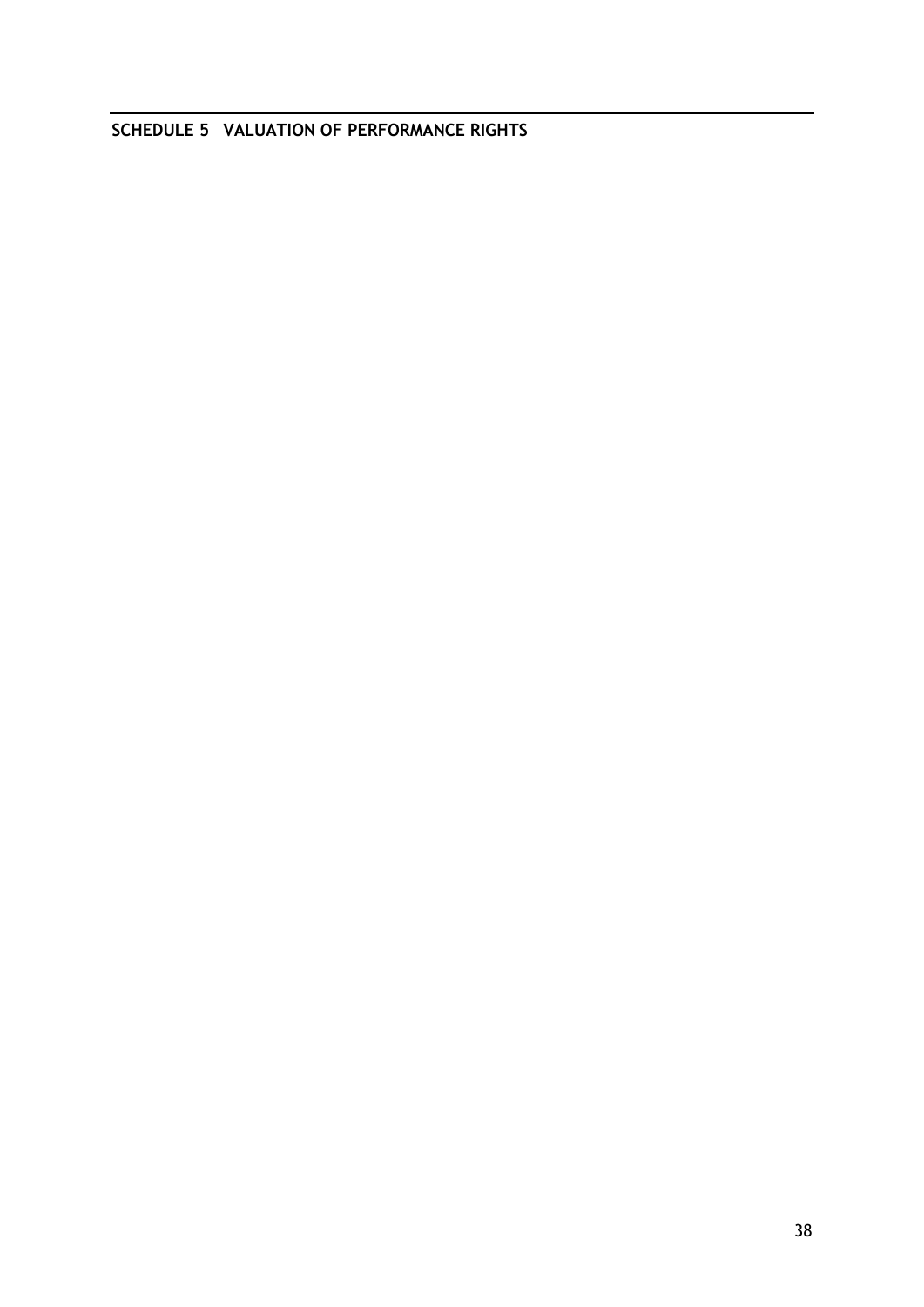

27 April 2022

European Lithium Limited 32 Harrogate Street West Leederville, WA 6007

#### **Attention: Julian Atkinson**

#### **RE: Valuation of European Lithium Limited performance rights with a modified term**

Dear Julian,

#### 1. Introduction

You have requested that we determine the fair market value of two modified-term tranches of performance rights (the **Rights**) in accordance with AASB 2 – Share Based Payment (the **Engagement**). The Rights were granted by European Lithium Limited (the **Company**) to executives of the Company following shareholder approval at the Company's General meeting of Shareholders on 21 January 2022. The terms of the Rights are proposed to be modified by extending their expiry date, subject to approval at the Company's next general meeting of Shareholders. As such, we have used 26 April 2022 as the modification date (the **Valuation Date** or **Modification Date**), being the most recently concluded market day prior to the date of this report.

Our valuation, summarised below, concludes at an incremental per-right value and incremental total-tranche value for the Rights. Our valuation of the Rights as at the Valuation Date is contained in the following letter, including Annexures, and is subject to the attached statement of limiting conditions.

#### 2. Summary of the Rights

| Table 1: Summary of the Rights |            |                                                                                              |                                |                                       |                                      |  |  |  |  |
|--------------------------------|------------|----------------------------------------------------------------------------------------------|--------------------------------|---------------------------------------|--------------------------------------|--|--|--|--|
| <b>Tranche</b>                 |            | # of Rights Vesting condition                                                                | Original<br><b>Expiry date</b> | <b>Modified</b><br><b>Expiry date</b> | <b>Exercise Price</b><br>(\security) |  |  |  |  |
| Tranche 1                      | 40,000,000 | The Company reaches a market<br>capitalisation of \$250m                                     | 30 June 2022                   | 31 Dec 2022                           | Nil.                                 |  |  |  |  |
| Tranche 2                      |            | 40,000,000 NPV hurdle of \$800m for the soon<br>to be completed Wolfsburg lithium<br>project | 30 June 2022                   | 31 Dec 2022                           | Nil.                                 |  |  |  |  |

Table 1 below summarises the two tranches comprising the Rights.

- Each individual right is exercisable into one ordinary share in the Company at the exercise prices listed in Table 1 above.
- The Rights are exercisable immediately upon vesting until Expiry Date, following which the Rights lapse.
- We understand that there are no restrictions on disposal of shares after exercise of the Rights, and that there are no other market-based or non-market-based vesting conditions, or any other conditions that impact on the value of the Rights.
- We understand that the only modified term of the Rights is the Expiry Date as listed in Table 1 above.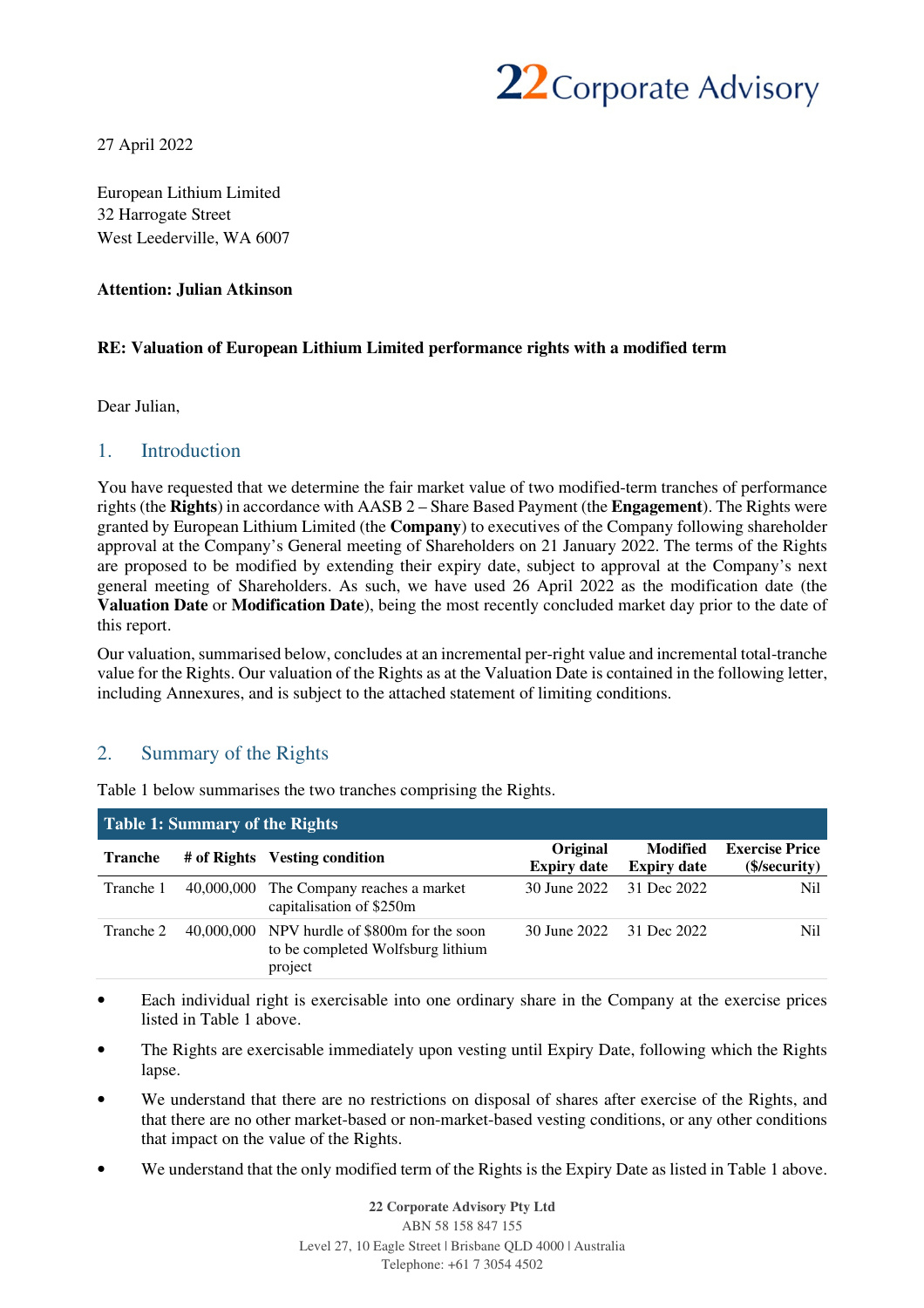

# 3. Summary of AASB 2 Share-based Payment

Table 2 below sets out the pertinent clauses of AASB 2 – Share-based Payment as they relate to the modification of the term of the Rights.

|                                     | Table 2: AASB 2 - Share Based Payment                                                                                                                                                                                                                                                                                                                                                                                                                                                                                                                                                                                                                                                                                                                                                                                                                                                                                                                                                                                                                                                                                                                                                                                                                                                                                                                                                                       |
|-------------------------------------|-------------------------------------------------------------------------------------------------------------------------------------------------------------------------------------------------------------------------------------------------------------------------------------------------------------------------------------------------------------------------------------------------------------------------------------------------------------------------------------------------------------------------------------------------------------------------------------------------------------------------------------------------------------------------------------------------------------------------------------------------------------------------------------------------------------------------------------------------------------------------------------------------------------------------------------------------------------------------------------------------------------------------------------------------------------------------------------------------------------------------------------------------------------------------------------------------------------------------------------------------------------------------------------------------------------------------------------------------------------------------------------------------------------|
| <b>AASB</b><br>Paragraph            | <b>Comment</b>                                                                                                                                                                                                                                                                                                                                                                                                                                                                                                                                                                                                                                                                                                                                                                                                                                                                                                                                                                                                                                                                                                                                                                                                                                                                                                                                                                                              |
| 16<br>Applicable<br>paragraph       | For transactions measured by reference to the fair value of the equity instruments<br>granted, an entity shall measure the fair value of equity instruments granted at the<br>measurement date, based on market prices if available, taking into account the terms and<br>conditions upon which those equity instruments were granted (subject to the<br>requirements of paragraphs 19-22).                                                                                                                                                                                                                                                                                                                                                                                                                                                                                                                                                                                                                                                                                                                                                                                                                                                                                                                                                                                                                 |
| 22 Corporate<br>Advisory<br>comment | Given we are determining the incremental fair value of the modified Rights, we have<br>used the Modification Date as the Valuation Date for the purposes of this letter.<br>On 26 April 2022 the shares of the Company closed at \$0.100. We have used this price<br>as accurately reflecting the per share price of a fully-paid ordinary share in the Company<br>as at the Valuation Date.                                                                                                                                                                                                                                                                                                                                                                                                                                                                                                                                                                                                                                                                                                                                                                                                                                                                                                                                                                                                                |
| 19                                  | A grant of equity instruments might be conditional upon satisfying specified vesting<br>conditions. For example, a grant of shares or share options to an employee is typically<br>conditional on the employee remaining in the entity's employ for a specified period of<br>time. There might be performance conditions that must be satisfied, such as the entity<br>achieving a specified growth in profit or a specified increase in the entity's share price.<br>Vesting conditions, other than market conditions, shall not be taken into account when<br>estimating the fair value of the shares or share options at the measurement date. Instead,<br>vesting conditions shall be taken into account by adjusting the number of equity<br>instruments included in the measurement of the transaction amount so that, ultimately,<br>the amount recognised for goods or services received as consideration for the equity<br>instruments granted shall be based on the number of equity instruments that eventually<br>vest. Hence, on a cumulative basis, no amount is recognised for goods or services<br>received if the equity instruments granted do not vest because of failure to satisfy a<br>vesting condition, for example, the counterparty fails to complete a specified service<br>period, or a performance condition is not satisfied, subject to the requirements of<br>paragraph 21. |
|                                     | The granting of shares from exercise of the Rights is conditional upon meeting<br>performance conditions, namely: (i) Tranche $1 -$ an increase in market capitalisation<br>above the \$250m hurdle; and (ii) Tranche $2$ – achievement of a target NPV for the soon<br>to be completed Wolfsburg lithium project.<br>We consider the Tranche 1 condition to be a market conditions and will take it into                                                                                                                                                                                                                                                                                                                                                                                                                                                                                                                                                                                                                                                                                                                                                                                                                                                                                                                                                                                                   |
|                                     | account when determining the fair value of these tranches of rights.<br>We consider the Tranche 2 condition to be a non-market-based vesting conditions in<br>respect of the NPV target. As a result, the Company must estimate the probability of<br>achievement of the non-market-based condition to determine the estimated number of<br>equity instructions to be included in the measure of the transaction for these tranches.                                                                                                                                                                                                                                                                                                                                                                                                                                                                                                                                                                                                                                                                                                                                                                                                                                                                                                                                                                        |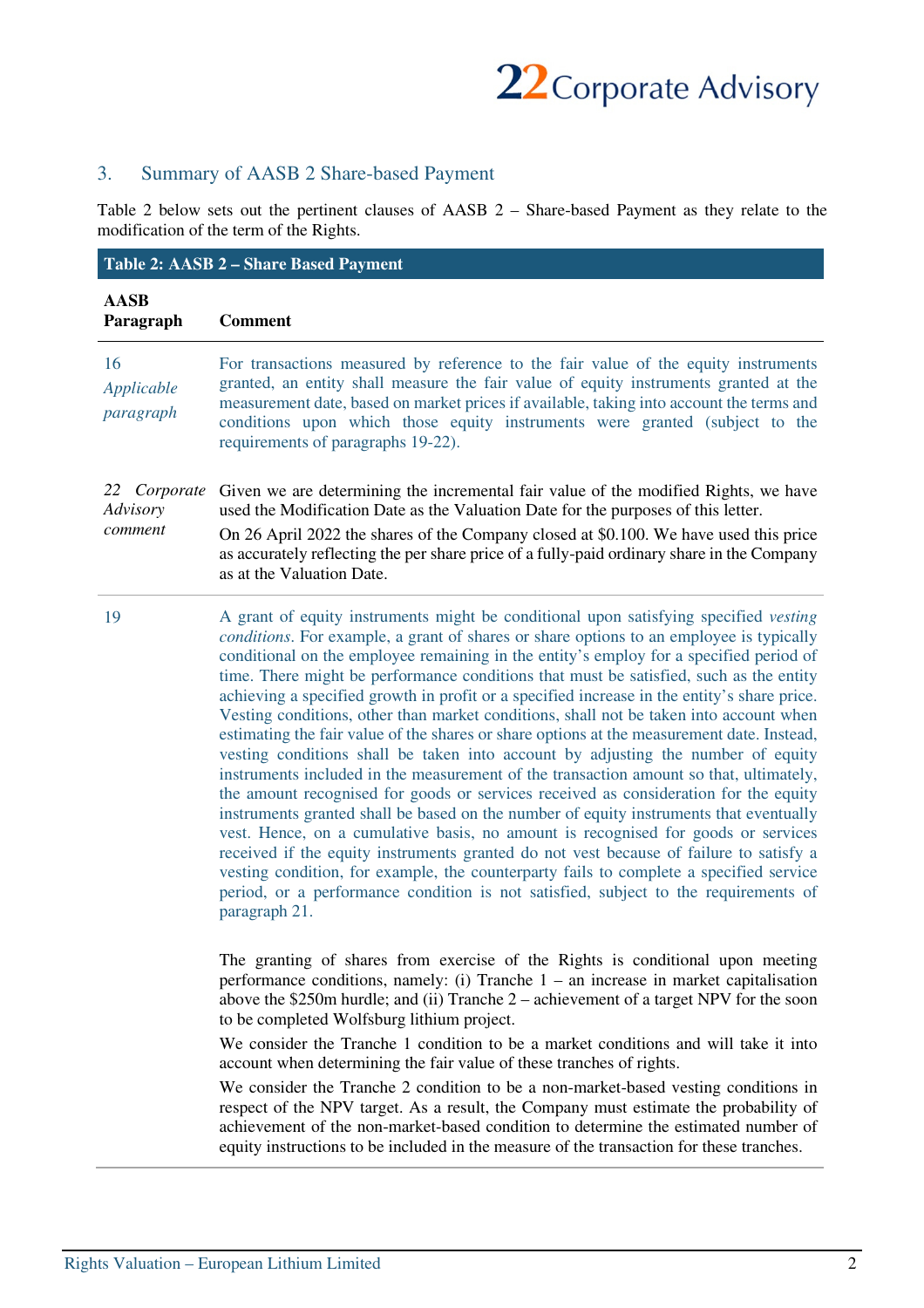22 Corporate Advisory

|                               | Table 2: AASB 2 - Share Based Payment                                                                                                                                                                                                                                                                                                                                                                                                                                                                                                                                                                                                                                                                                                                                                                                                                                                                                                                                                                                                                                                                                                                                                                                                                                                                                                                                                                                                                                                                                                                                                                                                                                                                                                                                                                                                                                         |
|-------------------------------|-------------------------------------------------------------------------------------------------------------------------------------------------------------------------------------------------------------------------------------------------------------------------------------------------------------------------------------------------------------------------------------------------------------------------------------------------------------------------------------------------------------------------------------------------------------------------------------------------------------------------------------------------------------------------------------------------------------------------------------------------------------------------------------------------------------------------------------------------------------------------------------------------------------------------------------------------------------------------------------------------------------------------------------------------------------------------------------------------------------------------------------------------------------------------------------------------------------------------------------------------------------------------------------------------------------------------------------------------------------------------------------------------------------------------------------------------------------------------------------------------------------------------------------------------------------------------------------------------------------------------------------------------------------------------------------------------------------------------------------------------------------------------------------------------------------------------------------------------------------------------------|
| <b>AASB</b><br>Paragraph      | <b>Comment</b>                                                                                                                                                                                                                                                                                                                                                                                                                                                                                                                                                                                                                                                                                                                                                                                                                                                                                                                                                                                                                                                                                                                                                                                                                                                                                                                                                                                                                                                                                                                                                                                                                                                                                                                                                                                                                                                                |
| 20                            | To apply the requirements of paragraph 19, the entity shall recognise an amount for the<br>goods or services received during the vesting period based on the best available estimate<br>of the number of equity instruments expected to vest and shall revise that estimate, if<br>necessary, if subsequent information indicates that the number of equity instruments<br>expected to vest differs from previous estimates. On vesting date, the entity shall revise<br>the estimate to equal the number of equity instruments that ultimately vested, subject to<br>the requirements of paragraph 21.                                                                                                                                                                                                                                                                                                                                                                                                                                                                                                                                                                                                                                                                                                                                                                                                                                                                                                                                                                                                                                                                                                                                                                                                                                                                       |
|                               | The Company must estimate the probability of achievement of each non-market-based<br>vesting condition (expressed as a $%$ probability) and apply that percentage to the total<br>number of performance rights comprising the Rights, to determine the number of equity<br>instruments expected to vest as at the Valuation Date.                                                                                                                                                                                                                                                                                                                                                                                                                                                                                                                                                                                                                                                                                                                                                                                                                                                                                                                                                                                                                                                                                                                                                                                                                                                                                                                                                                                                                                                                                                                                             |
| 27<br>Applicable<br>paragraph | The entity shall recognise, as a minimum, the services received measured at the grant<br>date fair value of the equity instruments granted, unless those equity instruments do not<br>vest because of failure to satisfy a vesting condition (other than a market condition) that<br>was specified at grant date. This applies irrespective of any modifications to the terms<br>and conditions on which the equity instruments were granted, or a cancellation or<br>settlement of that grant of equity instruments. In addition, the entity shall recognise the<br>effects of modifications that increase the total fair value of the share-based payment<br>arrangement or are otherwise beneficial to the employee. Guidance on applying this<br>requirement is given in Appendix B.                                                                                                                                                                                                                                                                                                                                                                                                                                                                                                                                                                                                                                                                                                                                                                                                                                                                                                                                                                                                                                                                                      |
| <b>AG B43</b>                 | To apply the requirements of paragraph 27:<br>(a) if the modification increases the fair value of the equity instruments granted (eg by<br>reducing the exercise price), measured immediately before and after the<br>modification, the entity shall include the incremental fair value granted in the<br>measurement of the amount recognised for services received as consideration for<br>the equity instruments granted. The incremental fair value granted is the difference<br>between the fair value of the modified equity instrument and that of the original<br>equity instrument, both estimated as at the date of the modification. If the<br>modification occurs during the vesting period, the incremental fair value granted is<br>included in the measurement of the amount recognised for services received over<br>the period from the modification date until the date when the modified equity<br>instruments vest, in addition to the amount based on the grant date fair value of the<br>original equity instruments, which is recognised over the remainder of the original<br>vesting period. If the modification occurs after vesting date, the incremental fair<br>value granted is recognised immediately, or over the vesting period if the employee<br>is required to complete an additional period of service before becoming<br>unconditionally entitled to those modified equity instruments.<br>(c) if the entity modifies the vesting conditions in a manner that is beneficial to the<br>employee, for example, by reducing the vesting period or by modifying or<br>eliminating a performance condition (other than a market condition, changes to<br>which are accounted for in accordance with (a) above), the entity shall take the<br>modified vesting conditions into account when applying the requirements of<br>paragraphs 19-21. |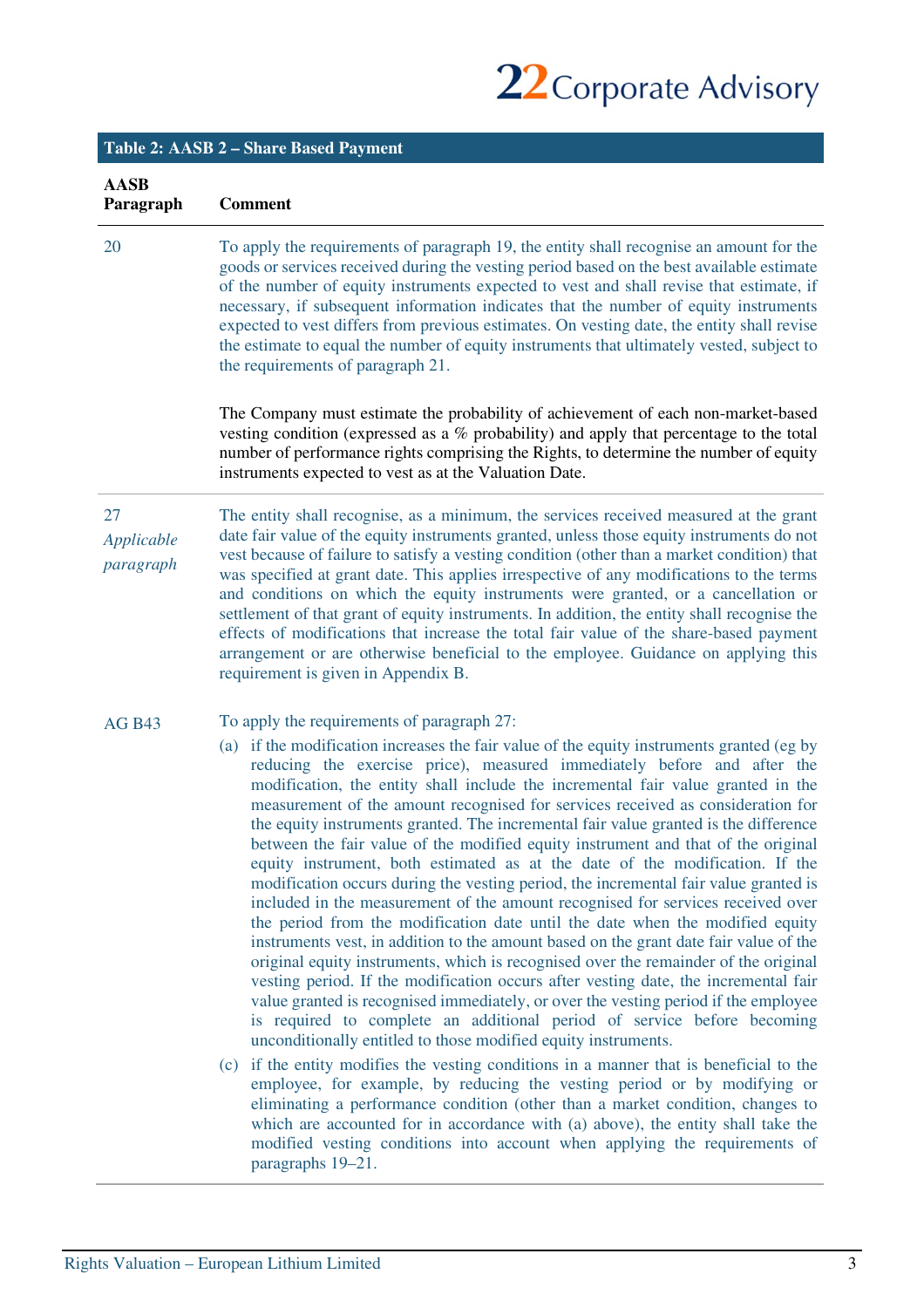

# **Table 2: AASB 2 – Share Based Payment**

**AASB Paragraph Comment** 

| 22 Corporate<br>Advisory<br>comment | We have determined the incremental increase in fair value of the Rights measured<br>immediately before and after the modification. The incremental fair value was calculated<br>as the difference between the fair value of the modified Rights (using the extended expiry<br>date), to that of the original Rights, both estimated at the Modification Date. We have<br>done this based on our interpretation of the accounting standards. We recommend that<br>you confirm our interpretation with your auditors.                                                                                                                                                                                                                                                                                                                                                                                                                                                                                                                                                                                                                                                                                  |
|-------------------------------------|------------------------------------------------------------------------------------------------------------------------------------------------------------------------------------------------------------------------------------------------------------------------------------------------------------------------------------------------------------------------------------------------------------------------------------------------------------------------------------------------------------------------------------------------------------------------------------------------------------------------------------------------------------------------------------------------------------------------------------------------------------------------------------------------------------------------------------------------------------------------------------------------------------------------------------------------------------------------------------------------------------------------------------------------------------------------------------------------------------------------------------------------------------------------------------------------------|
| AG <sub>B4</sub>                    | For share options granted to employees, in many cases market prices are not available,<br>because the options granted are subject to terms and conditions that do not apply to<br>traded options. If traded options with similar terms and conditions do not exist, the fair<br>value of the options granted shall be estimated by applying an option pricing model.                                                                                                                                                                                                                                                                                                                                                                                                                                                                                                                                                                                                                                                                                                                                                                                                                                 |
|                                     | For the valuation of the Tranche 1 rights, we have used the Monte Carlo Simulation<br>Methodology (MCSM), which utilises the Binomial Option Pricing Model, to estimate<br>the fair value of the rights. The valuation under the MCSM methodology is discussed in<br>the next section titled, Valuation of the Rights.                                                                                                                                                                                                                                                                                                                                                                                                                                                                                                                                                                                                                                                                                                                                                                                                                                                                               |
|                                     | For the valuation of the Tranche 2 rights, we have used the Black-Scholes Option Pricing<br><b>(BSOP)</b> methodology to estimate the fair value of these rights. The valuation under the<br>BSOP methodology is discussed in the next section titled, Valuation of the Rights.                                                                                                                                                                                                                                                                                                                                                                                                                                                                                                                                                                                                                                                                                                                                                                                                                                                                                                                      |
| AG <sub>B5</sub>                    | The entity shall consider factors that knowledgeable, willing market participants would<br>consider in selecting the option pricing model to apply. For example, many employee<br>options have long lives, are usually exercisable during the period between vesting date<br>and the end of the options' life, and are often exercised early. These factors should be<br>considered when estimating the grant date fair value of the options. For many entities,<br>this might preclude the use of the Black-Scholes-Merton formula, which does not allow<br>for the possibility of exercise before the end of the option's life and may not adequately<br>reflect the effects of expected early exercise. It also does not allow for the possibility<br>that expected volatility and other model inputs might vary over the option's life.<br>However, for share options with relatively short contractual lives, or that must be<br>exercised within a short period of time after vesting date, the factors identified above<br>may not apply. In these instances, the Black-Scholes-Merton formula may produce a<br>value that is substantially the same as a more flexible option pricing model. |
|                                     | Given that the Rights can be exercised for nil consideration, we consider that they would<br>be exercised immediately after satisfaction of the vesting criteria.<br>For the Tranche 1 rights, this would be at achievement of \$250m in market capitalisation,<br>which could occur at any point before expiry. Consequently, we consider the MSCM to<br>be the most appropriate method to value this tranche as it allows more flexibly around<br>the potential of early exercise.<br>For the Tranche 2 rights, given their non-market-based vesting condition and nil exercise<br>price, we consider the impact of early exercise to be negligible on value. As a result, we<br>consider the Tranche 2 rights to be sufficiently simple enough for the BSOP<br>methodology to be an appropriate price model to use in their valuation.                                                                                                                                                                                                                                                                                                                                                            |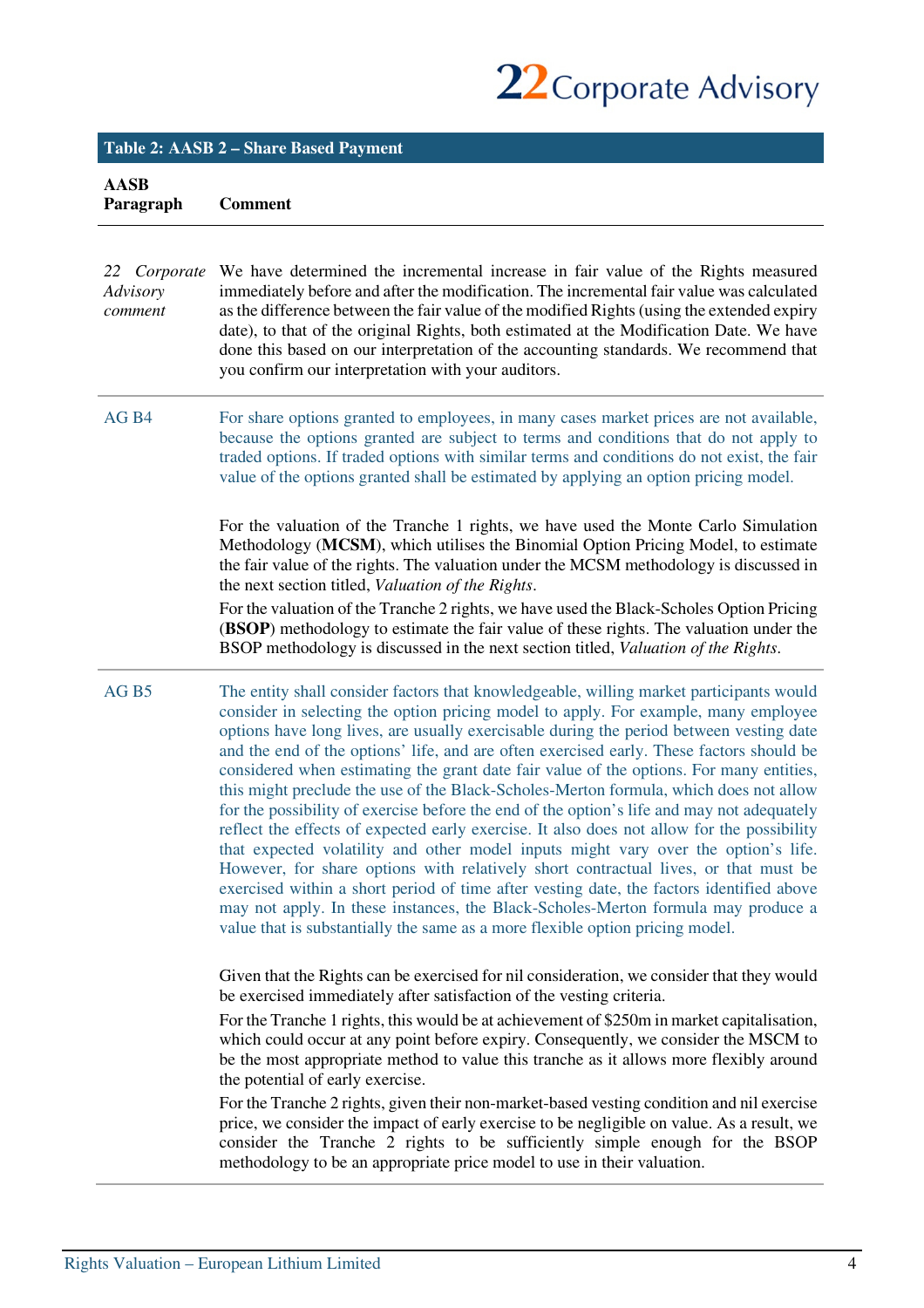22 Corporate Advisory

| <b>AASB</b><br>Paragraph | <b>Comment</b>                                                                                                                                                                                                                                                                                                                                                                                                                                                                                                                                                                                                                        |
|--------------------------|---------------------------------------------------------------------------------------------------------------------------------------------------------------------------------------------------------------------------------------------------------------------------------------------------------------------------------------------------------------------------------------------------------------------------------------------------------------------------------------------------------------------------------------------------------------------------------------------------------------------------------------|
| AG <sub>B6</sub>         | All option pricing models take into account, as a minimum, the following factors:<br>(a) the exercise price of the option;                                                                                                                                                                                                                                                                                                                                                                                                                                                                                                            |
|                          | (b) the life of the option;                                                                                                                                                                                                                                                                                                                                                                                                                                                                                                                                                                                                           |
|                          | (c) the current price of the underlying shares;                                                                                                                                                                                                                                                                                                                                                                                                                                                                                                                                                                                       |
|                          | (d) the expected volatility of the share price;                                                                                                                                                                                                                                                                                                                                                                                                                                                                                                                                                                                       |
|                          | (e) the dividends expected on the shares (if appropriate); and                                                                                                                                                                                                                                                                                                                                                                                                                                                                                                                                                                        |
|                          | (f) the risk-free interest rate for the life of the option.                                                                                                                                                                                                                                                                                                                                                                                                                                                                                                                                                                           |
|                          | In the following section titled, <i>Valuation of the Rights</i> , the above factors are taken into<br>account in the valuation of the Rights.                                                                                                                                                                                                                                                                                                                                                                                                                                                                                         |
| AG <sub>B7</sub>         | Other factors that knowledgeable, willing market participants would consider in setting<br>the price shall also be taken into account (except for vesting conditions and reload<br>features that are excluded from the measurement of fair value in accordance with<br>paragraphs 19-22).                                                                                                                                                                                                                                                                                                                                             |
|                          | Based on our instructions, there are no other factors a knowledgeable, willing market<br>participant would consider in setting the price of the Rights.                                                                                                                                                                                                                                                                                                                                                                                                                                                                               |
| AG B34 &<br><b>B35</b>   | Conversely, if the employees are not entitled to dividends or dividend equivalents during<br>the vesting period (or before exercise, in the case of an option), the grant date valuation<br>of the rights to shares or options should take expected dividends into account. That is to<br>say, when the fair value of an option grant is estimated, expected dividends should be<br>included in the application of an option pricing model. When the fair value of a share<br>grant is estimated, that valuation should be reduced by the present value of dividends<br>expected to be paid during the vesting period.                |
|                          | Option pricing models generally call for expected dividend yield. However, the models<br>may be modified to use an expected dividend amount rather than a yield. An entity may<br>use either its expected yield or its expected payments. If the entity uses the latter, it<br>should consider its historical pattern of increases in dividends. For example, if an entity's<br>policy has generally been to increase dividends by approximately 3 per cent per year, its<br>estimated option value should not assume a fixed dividend amount throughout the<br>option's life unless there is evidence that supports that assumption. |
|                          | The Company has not paid any dividends recently and is assumed to continue this trend<br>for the term of the Rights. As such, this clause is not applicable to the valuation of the<br>Rights.                                                                                                                                                                                                                                                                                                                                                                                                                                        |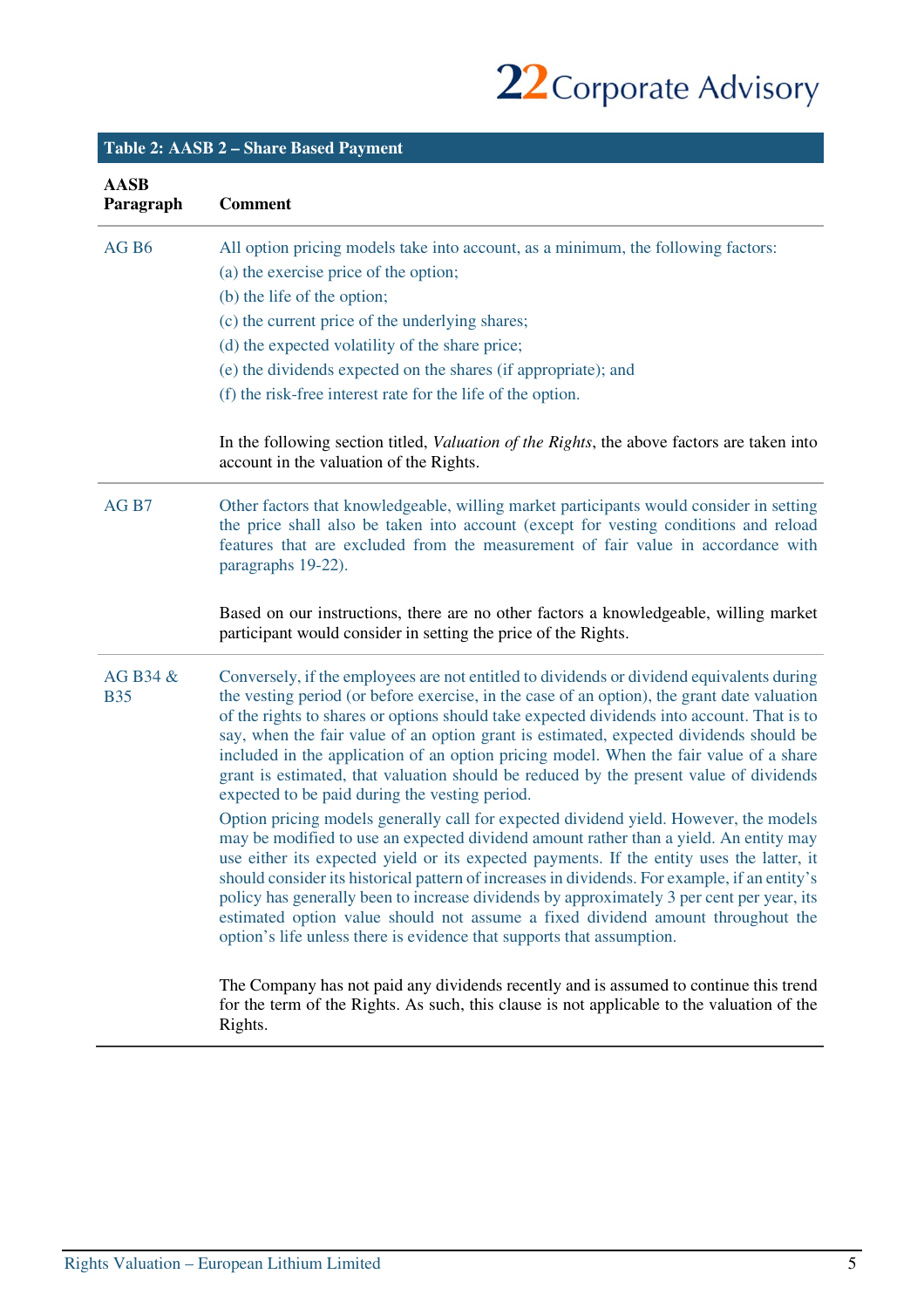

# 4. Valuation of the Rights

#### Tranche 1

In determining the fair value of Tranche 1 rights (both pre- and post-modification), we used a Monte Carlo Simulation Methodology (**MCSM**).

Specifically, we undertook the following process for each of 1,000,000 simulations, to determine the fair value of the tranche having regard to the market-based vesting condition of the market capialisation hurdle:

- 1. We created a hypothetical price path using the principles of the Binomial model, on a daily basis, for an ordinary share in the Company between the Valuation Date and the Expiry Date, being a duration equal to the Term of the tranche.
- 2. At each day of the hypothetical price path, we determined the simulated market capitalsation using the simulated share price and shares outstanding at the Valuation Date – and compared it to the market capitalisation hurdle (see Table 3 below).
- 3. When the simulated market capitalisation exceeded the hurdle, the rights were considered to have vested, and it was assumed that the rights would be exercised immediately. As such, in each simulation that the hurdle condition was met, we discounted the value of the exercised right, being the difference between the simulated share price on the date the vesting condition was satisfied and the exercise price of \$nil, to the Valuation Date.
- 4. In simulations that did not result in the performance hurdle being met, we assumed a value of nil for the simulation.
- 5. Finally, we averaged the results in points 2 4 above to determine the value of the tranche.

Following and in Table 3 below are the key inputs used to determine the hypothetical price path and present value of any vested ordinary shares in the MCSM.

|       | <b>Table 3: MCSM Inputs</b>  |                                 |                |  |  |  |  |  |
|-------|------------------------------|---------------------------------|----------------|--|--|--|--|--|
| Input |                              | <b>Values at Valuation Date</b> |                |  |  |  |  |  |
|       |                              | Tranche $1 -$                   | Tranche $1 -$  |  |  |  |  |  |
|       |                              | <b>Modified Terms</b>           | Original Terms |  |  |  |  |  |
| i.    | Underlying share price       | \$0.100                         | \$0.100        |  |  |  |  |  |
| ii.   | Exercise price               | <i><b>Snil</b></i>              | \$nil          |  |  |  |  |  |
| iii.  | Term                         | $0.681$ yrs                     | $0.178$ yrs    |  |  |  |  |  |
| iv.   | Risk-free rate               | 1.148%                          | 0.256%         |  |  |  |  |  |
| v.    | Dividend yield               | nil                             | nil            |  |  |  |  |  |
| vi.   | Volatility (rounded)         | 100.0%                          | 100.0%         |  |  |  |  |  |
| vii.  | Market capitalisation hurdle | \$250,000,000                   | \$250,000,000  |  |  |  |  |  |
| viii. | Share outstanding            | 1,382,913,636                   | 1,382,913,636  |  |  |  |  |  |

- i. *Share price* The underlying price of the Company's shares at the close of the market on the Valuation Date was \$0.100.
- *ii. Exercise price* We have been instructed that the exercise price of the Rights is \$nil/share.
- *iii. Term* The term of the Tranche 1 rights, being the period from the Valuation Date to the expiry date is 0.681 years using the modified expiry date of 31 December 2022, and 0.178 years using the original expiry date of 30 June 2022.
- *iv. Risk-free rate*  The risk-free rate was determined to be the yield-to-maturity of an Australian government bond on the Valuation Date and with a term of equal duration to the tranche. The government bond interest rates were taken from the *F16 – Indicative Mid Rates of Australian*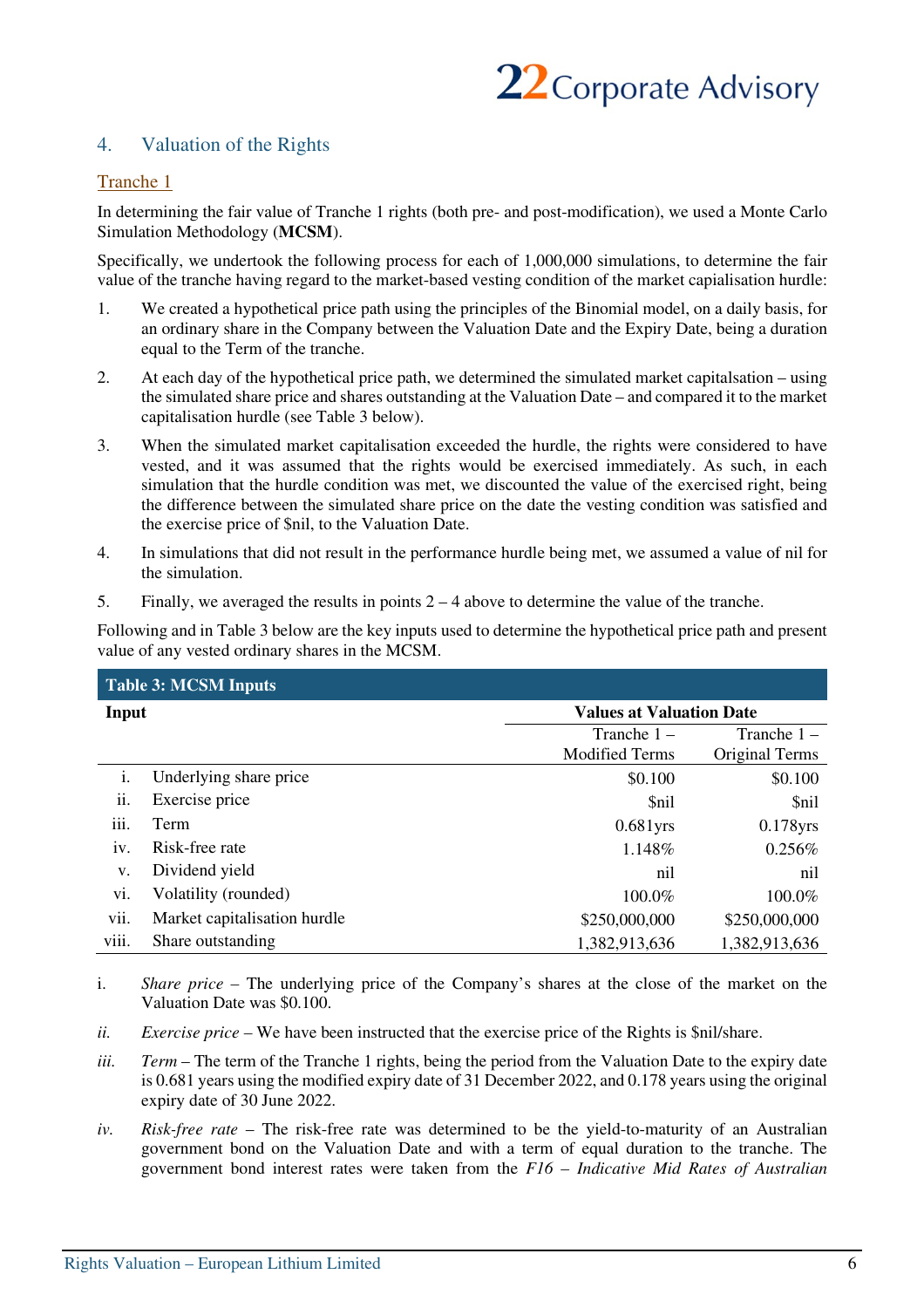

*Government Securities* interest rate table on the Reserve Bank of Australia website. As the term of the Tranche 1 rights did not match the any term listed on the interest rate table for Australian government bonds as at the Valuation Date, linear interpolation was used to determine the risk-free rate. Given the aforementioned, the risk-free rate was determined to be 1.148% using the modified term of the tranche, and 0.256% using the original term of the tranche.

- *v. Dividends* The dividend yield was assumed to be nil as no dividend has been paid by the Company recently and it was assumed that this trend would continue over the term of the Rights.
- vi. *Volatility*  In accordance with AASB 2 paragraph B22, volatility was determined to be the annualised standard deviation of the continuously compounded daily change in price of the Company's shares. The volatility was calculated using the daily share prices for a period prior to the Valuation Date with equal duration to the term of the Tranche. Also, given the relatively short Term of the tranche, which results in only a small number of data points on which to calculate the volatility, we also examined the volatility in one-month increments up to a 1-year calculation period. Based on the aforementioned method, we consider a volatility of 100.0% (rounded) to be appropriate and reflective of the goforward volatility to use in the MCS calculations for both the modified term and original term of the tranche.
- vii. *Market Capitalisation Hurdle* We have been instructed that the market capitalisation hurdle is \$250m.
- viii. *Shares outstanding –* per the Company's ASX profile (www2.asx.com.au/markets/company/eur), on the Valuation Date the total shares outstanding was 1,382,913,636.

As at the Valuation Date, based on the foregoing methodology and inputs, and before any discount discussed in the next section, we determined the value of the Tranche 1 rights to be \$0.0616 using the modified expiry date and \$0.0209 using the original terms of the tranche.

Therefore, the incremental increase in the fair value resulting from modification of the Tranche 1 rights is \$0.0407 per right (being \$0.0616 - \$0.0209).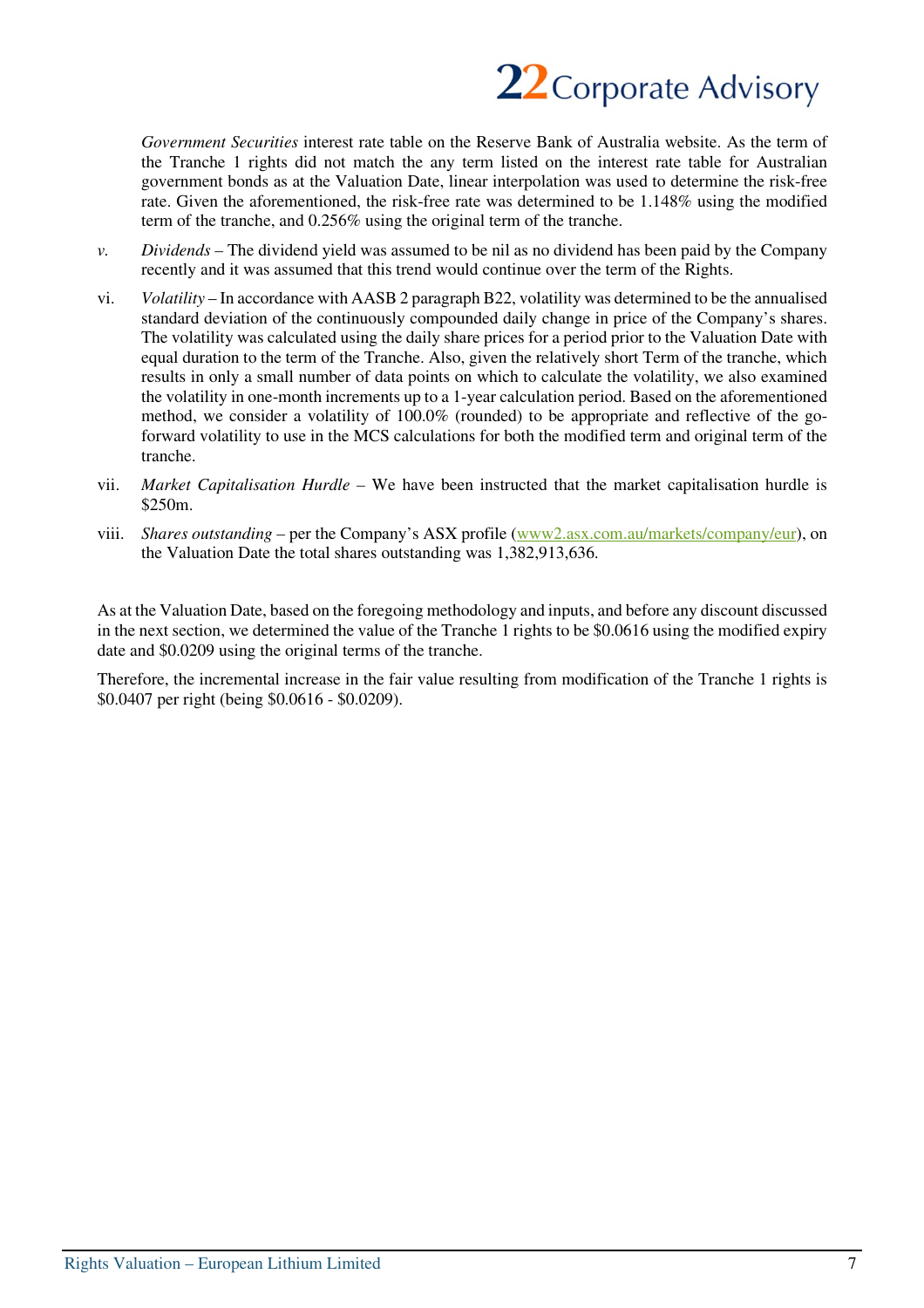

# Tranche 2

In determining the fair value of the Tranche 2 rights (both pre- and post-modification), we used the Black-Scholes Option Pricing (**BSOP**) methodology. Table 4 below summarises the key inputs used in the BSOP methodology, and is followed by an explanation of each of the six key inputs and how they were determined.

| <b>Table 4: Black-Scholes Inputs</b> |                                 |                |  |  |
|--------------------------------------|---------------------------------|----------------|--|--|
| Input                                | <b>Values at Valuation Date</b> |                |  |  |
|                                      | Tranche $2 -$                   | Tranche $2 -$  |  |  |
|                                      | <b>Modified Terms</b>           | Original Terms |  |  |
| <i>i</i> . Underlying share price    | \$0.100                         | \$0.100        |  |  |
| ii. Exercise price                   | \$nil                           | \$nil          |  |  |
| iii. Term                            | $0.681$ yrs                     | $0.178$ yrs    |  |  |
| iv. Risk-free rate                   | 1.148%                          | $0.256\%$      |  |  |
| v. Dividend yield                    | nil                             | nil            |  |  |
| vi. Volatility (rounded)             | 100%                            | 100%           |  |  |

i. *Share price –* The underlying price of the Company's shares at the close of the market on the Valuation Date was \$0.100.

- *ii. Exercise price* We have been instructed that the exercise price of the Rights is \$nil/share.
- *iii. Term* The term of the Tranche 1 rights, being the period from the Valuation Date to the expiry date is 0.681 years using the modified expiry date of 31 December 2022, and 0.178 years using the original expiry date of 30 June 2022.
- *iv. Risk-free rate*  The risk-free rate was determined to be the yield-to-maturity of an Australian government bond on the Valuation Date and with a term of equal duration to the tranche. The government bond interest rates were taken from the *F16 – Indicative Mid Rates of Australian Government Securities* interest rate table on the Reserve Bank of Australia website. As the term of the Tranche 1 rights did not match the any term listed on the interest rate table for Australian government bonds as at the Valuation Date, linear interpolation was used to determine the risk-free rate. Given the aforementioned, the risk-free rate was determined to be 1.148% using the modified term of the tranche, and 0.256% using the original term of the tranche.
- *v. Dividends* The dividend yield was assumed to be nil as no dividend has been paid by the Company recently and it was assumed that this trend would continue over the term of the Rights.
- vi. *Volatility*  In accordance with AASB 2 paragraph B22, volatility was determined to be the annualised standard deviation of the continuously compounded daily change in price of the Company's shares. The volatility was calculated using the daily share prices for a period prior to the Valuation Date with equal duration to the term of the Tranche. Also, given the relatively short Term of the tranche, which results in only a small number of data points on which to calculate the volatility, we also examined the volatility in one-month increments up to a 1-year calculation period. Based on the aforementioned method, we consider a volatility of 100.0% (rounded) to be appropriate and reflective of the goforward volatility to use in the BSOP calculations for both the modified term and original term of the tranche.

As at the Valuation Date, based on the foregoing methodology and inputs, and before any discount discussed in the next section, we determined the value of the Tranche 2 rights to be \$0.100 using the modified expiry date and \$0.100 using the original terms of the tranche.

Therefore, the incremental increase in the fair value resulting from modification of the Tranche 2 rights is \$nil per right.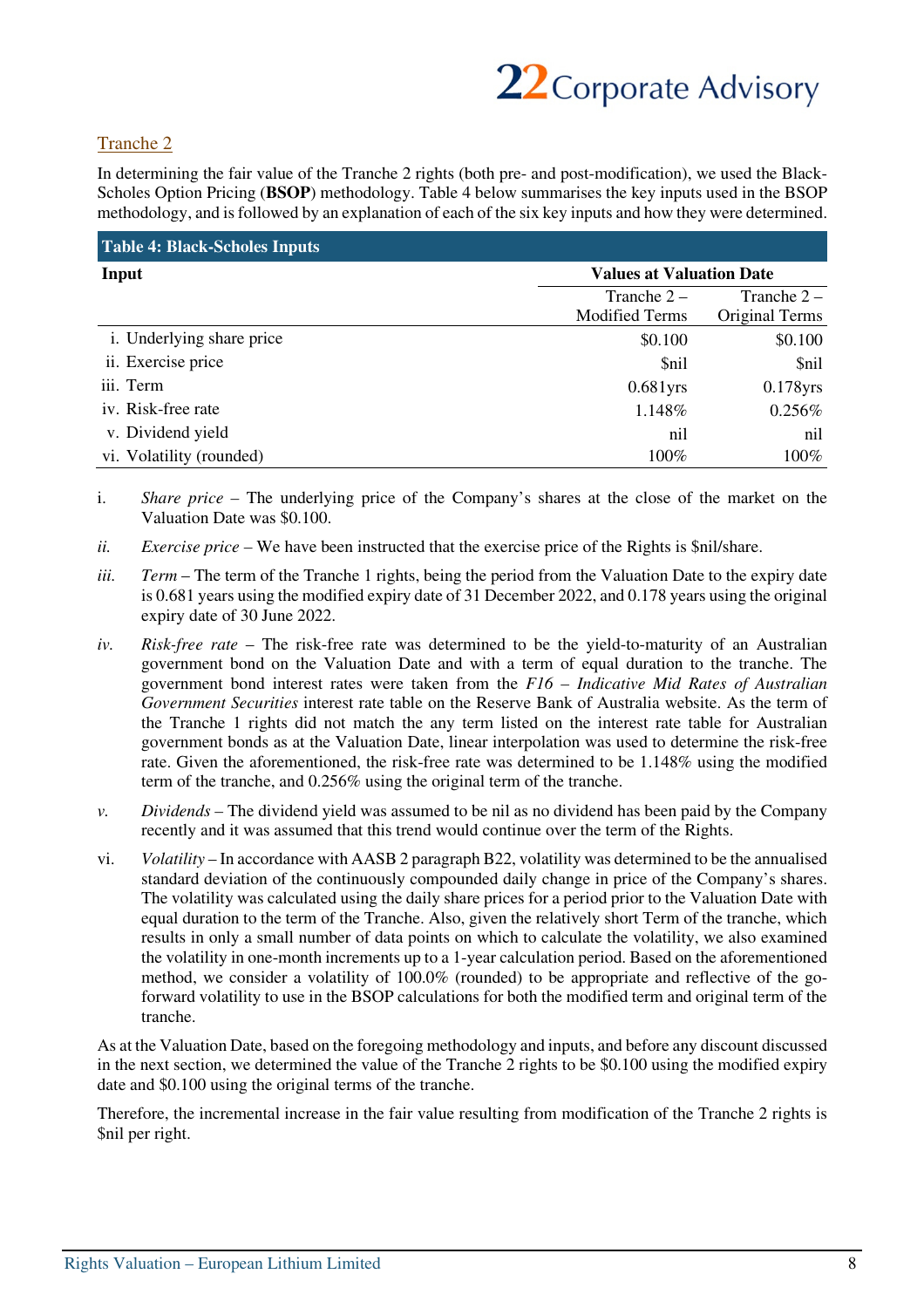

# 5. Other Considerations

*Non-market based vesting conditions* – Per clause 19 and 20 of AASB 2, any non-market-based vesting conditions are taken into account in the valuation of the Rights by adjusting the number of equity instruments included in the measurement. The Company must estimate the probability of achievement of any non-market-based vesting condition (expressed as a % probability) and apply that percentage to the total number of rights comprising the Rights, to determine the number of equity instruments expected to vest as at the Valuation Date.

We note that the Tranche 1 rights do not have any non-market-based vesting conditions, and so the above clauses do not apply to them. For the Tranche 2 rights, based on discussions with management of the Company, they currently estimate a 100% probability of achievement of the vesting condition. We note that this is the same estimated probability as was used with originally valuing the tranche at the Grant Date. Therefore, there is no change in the estimated number of rights expecting to vest as a result of modifying the terms of the Tranche 2 rights.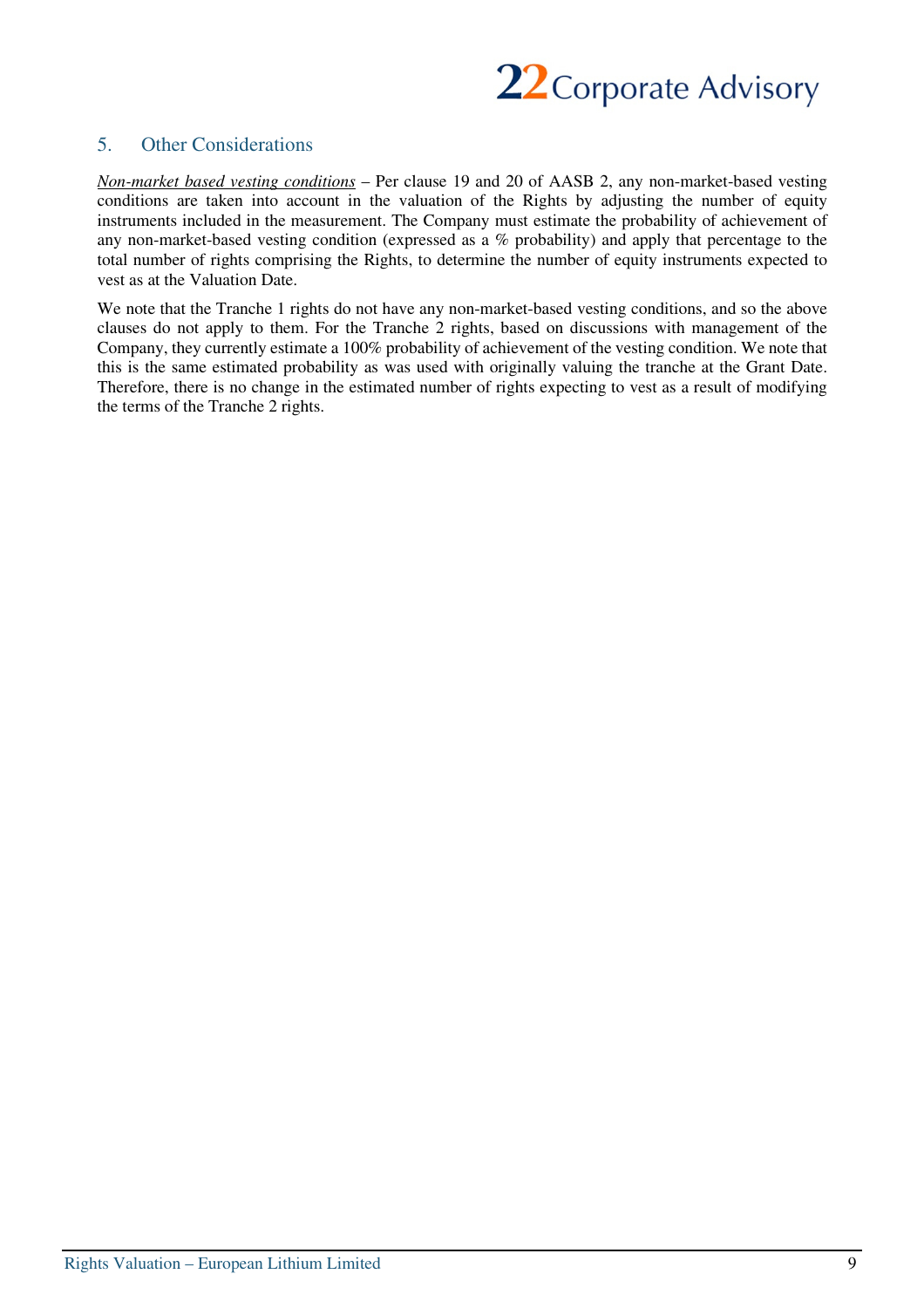

# 6. Valuation Conclusion

Based on the above inputs and assumptions, and as at the Valuation Date, the resulting incremental increase in fair value for each tranche from modification of the expiry date is summarised in Table 5 below:

| <b>Table 5: Valuation Conclusions</b> |                                |                                     |                                    |                                          |
|---------------------------------------|--------------------------------|-------------------------------------|------------------------------------|------------------------------------------|
| <b>Tranche</b>                        | <b>Fair Value</b><br>per right | <b>Probability of</b><br>occurrence | Number of<br>equity<br>instruments | <b>Concluded</b><br>incremental<br>value |
| Tranche 1                             |                                |                                     |                                    |                                          |
| Post-modification                     | \$0.0616                       |                                     |                                    |                                          |
| Pre-modification                      | \$0.0209                       |                                     |                                    |                                          |
| Incremental value                     | \$0.0407                       | n/a                                 | 40,000,000                         | \$1,628,000                              |
| Tranche 2                             |                                |                                     |                                    |                                          |
| Post-modification                     | \$0.1000                       |                                     |                                    |                                          |
| Pre-modification                      | \$0.1000                       |                                     |                                    |                                          |
| <b>Incremental value</b>              | \$0.0000                       | $100\%$                             | 40,000,000                         | \$0                                      |
| <b>Total</b>                          |                                |                                     | 80,000,000                         | \$1,628,000                              |

Should you have any questions regarding anything contained in this letter please do not hesitant to contact me on (07) 3054 4521.

Yours faithfully

 $O.\overline{\text{diag}}$ 

Oliver Schweizer, CFA Director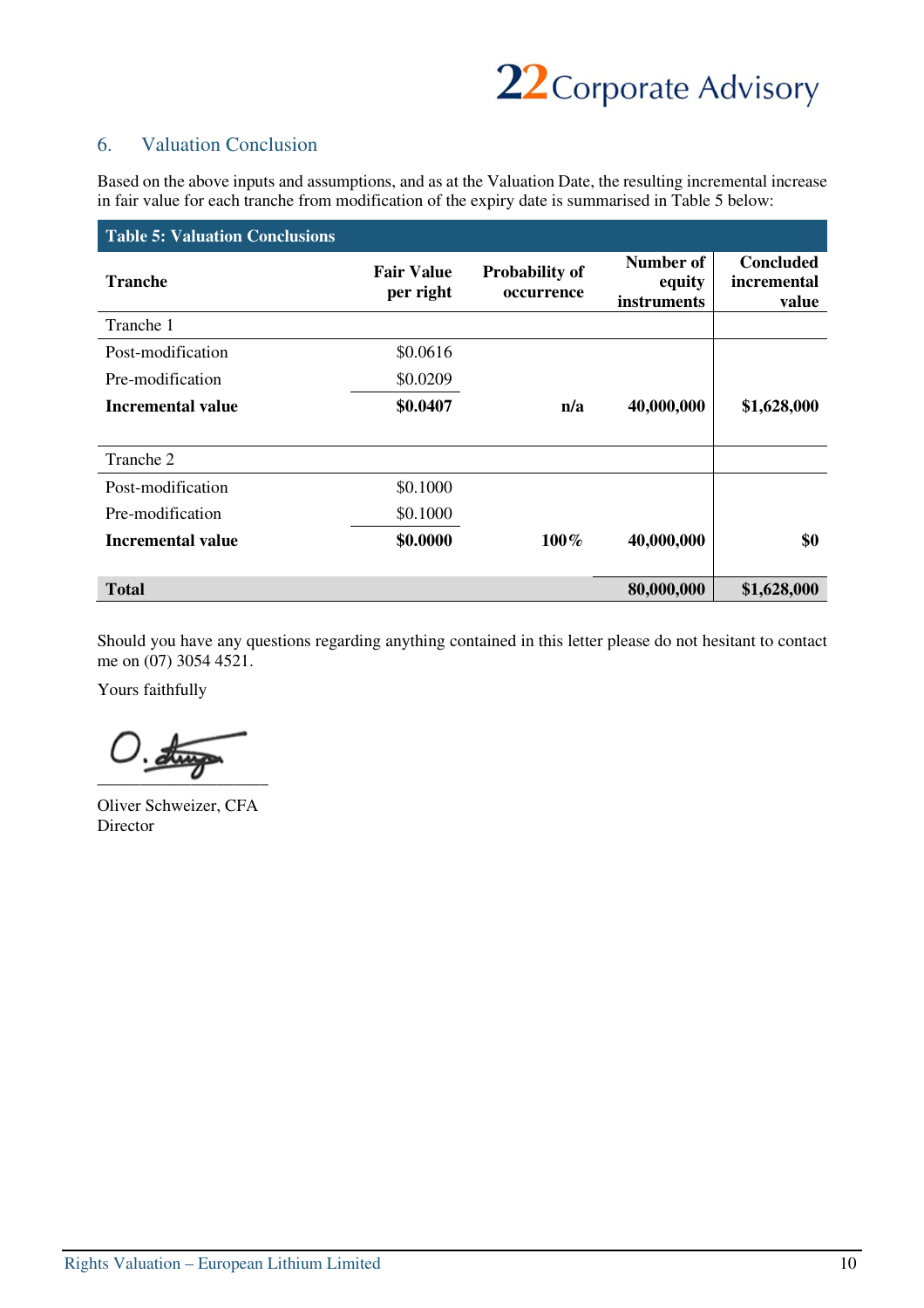

#### STATEMENT OF LIMITING CONDITIONS

In accordance with professional ethics, our fees for this service are not contingent upon the opinions expressed herein. Information provided by management or its representatives in the course of this investigation has been accepted, without further verification, as correctly reflecting European Lithium Limited's business conditions and operating results.

Financial and statistical information is from sources we deem reliable. We make no representation as to our sources' accuracy or completeness and have accepted their information without further verification.

The conclusions are based upon the assumption that present management will continue to maintain the character and integrity of European Lithium Limited through any sale, reorganisation, or diminution of the owners' participation.

Our opinions expressed herein are valid only for the stated purpose and date of the appraisal. Though some similarities exist between the value as set forth for this purpose and others, it would be incorrect to use the opinions as determined herein for any other purpose due to specific timing, performance, and marketability issues. Accordingly, any such use of the conclusions as determined herein for other purposes would be inaccurate and possibly misleading.

Future services regarding the subject matter contained herein, including, but not limited to, testimony or attendance in court shall not be required of 22 Corporate Advisory Pty Ltd unless previous arrangements have been made in writing.

Neither all nor any part of the contents contained herein shall be conveyed to the public through advertising, public relations, news, sales, mail, direct transmittal, or other media without the prior written consent and approval of 22 Corporate Advisory Pty Ltd.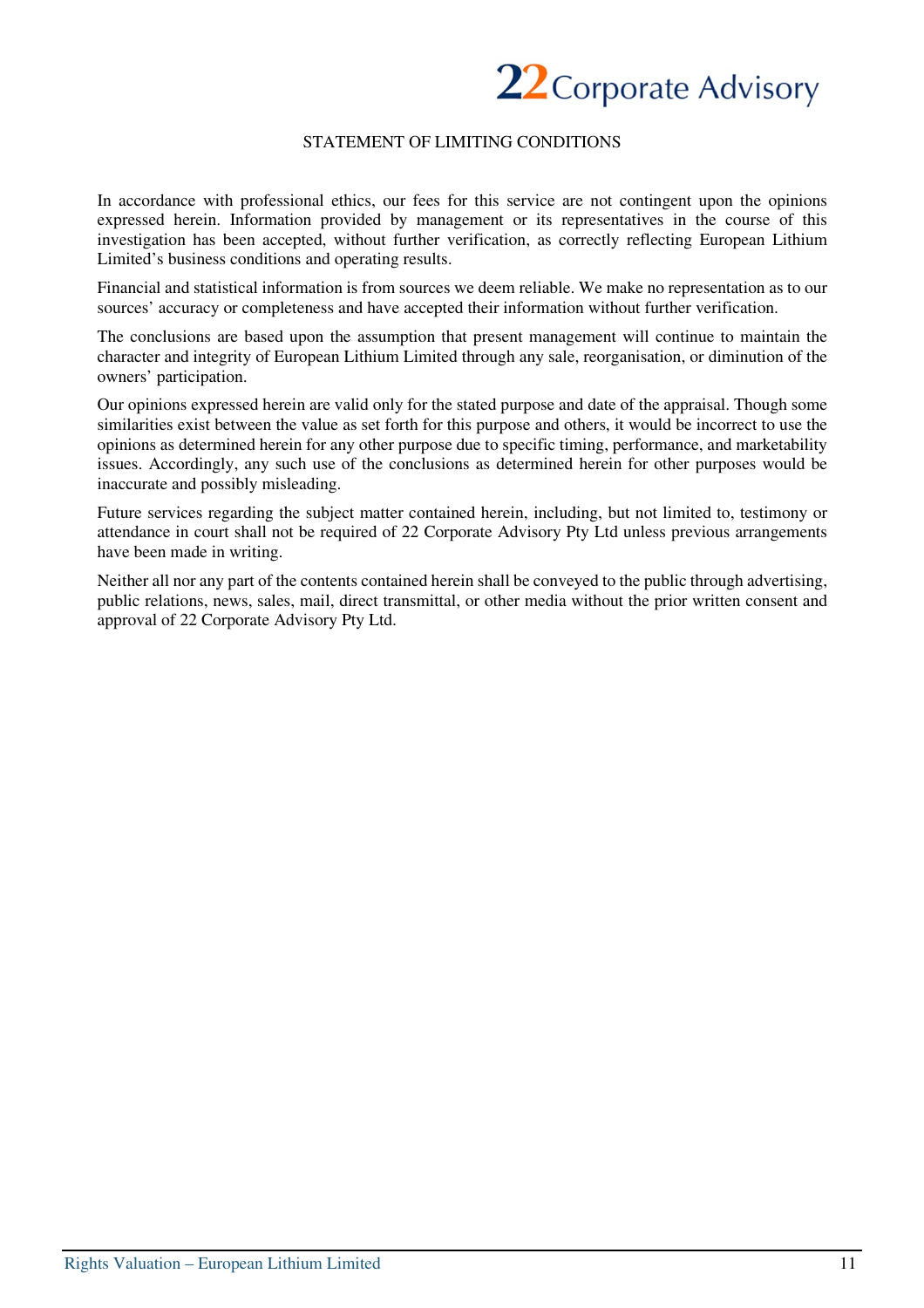

#### VALUERS' CERTIFICATION

I certify that, to the best of my knowledge and belief:

- The statements of fact contained in this letter are true and correct.
- The reported analyses, opinions, and conclusions are limited only by the reported assumptions and limiting conditions, and is our personal, unbiased professional analyses, opinion, and conclusion.
- Our compensation is not contingent upon the reporting of a predetermined value or direction in value that favours the cause of the client, the amount of the value estimate, the attainment of a stipulated result, or the occurrence of a subsequent event.
- No one provided significant professional assistance to the persons signing this certification other than other employees of 22 Corporate Advisory Pty Ltd.

 $\overline{\mathcal{M}}$  $\overline{\phantom{a}}$ 

Oliver Schweizer, CFA Director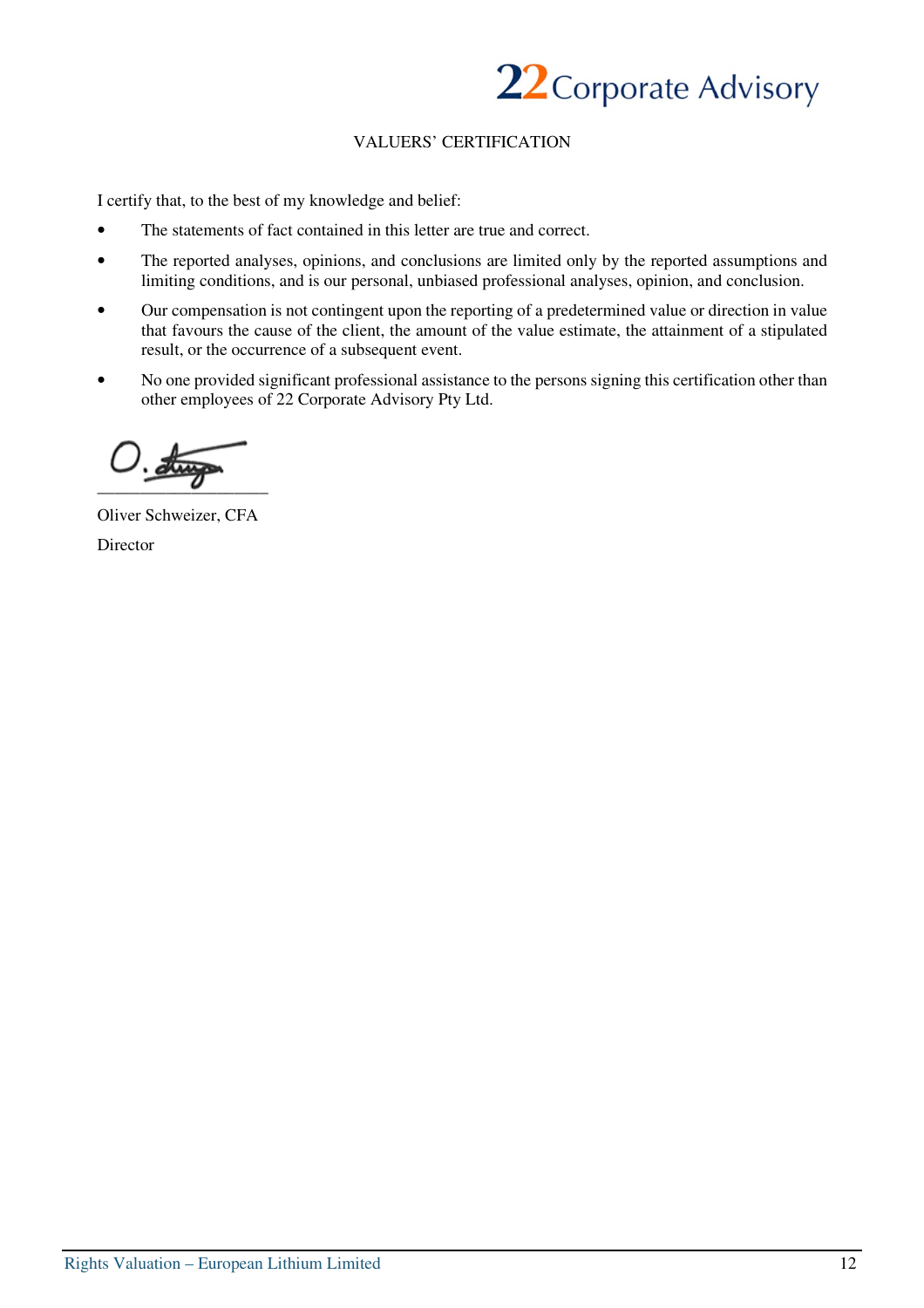#### <span id="page-52-0"></span>**SCHEDULE 6 ODEON OPTION TERMS AND CONDITIONS**

(a) Entitlement

Each Option entitles the holder to be issued one Share upon exercise of the Option.

(b) Exercise Price

The amount payable upon exercise of each Option will be as follows (**Exercise Price**):

- (i) 5,000,000 Options have an exercise price of \$0.12.
- (ii) 5,000,000 Options have an exercise price of \$0.14.
- (iii) 5,000,000 Options have an exercise price of \$0.16.
- (iv) 5,000,000 Options have an exercise price of \$0.18.
- (c) Expiry Date

Each Option will expire on 1 May 2025 (**Expiry Date**). An Option not exercised before the Expiry Date will automatically lapse on the Expiry Date.

(d) Exercise Period

The Options are exercisable at any time on or prior to the Expiry Date (**Exercise Period**).

(e) Notice of Exercise

The Options may be exercised during the Exercise Period by notice in writing to the Company in the manner specified on the Option certificate (Notice of Exercise) and payment of the Exercise Price for each Option being exercised in Australian currency by electronic funds transfer or other means of payment acceptable to the Company.

(f) Exercise Date

A Notice of Exercise is only effective on and from the later of the date of receipt of the Notice of Exercise and the date of receipt of the payment of the Exercise Price for each Option being exercised in cleared funds (**Exercise Date**).

(g) Timing of issue of Shares on exercise

Within 15 Business Days after the Exercise Date, the Company will:

- (i) Allot and issue the number of Shares required under these terms and conditions in respect of the number of Options specified in the Notice of Exercise and for which cleared funds have been received by the Company; and
- (ii) if admitted to the official list of ASX at the time, apply for official quotation on ASX of Shares issued pursuant to the exercise of the Options.
- (h) Shares issued on exercise

Shares issued on exercise of the Options rank equally with the then issued shares of the Company.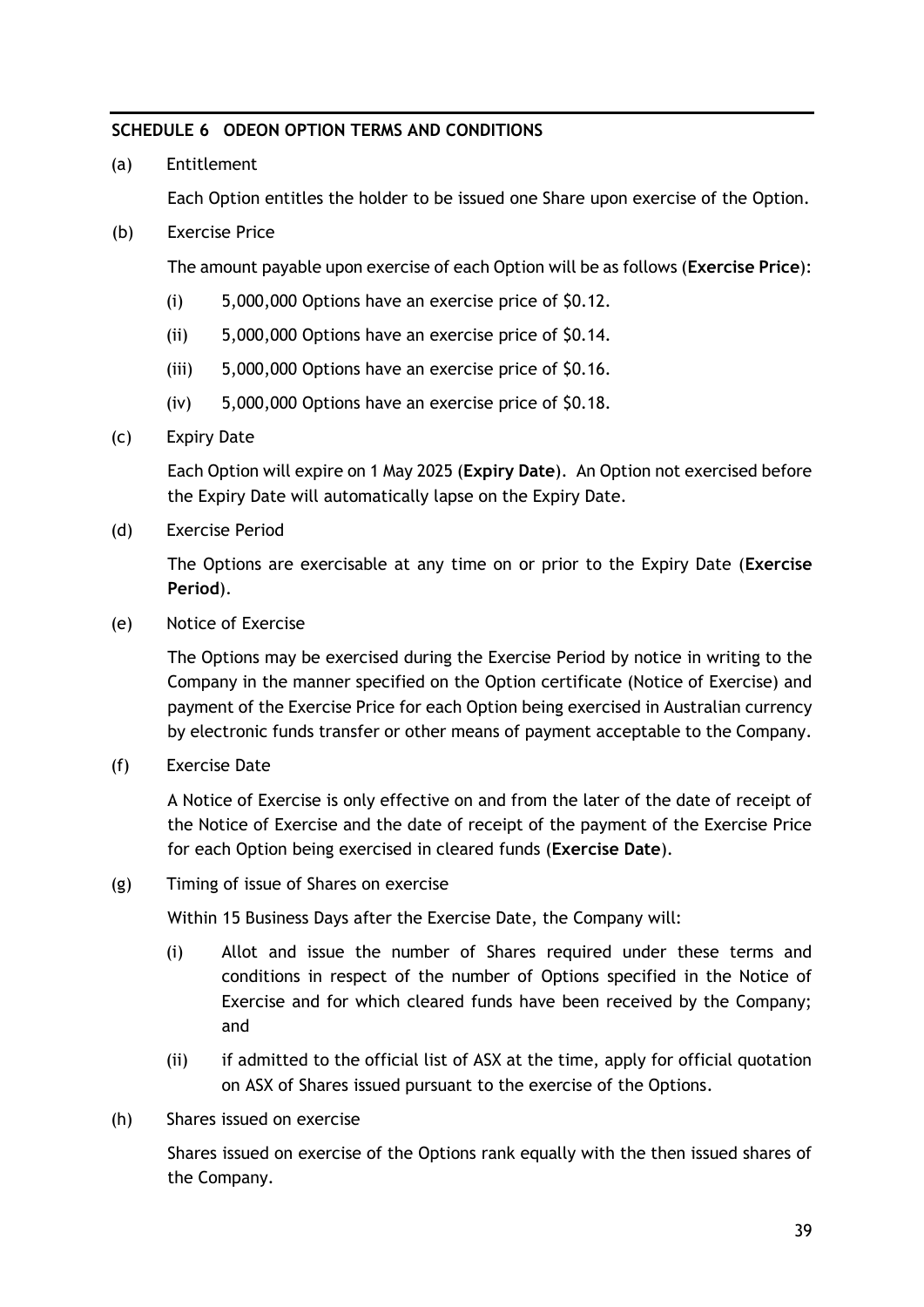(i) Quotation of Shares issued on exercise

If admitted to the official list of ASX at the time, application will be made by the Company to ASX for quotation of the Shares issued upon the exercise of the Options

(j) Reconstruction of capital

If at any time the issued capital of the Company is reconstructed, all rights of an Optionholder are to be changed in a manner consistent with the Corporations Act and the ASX Listing Rules at the time of the reconstruction.

(k) Participation in new issues

There are no participation rights or entitlements inherent in the Options and holders will not be entitled to participate in new issues of capital offered to Shareholders during the currency of the Options without exercising the Options.

(l) Change in exercise price

An Option does not confer the right to a change in Exercise Price or a change in the number of underlying securities over which the Option can be exercised.

(m) Transferability

The Options are non transferable.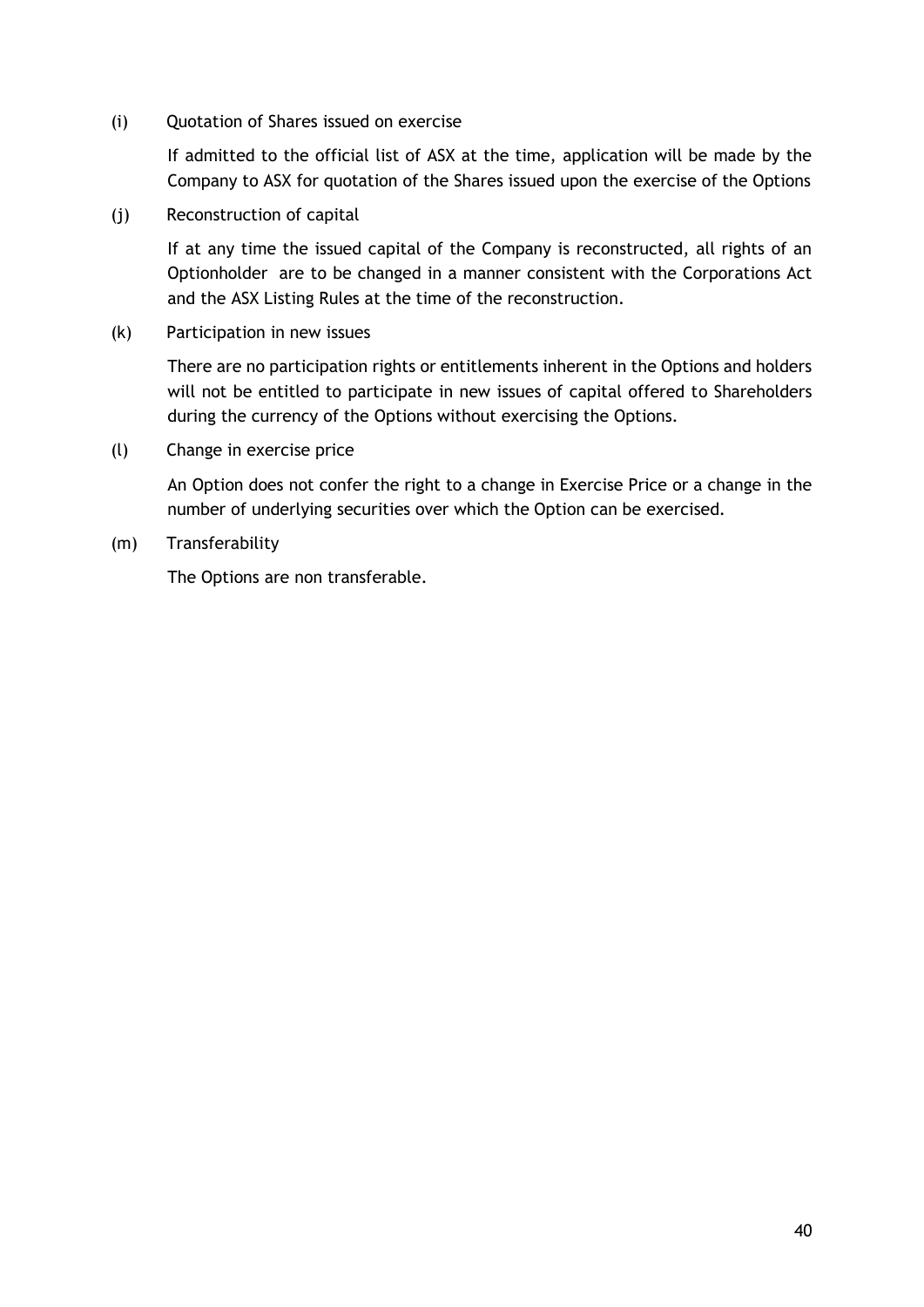

# **Need assistance?**



**Phone:** 1300 850 505 (within Australia) +61 3 9415 4000 (outside Australia)

**Online:** www.investorcentre.com/contact



# **YOUR VOTE IS IMPORTANT**

For your proxy appointment to be effective it must be received by **9:00am (AWST) on Wednesday, 22 June 2022.**

# **Proxy Form**

#### **How to Vote on Items of Business Lodge your Proxy Form:**

All your securities will be voted in accordance with your directions.

#### **APPOINTMENT OF PROXY**

**Voting 100% of your holding:** Direct your proxy how to vote by marking one of the boxes opposite each item of business. If you do not mark a box your proxy may vote or abstain as they choose (to the extent permitted by law). If you mark more than one box on an item your vote will be invalid on that item.

**Voting a portion of your holding:** Indicate a portion of your voting rights by inserting the percentage or number of securities you wish to vote in the For, Against or Abstain box or boxes. The sum of the votes cast must not exceed your voting entitlement or 100%.

**Appointing a second proxy:** You are entitled to appoint up to two proxies to attend the meeting and vote on a poll. If you appoint two proxies you must specify the percentage of votes or number of securities for each proxy, otherwise each proxy may exercise half of the votes. When appointing a second proxy write both names and the percentage of votes or number of securities for each in Step 1 overleaf.

**A proxy need not be a securityholder of the Company.**

#### **SIGNING INSTRUCTIONS FOR POSTAL FORMS**

**Individual:** Where the holding is in one name, the securityholder must sign.

**Joint Holding:** Where the holding is in more than one name, all of the securityholders should sign.

**Power of Attorney:** If you have not already lodged the Power of Attorney with the registry, please attach a certified photocopy of the Power of Attorney to this form when you return it.

**Companies:** Where the company has a Sole Director who is also the Sole Company Secretary, this form must be signed by that person. If the company (pursuant to section 204A of the Corporations Act 2001) does not have a Company Secretary, a Sole Director can also sign alone. Otherwise this form must be signed by a Director jointly with either another Director or a Company Secretary. Please sign in the appropriate place to indicate the office held. Delete titles as applicable.

#### **PARTICIPATING IN THE MEETING**

#### **Corporate Representative**

If a representative of a corporate securityholder or proxy is to participate in the meeting you will need to provide the appropriate "Appointment of Corporate Representative". A form may be obtained from Computershare or online at www.investorcentre.com/au and select "Printable Forms".

**XX**

#### **Online:**

Lodge your vote online at

www.investorvote.com.au using your secure access information or use your mobile device to scan the personalised QR code.

Your secure access information is



**SRN/HIN: Control Number: 181043**

For Intermediary Online subscribers (custodians) go to www.intermediaryonline.com

**By Mail:**

Computershare Investor Services Pty Limited GPO Box 242 Melbourne VIC 3001 Australia

**By Fax:**

1800 783 447 within Australia or +61 3 9473 2555 outside Australia



**PLEASE NOTE:** For security reasons it is important that you keep your SRN/HIN confidential.

You may elect to receive meeting-related documents, or request a particular one, in electronic or physical form and may elect not to receive annual reports. To do so, contact Computershare.